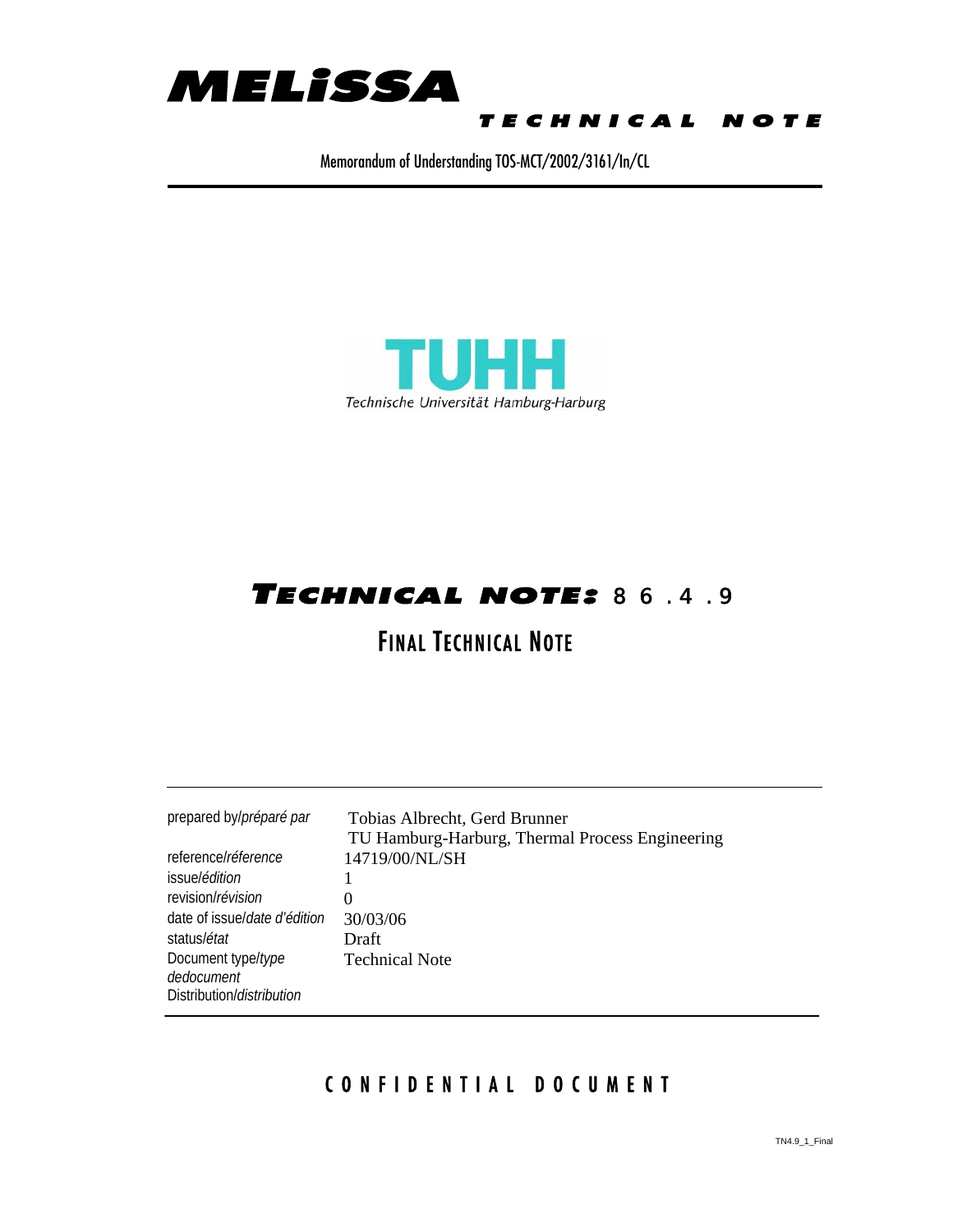issue 1 revision 0 - **30/03/0**

page ii of v

### APPROVAL

| Title | <i><b>ISSUE</b></i> | revision 0 |
|-------|---------------------|------------|
| titre | issue               | revision   |
|       |                     |            |

| author | date | 30/03/ |
|--------|------|--------|
| auteur | date | 06     |
|        |      |        |

| approved       | date |
|----------------|------|
| by             | date |
| approuvé<br>by |      |

### CHANGE LOG

| reason for change <i>Iraison du</i> | ssuelissue revision/revision date/date |  |
|-------------------------------------|----------------------------------------|--|
| changement                          |                                        |  |
|                                     |                                        |  |
|                                     |                                        |  |

### CHANGE RECORD

Issue: 1 Revision: 0

| reason for change/raison du changement | page(s)/page(s) | paragraph(s)/ <i>paragrap</i><br>h(s) |
|----------------------------------------|-----------------|---------------------------------------|
|                                        |                 |                                       |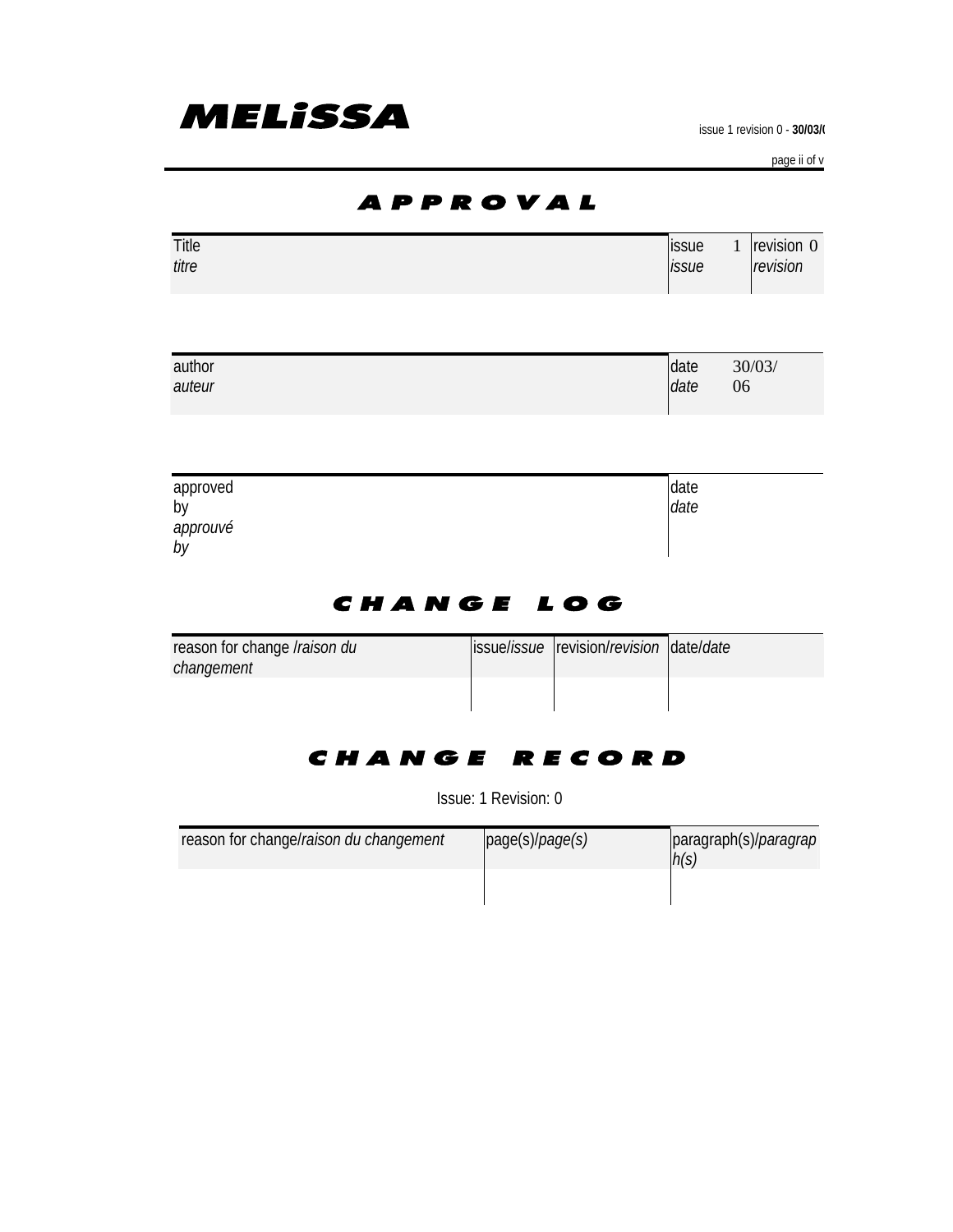issue 1 revision 0 - **30/03/0**

page iii of v

#### TABLE OF CONTENTS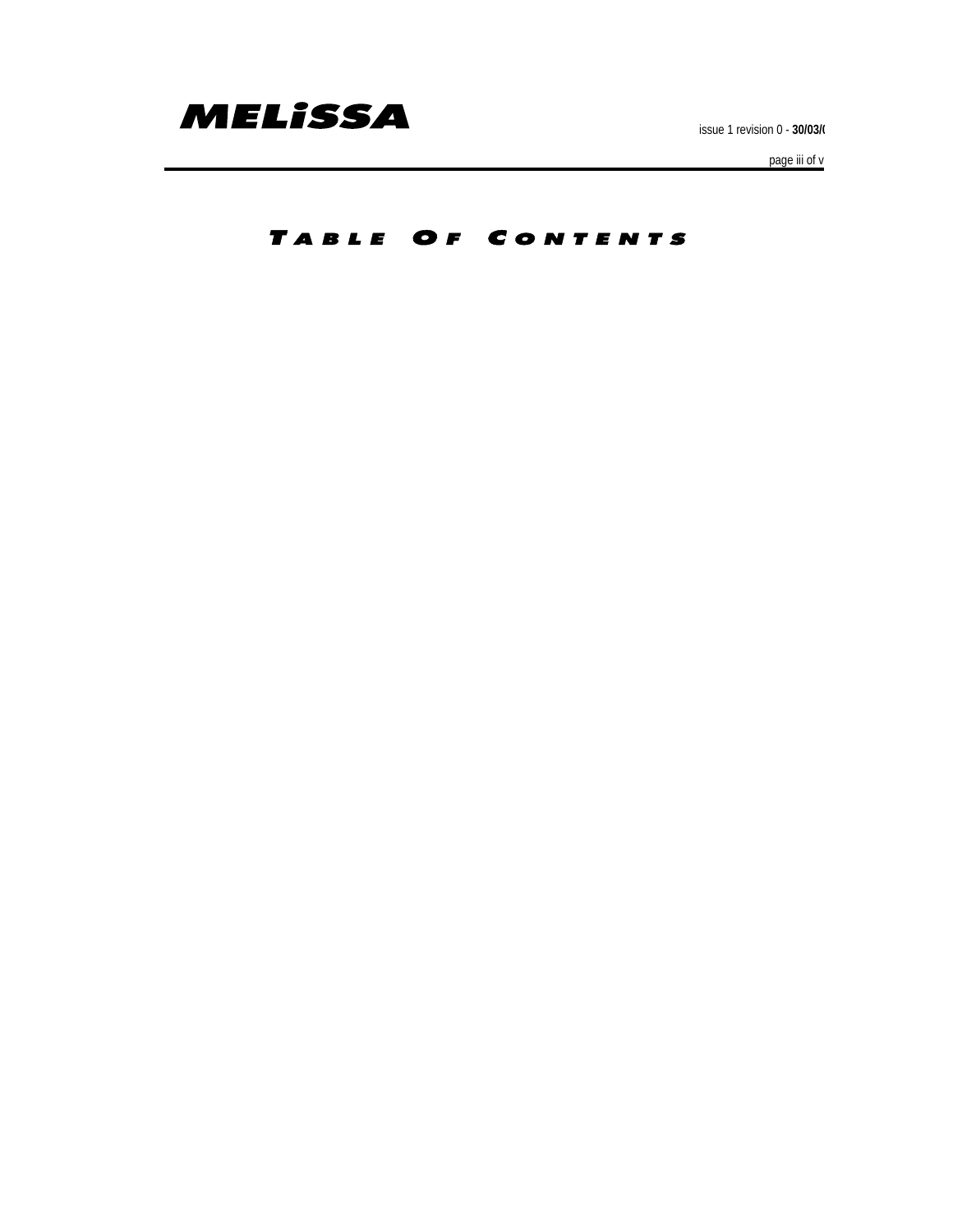**MELISSA** 

issue 1 revision 0 - **30/03/0**

| page iv of v |  |  |
|--------------|--|--|
|              |  |  |

| 1            | <b>INTRODUCTION</b>                                                                                                                                                                                                                                                                                                                                                                                                                                                                                                                                                                                                | $\mathbf{1}$                      |
|--------------|--------------------------------------------------------------------------------------------------------------------------------------------------------------------------------------------------------------------------------------------------------------------------------------------------------------------------------------------------------------------------------------------------------------------------------------------------------------------------------------------------------------------------------------------------------------------------------------------------------------------|-----------------------------------|
| $\mathbf{2}$ | <b>FUNDAMENTALS AND STATE OF KNOWLEDGE</b><br>Sub- and supercritical water<br>2.1<br>The system water/carbon dioxide<br>2.2                                                                                                                                                                                                                                                                                                                                                                                                                                                                                        | 5<br>5<br>9                       |
| 3            | <b>EXPERIMENTAL METHODS</b><br>Materials<br>3.1<br>3.2<br>Experimental set-up<br>Set-up of the continuous reaction unit<br>3.2.1<br>14<br>Modifications to set-up for continuous water oxidation<br>3.2.2<br>17<br>3.2.3<br>Fixed bed assembly for semi-continuous operation 17<br>3.3<br>Analytical methods<br>Determination of sum parameters<br>3.3.1<br>18<br>3.3.2<br>Saccharide analysis 19<br>3.3.3<br>Analysis of carboxylic acids 20<br>GC-MS analysis of degradation products<br>3.3.4<br>21<br>Naphthalene analysis 21<br>3.3.5<br>3.3.6<br>Amino acid analysis 22<br>3.3.7<br>Gas phase analysis<br>23 | 12 <sub>2</sub><br>12<br>14<br>18 |
| 4            | <b>EXPERIMENTS ON MODEL COMPOUNDS</b><br>Liquefaction of cellulose<br>4.1<br>4.1.1<br>Kinetics of cellulose degradation<br>25<br>Product formation<br>4.1.2<br>32<br>Catalytic influence of $CO2$ -addition 38<br>4.1.3<br><b>Lignin Conversion</b><br>4.2<br>Hydrolytic degradation<br>4.2.1<br>45<br>Oxidative destruction 47<br>4.2.2                                                                                                                                                                                                                                                                           | 24<br>24<br>44                    |
| 5            | <b>CONVERSION OF REAL BIOMASS</b><br>Hydrothermal degradation of wheat straw<br>5.1<br>Degradation by hydrolysis in water and water-CO <sub>2</sub> 52<br>5.1.1<br>Oxidative treatment 55<br>5.1.2<br>Degradation of complex biomass samples<br>5.2                                                                                                                                                                                                                                                                                                                                                                | 51<br>52<br>58                    |
|              | Degradation of model waste specified by ESA<br>59<br>5.2.1<br>5.2.2<br>Closed loop experiments<br>62<br>Biodegradability of hydrolyzates<br>5.3<br>5.4<br>Biosafety of effluents<br>5.4.1<br>Protein degradation<br>71<br>5.4.2<br>Sterility of effluents<br>75<br>Destruction of PCBs and PAHs<br>5.4.3<br>75                                                                                                                                                                                                                                                                                                     | 67<br>70                          |

#### **6 CONCLUDING REMARKS 82**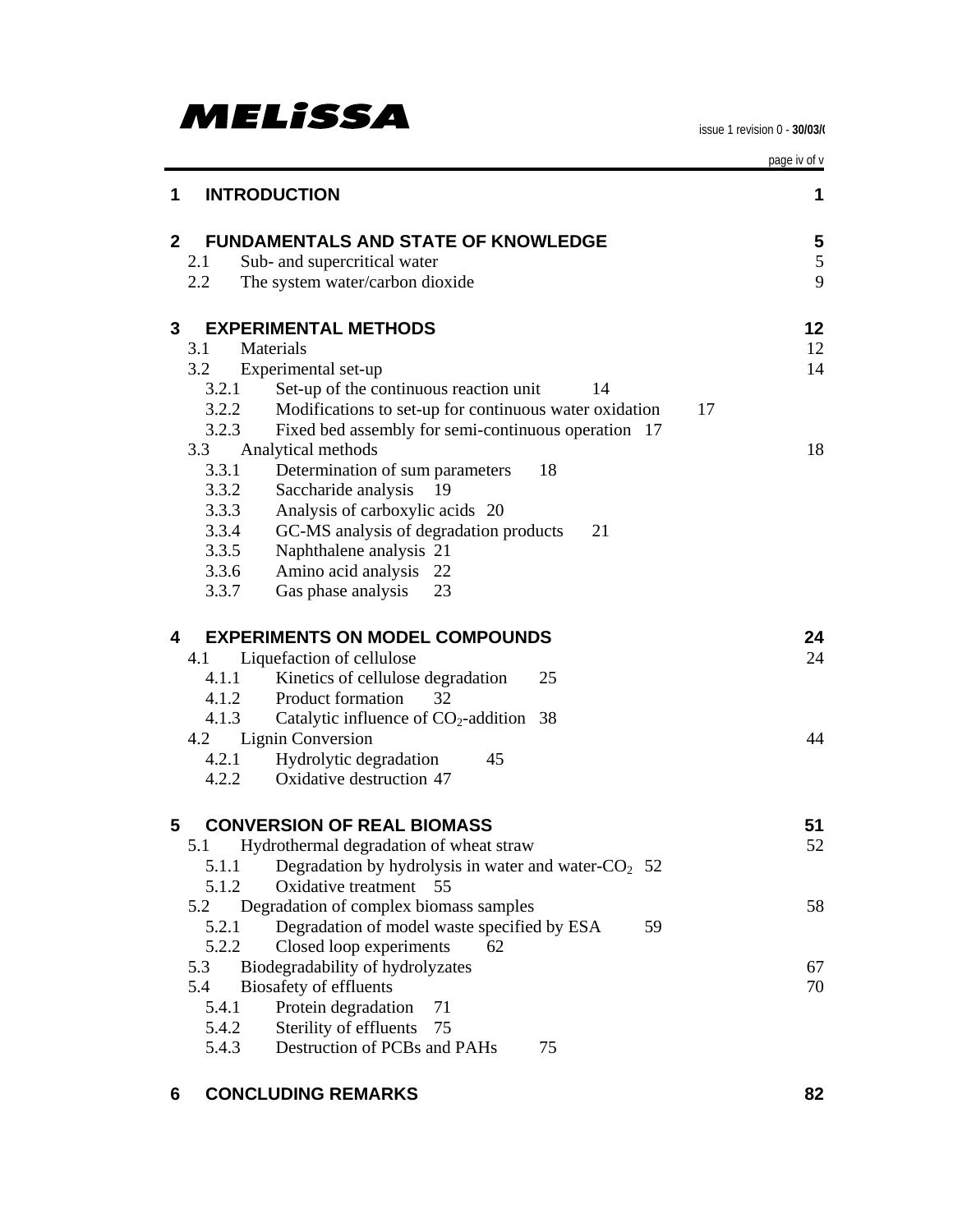

issue 1 revision 0 - **30/03/0**

page v of v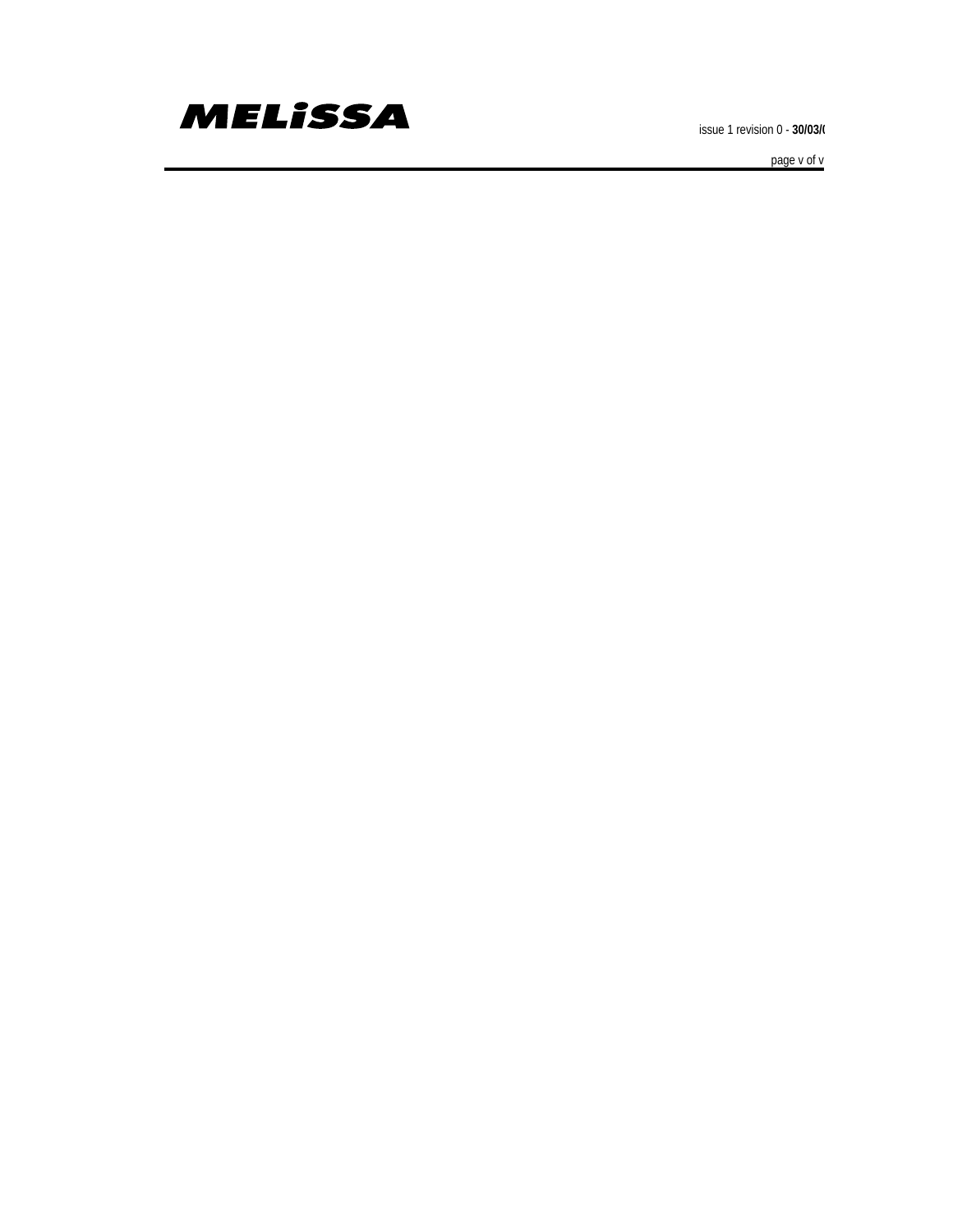## **1 INTRODUCTION**

Plant biomass is the world's most abundant source of energy and can serve as a direct nourisher as well as a feedstock for chemical products. Therefore numerous attempts to effectively utilize biomass have been undertaken in the past. One of the most promising approaches in converting materials derived from biomass to useful products is the hydrothermal treatment, also known as hydrothermolysis, employing near- and supercritical water as a reaction medium [1]. Subjecting biomass to water near its critical state offers the potential of high degrees of conversion within short residence times, compared to alternative treatment methods like the biodegradation based on microorganisms. With respect to the product distribution, high selectivities can be achieved by adjusting the operating temperature and/or pressure, leading to changes in water density, the ionic product and the dielectric constant over a wide range of conditions and thus favoring different decomposition pathways. Due to these advantages, the hydrothermal treatment becomes especially attractive when a close to complete recycling of all of the components is required, as might be encountered in future, microorganism and higher plant based life support systems. In such applications, biomass offers the potential of an almost complete recycling of all of its components by harvesting and consuming its edible parts, followed by a sub- or supercritical water treatment of the wastes generated and the subsequent, renewed build-up of plant biomass, thus closing the cycle.

Due to the unique features of water near its critical point, the conversion of biomass derived materials in sub-and supercritical water can serve as a supplement or an alternative to biological degradation techniques. The main advantages of subjecting biomass to such a hydrothermal treatment, namely the conversion at high space-time-yields, become of especially high significance when a close to complete recycling of the biomass components is required. Against this background of a fast reutilization of biomass in such systems, the present work was part of a new phase of research and development on MELISSA (Micro-Ecological Life Support System Alternative) conceived by the European Space Agency (ESA). MELISSA constitutes a self contained ecosystem based on micro-organisms and higher plants and is intended as a tool to gain knowledge and understanding about the behavior of artificial ecosystems. If the design of such an artificial ecosystem proves to be feasible and if the test results are satisfactory with respect to the requirements imposed on the project, it is planned to apply this knowledge to the development of a biological life support system in the long-term perspective. In the following the scheme of the MELISSA project thus far is explained in order to get an insight into the main working principles and the problems associated with the current setup. The special needs and requirements of a biological life support system for long-duration manned space missions are also addressed.

In order for long-duration manned space missions, e.g. a lunar base or a mission to Mars, to become possible, a feasible life support system has to be designed. Special emphasis has to be placed on the treatment of waste streams including air purification and the treatment of both

| TN 4.9          | Final Technical Note                                                                                          |
|-----------------|---------------------------------------------------------------------------------------------------------------|
| TUHH. Partner 4 |                                                                                                               |
|                 | This document is confidential property of the MELISSA partners and shall not be used, duplicated, modified or |
|                 | transmitted without their authorization                                                                       |
|                 | Memorandum of Understanding TOS-MCT/2002/3161/In/CL                                                           |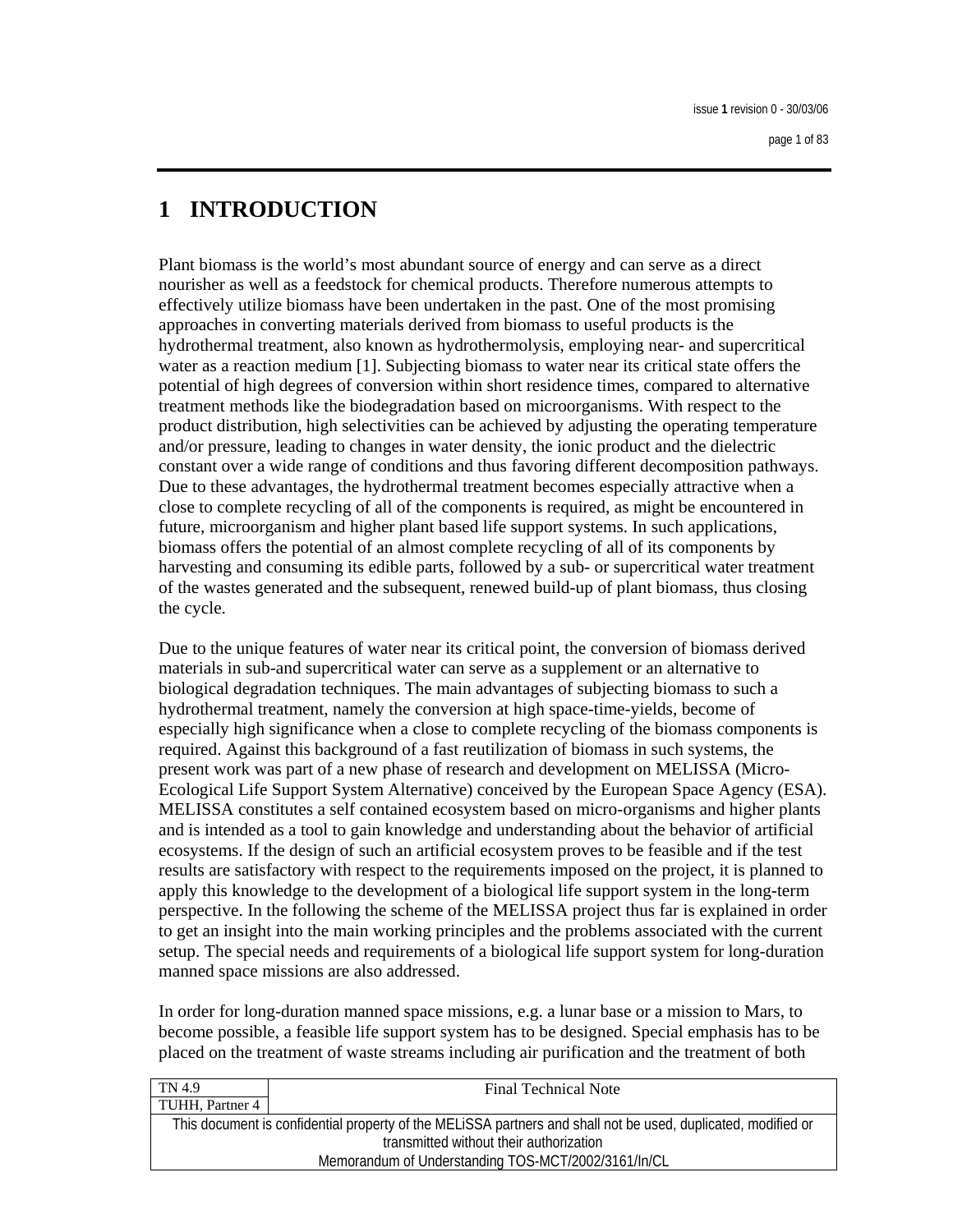aqueous and solid wastes. This need arises from the problem of limitations of resources as well as from hygienic demands. Therefore a life support system has not only to be capable of guaranteeing hygiene by purifying the waste streams, but it has also to be capable of achieving a high recycling rate of valuable components by degrading the wastes to useful products at a high rate of conversion.

The approach taken by MELISSA is to develop a concept involving the use of a small-scale artificial ecosystem. The main building blocks and the resulting fluxes are depicted schematically in Figure 1.1.



**Figure 1.1: Current scheme of the artificial ecosystem of the MELISSA project** 

The Liquefaction, Nitrification and the Phototrophic biomass production constitute the major compartments of MELISSA. The Liquefaction compartment in the MELISSA loop is responsible for the biodegradation of wastes produced by the crew, e.g. fecal matters and urine as well as non-edible parts of plant material, paper and non-edible biomass. Subsequently, the effluent streams, composed mainly of the product gas carbon dioxide as well as fatty acids and ammonium, are subjected to the phototrophic compartments, e.g. the anaerobic photoauto/heterotrophic compartment II and the photoautotrophic compartment IV. Ammonium produced during the biodegradation of the aqueous and solid wastes is fed to the nitrifying compartment III, where it is oxidized to yield nitrate which in turn can be utilized in the photoautotrophic compartment IV and the higher plant compartment. The higher plant compartment was introduced into the MELISSA cycle to account for the crew's demand for a balanced diet. Higher plants under consideration in this approach include lettuce, wheat, potato, tomato, soybean, rice, spinach, and onion, whose edible parts are consumed by the crew. The inedible fraction of these higher plants, including leaves, roots and stems has to be degraded together with hygienic wastes and fecal matter, by which the overall cycle is closed.

| TN 4.9          | Final Technical Note                                                                                          |
|-----------------|---------------------------------------------------------------------------------------------------------------|
| TUHH, Partner 4 |                                                                                                               |
|                 | This document is confidential property of the MELISSA partners and shall not be used, duplicated, modified or |
|                 | transmitted without their authorization                                                                       |
|                 | Memorandum of Understanding TOS-MCT/2002/3161/In/CL                                                           |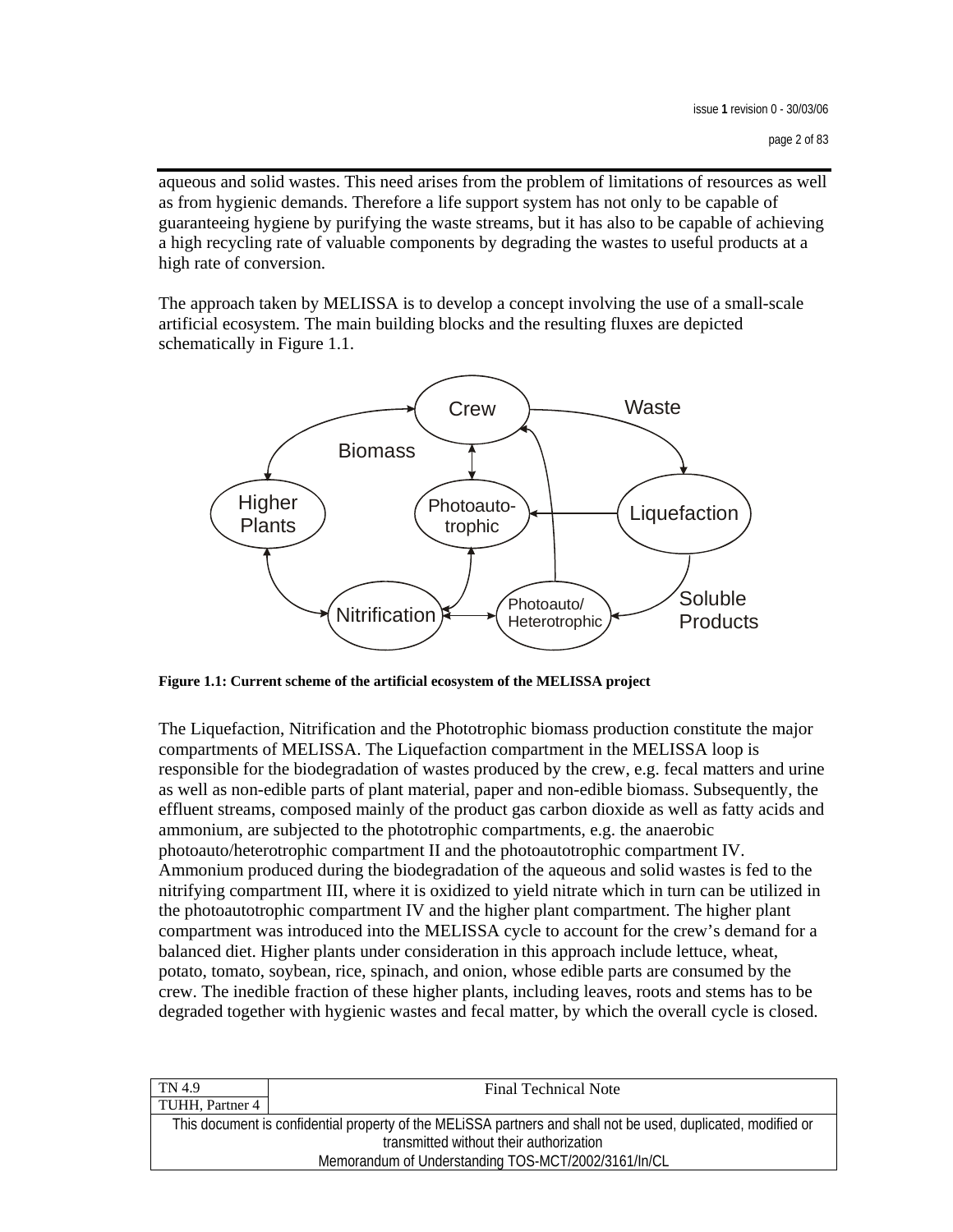However, the overall performance of the MELISSA cycle is hampered by the liquefying compartment, the part addressed in this project. Due to the particulate structure of plant material and fecal matter, the bacterial strains employed in the liquefaction so far have not proven to be capable of converting the particulate matter at a sufficiently high conversion rate within an acceptable residence time. Indeed, the microorganisms used in the biodegradation are optimally equipped to handle soluble molecules which leads to critical limitations in case that water insoluble substances are involved. The effect of the solubilisation being the ratecontrolling step is particularly severe when fibrous components, which make up the major part of the inedible plant material, are subjected to the biological degradation process. Currently, an overall degradation efficiency of 60-65% is accomplished, the overall fibre degradation being about 75% [2].

There are several possible approaches to enhance the conversion of fibrous materials. One thinkable method is the chemical treatment of the wastes by adding certain reagents like Fenton's reagent, Schweizer's reagent or by adjusting the pH such that the acid catalyzed hydrolysis of cellulosic compounds is promoted. Such methods suffer the major drawback that additional treatment steps, e.g. neutralization and precipitation, may become unavoidable in the further processing of the waste water.

The most promising method is the thermal treatment of fibrous materials at elevated temperatures and pressures using water as a solvent. Water near and above its critical point  $(T_c)$  $= 647$  K;  $p_c = 22.1$  MPa) serves as an excellent reaction medium due to the high temperature and the increase in the ionic product and a change in the dielectric constant. As a result, compounds which are hardly soluble under ambient conditions can be dissolved to a high degree in water near its critical state. Due to the increased ionic product, water itself acts as an acid leading to an increase in the rate of hydrolysis and consequently to a high degree of decomposition. Since the fluid properties of water near the critical point can be varied over a wide range of conditions the effluent product distribution can possibly be controlled by adjusting operating temperature and/or pressure. Furthermore, the high temperature treatment provides an additional hygienic barrier against hazardous contaminants like pathogens.

The hydrothermal treatment suggested above was initially considered to be embedded in a multi-step biological solubilisation as depicted Figure 1.2.

| TN 4.9          | Final Technical Note                                                                                          |
|-----------------|---------------------------------------------------------------------------------------------------------------|
| TUHH, Partner 4 |                                                                                                               |
|                 | This document is confidential property of the MELISSA partners and shall not be used, duplicated, modified or |
|                 | transmitted without their authorization                                                                       |
|                 | Memorandum of Understanding TOS-MCT/2002/3161/In/CL                                                           |
|                 |                                                                                                               |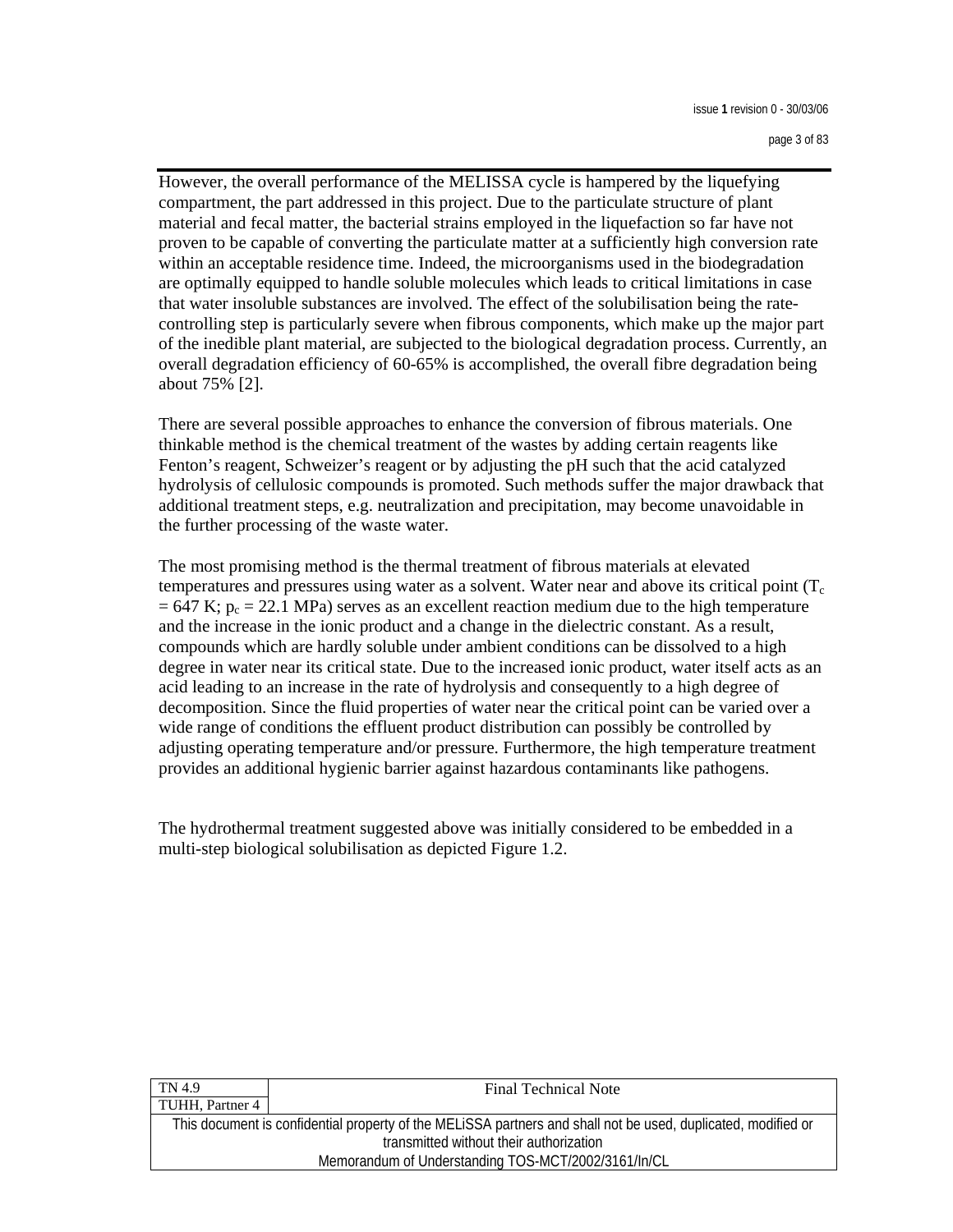page 4 of 83



#### **Figure 1.2: Initial scheme of the MAP project**

According to the initially proposed scheme the particulate organic matter is subjected to a multi-step pre-fermentation involving Fibrobacter succinogenes, a strictly anaerobic bacterium, and Pyrococcus furiosus, an extremophilic organism growing at temperatures as high as 100°C. These processes can be applied in sequence and it is expected to thereby achieve a high rate of hydrolysis. Subsequently the soluble products are fed to a conventional anaerobic biogas digestion involving acetogenic and methanogenic bacteria. The gaseous products which are mainly composed of hydrogen and methane, can be separated from the liquid phase and can be supplied to the production of microbial protein, the so-called single cell protein or SCP. In the course of the project, the sequence of treatment steps was modified, meaning that the methanogenic reactor became the primary degradation step followed by the Fibrobacter and hydrothermal treatment.

The thermal treatment unit is considered to be implemented in succession to the anaerobic digestion compartment in the frame of the MAP project. By applying the high temperature and high pressure method as an after-treatment it is intended to not only remove any remaining insoluble matter within a short residence time in the order of minutes but also to guarantee an absolutely pathogen free effluent. Extra solubles obtained in the hydrothermal treatment are to be recycled to the anaerobic digestion compartment and subjected to biological degradation in the frame of this MAP-loop.

| TN 4.9          | <b>Final Technical Note</b>                                                                                   |
|-----------------|---------------------------------------------------------------------------------------------------------------|
| TUHH, Partner 4 |                                                                                                               |
|                 | This document is confidential property of the MELISSA partners and shall not be used, duplicated, modified or |
|                 | transmitted without their authorization                                                                       |
|                 | Memorandum of Understanding TOS-MCT/2002/3161/In/CL                                                           |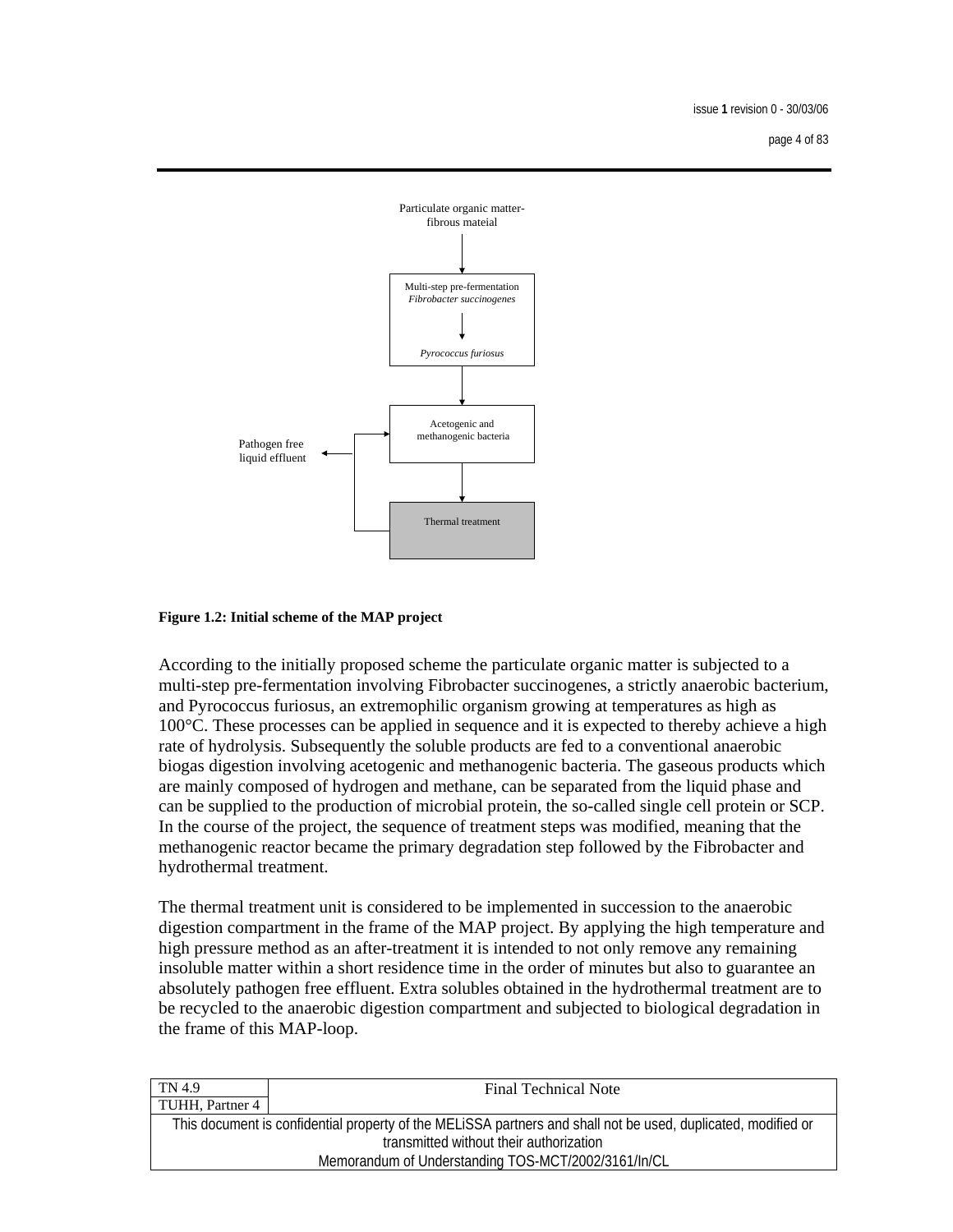## **2 FUNDAMENTALS AND STATE OF KNOWLEDGE**

#### *2.1 Sub- and supercritical water*

For a pure component, the supercritical state is defined as the state of a fluid above its critical temperature  $T_c$  and critical pressure  $p_c$ . [3]. The critical point marks the end point of the vapor pressure curve, such that there is no two-phase region but a one-phase supercritical region at conditions above the respective critical values. The supercritical region is denoted as the hatched area in Figure 2.1, which depicts a schematic PT-diagram of a pure component.



**Figure 2.1: PT-diagram of a pure component [3], CP critical point, TP triple point** 

In many respects, the properties of a supercritical fluid lie in between those of a liquid and a gas. On the one hand the density of a supercritical fluid resembles that of a liquid, on the other hand supercritical fluids exhibit viscosities similar to those of gases. A compilation of important properties in the different states is depicted in Table 2.1.

|                                                           | Gases                   |                         | $^{\prime}$ SCF (T <sub>C</sub> , P <sub>C</sub> )   SCF (T <sub>C</sub> , 4P <sub>C</sub> ) | Liquids                   |
|-----------------------------------------------------------|-------------------------|-------------------------|----------------------------------------------------------------------------------------------|---------------------------|
| Density [kg/m <sup>3</sup> ]                              | $0.6 - 2$               | $200 - 500$             | 400 -900                                                                                     | 600 1600                  |
| Dynamic viscosity [Pa s]                                  | $(1 - 3) \cdot 10^{-5}$ | $(1 - 3) \cdot 10^{-5}$ | $(3 - 9) \cdot 10^{-5}$                                                                      | $(0.2 - 3) \cdot 10^{-3}$ |
| Diffusion coefficient $[m^2/s]$   $(1 – 4) \cdot 10^{-5}$ |                         | $7.10^{8}$              | $2.10^{-8}$                                                                                  | $(0.2 - 2) \cdot 10^{-9}$ |

| Table 2.1: Properties of gases, liquids, and supercritical fluids [4] |  |  |
|-----------------------------------------------------------------------|--|--|
|                                                                       |  |  |

Due to the high densities, low viscosities, and the comparatively high diffusion coefficients, supercritical fluids exhibit excellent solvent and transport properties. Furthermore, the fluid properties can be continuously adjusted over a wide range by varying the conditions in terms of temperature and pressure. In the vicinity of the critical point, where the gradients in

| TN 4.9          | Final Technical Note                                                                                          |
|-----------------|---------------------------------------------------------------------------------------------------------------|
| TUHH. Partner 4 |                                                                                                               |
|                 | This document is confidential property of the MELISSA partners and shall not be used, duplicated, modified or |
|                 | transmitted without their authorization                                                                       |
|                 | Memorandum of Understanding TOS-MCT/2002/3161/In/CL                                                           |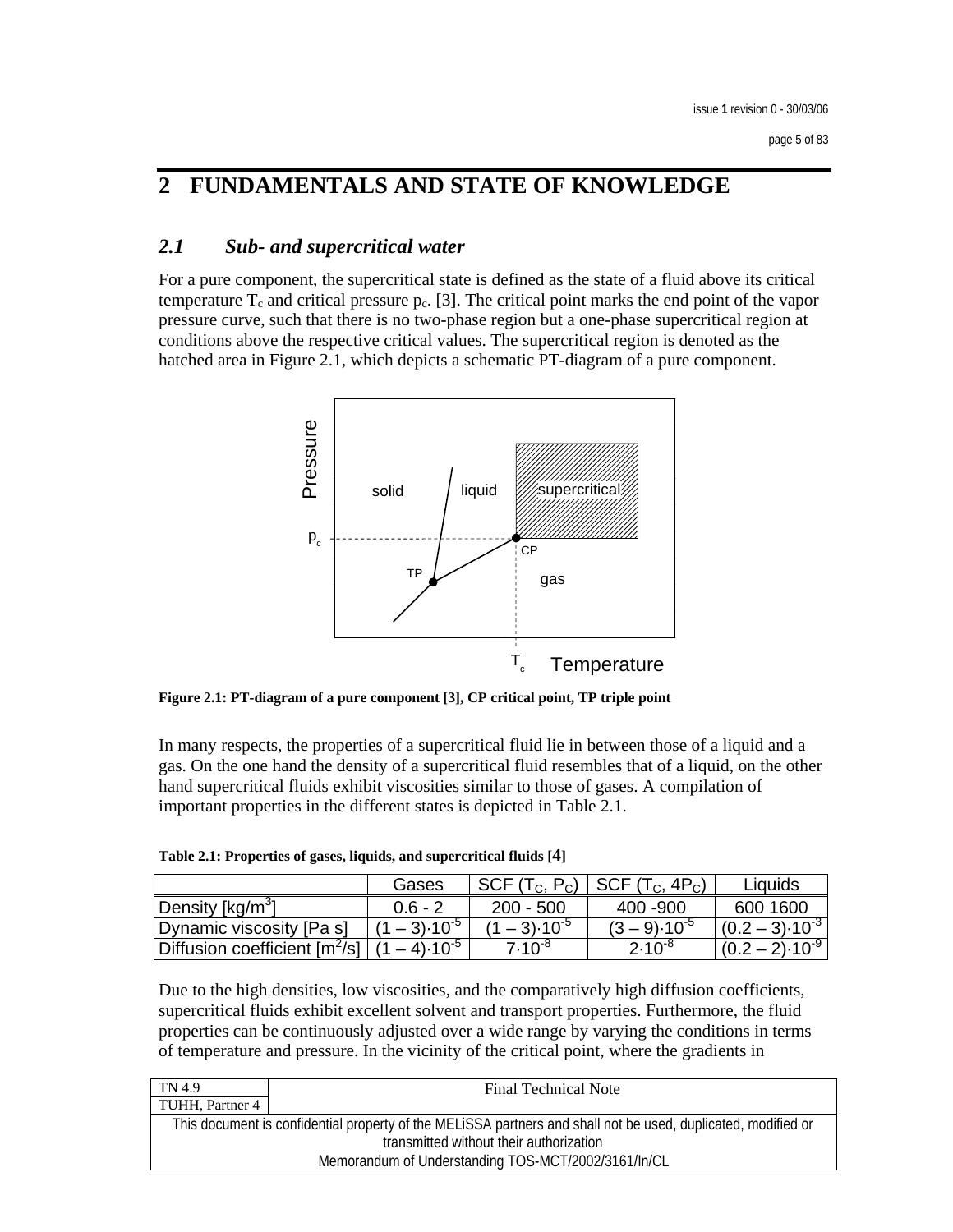physico-chemical properties are the largest, only small changes in temperature and pressure are required to significantly change properties. Supercritical fluids can thus be tuned over a broad range to optimise the properties with respect to the actual process.

Supercritical fluids have therefore been utilised in many applications. While in the past the focus was on extraction and fractionation processes, the use of supercritical fluids as reaction media has been gaining increasing attention during the last two decades. Both decomposition and synthesis reactions in supercritical fluids have been being studied [5, 6] with the objectives to optimise reaction conditions, replace conventional solvents, and allow for reaction pathways which are not feasible with alternative approaches.

Especially water at elevated temperatures and pressures offers many beneficial properties which make it an excellent solvent and reaction medium for a broad variety of applications [7, 8, 9, 10, 11]. Figure 2.2 shows a PT-diagram of water at elevated temperatures and pressures.



**Figure 2.2: PT-diagram of water at elevated temperatures and pressures** 

Water has characteristically high critical values, which are  $T_c = 647$  K and  $p_c = 22.1$  MPa, respectively. With regard to nomenclature, one refers to "near-critical water" in the region which extends around the critical point, whereas the expression "subcritical water" denotes the non-supercritical, usually liquid state  $(T< T<sub>c</sub>)$ . There is, however, no precise definition as where the near-critical region is located. In general, the near-critical condition is referred to as the region in which high gradients in the physico-chemical properties of the substances are observed.

Sub- and supercritical water provides a thermally activated regime for fast kinetics. Besides, it shows a distinctly different behavior compared to water under ambient conditions, which is due to the dramatic changes in thermodynamic properties. One important property with respect

| TN 4.9          | Final Technical Note                                                                                          |
|-----------------|---------------------------------------------------------------------------------------------------------------|
| TUHH. Partner 4 |                                                                                                               |
|                 | This document is confidential property of the MELISSA partners and shall not be used, duplicated, modified or |
|                 | transmitted without their authorization                                                                       |
|                 | Memorandum of Understanding TOS-MCT/2002/3161/In/CL                                                           |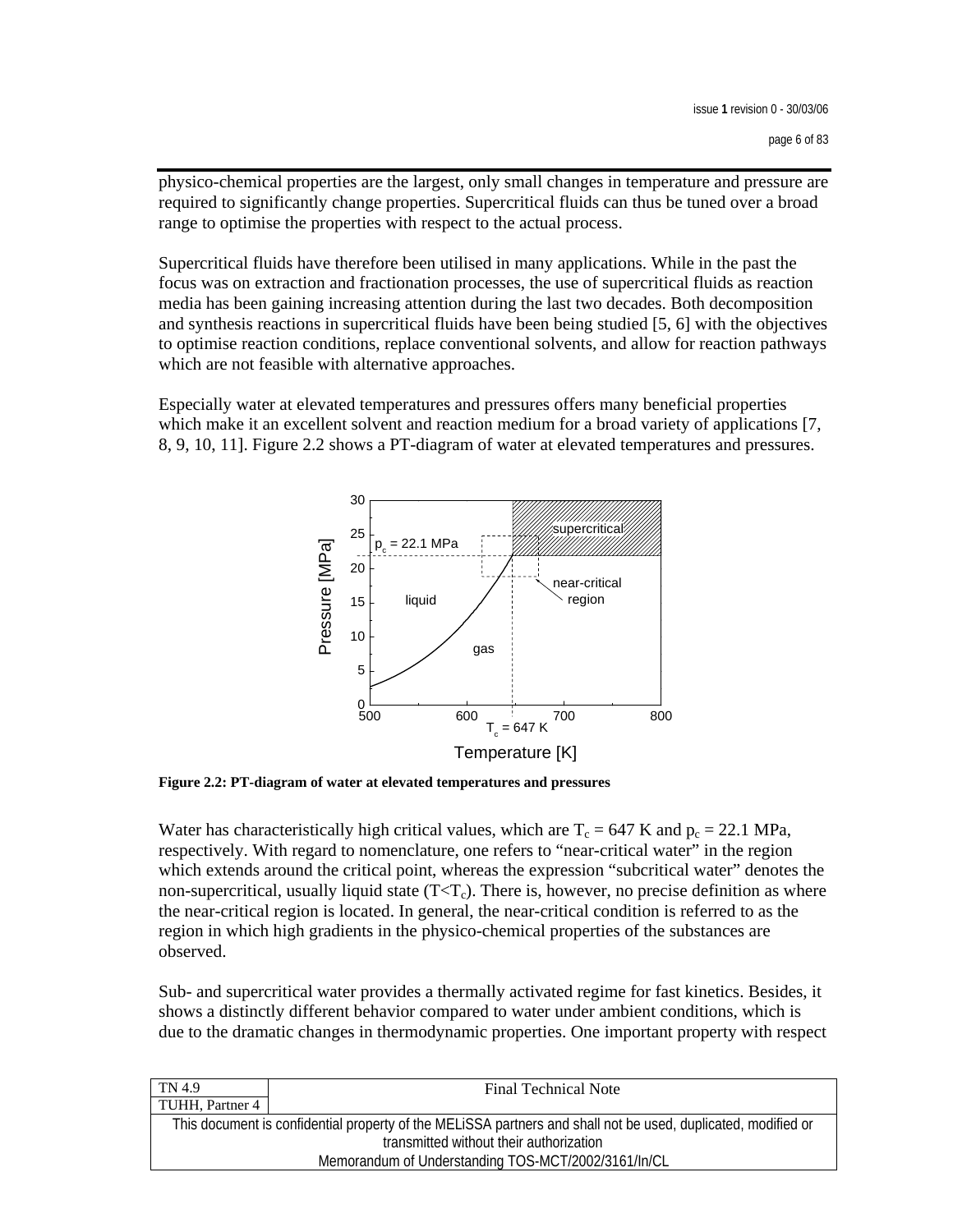to the polarity of water is its dielectric constant [12, 13]. The dielectric constant  $\varepsilon$  as a function of temperature and density is depicted in Figure 2.3.



**Figure 2.3: Dielectric constant of water [13]** 

As can be seen, the dielectric constant drops by an order of magnitude from a value of about 80 at ambient conditions, but water still remains a polar fluid. The significant drop in the dielectric strength leads to a much increased solvent power for most organic compounds, thus providing a homogeneous reaction atmosphere. In such cases no phase boundaries impose any mass transfer limitations on the reactions and more chemical bonds are accessible to reaction steps. Many works were therefore focused on the removal and destruction of organic pollutants with supercritical water [14, 15, 16, 17].

Dissociation of water leads to the formation of hydronium and hydroxyl ions and determines the pH of pure water. The ion product changes drastically from ambient to subcritical and supercritical conditions [18, 19] as illustrated in Figure 2.4.

| TN 4.9          | <b>Final Technical Note</b>                                                                                   |
|-----------------|---------------------------------------------------------------------------------------------------------------|
| TUHH. Partner 4 |                                                                                                               |
|                 | This document is confidential property of the MELISSA partners and shall not be used, duplicated, modified or |
|                 | transmitted without their authorization                                                                       |
|                 | Memorandum of Understanding TOS-MCT/2002/3161/In/CL                                                           |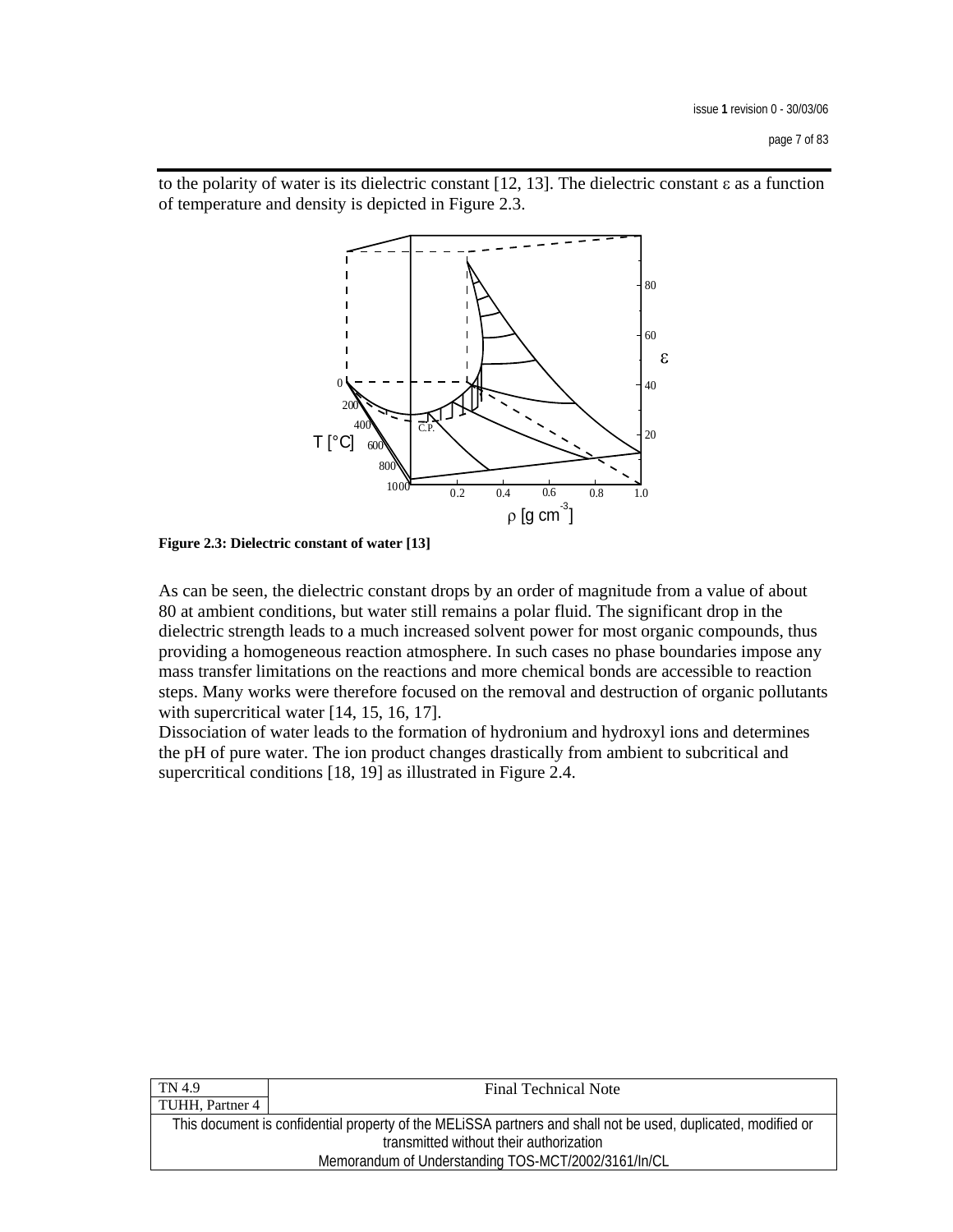

**Figure 2.4: Ion product of water at elevated temperatures and pressures [18]** 

The ion product of water is represented by an empirical equation based on density and two quadratic functions of temperature.

$$
\log K_{\rm w} = A + B/T + C/T^2 + D/T^3 + (E + F/T + G/T^2) \log \rho_{\rm w}
$$
 (2.1)

where  $\rho_W$  denotes the density of pure water at given temperature and pressure. This equation serves as the background for the international formulation for the ion product of water. It was obtained by fitting several sets of experimental data and it is believed to represent the ion product of water for a temperature range from 0 to 1000°C and pressures ranging from 0.1 to 1,000 MPa.

Figure 2.4 shows that the ion product rises from a value of  $10^{-14}$  at ambient conditions to values up to  $10^{-11}$  in the subcritical region, corresponding to an increase by three orders of magnitude. Due to the associated increase in activity of hydronium- and hydroxyl ions, subcritical water itself promotes acid and base catalysed reactions without any additional catalysts like mineral acids. Accordingly, many ionic reactions, e.g. the hydrolysis of biopolymers, proceed at a maximum rate under subcritical conditions.

In this context, hydrolysis refers to the cleavage of bonds under the influence of water [20] according to the scheme illustrated in Figure 2.5.

$$
A - B + H - OH \rightarrow A - H + B - OH
$$

#### **Figure 2.5: Formal scheme of the hydrolytic cleavage of bond A-B**

| TN 4.9          | <b>Final Technical Note</b>                                                                                   |
|-----------------|---------------------------------------------------------------------------------------------------------------|
| TUHH, Partner 4 |                                                                                                               |
|                 | This document is confidential property of the MELISSA partners and shall not be used, duplicated, modified or |
|                 | transmitted without their authorization                                                                       |
|                 | Memorandum of Understanding TOS-MCT/2002/3161/In/CL                                                           |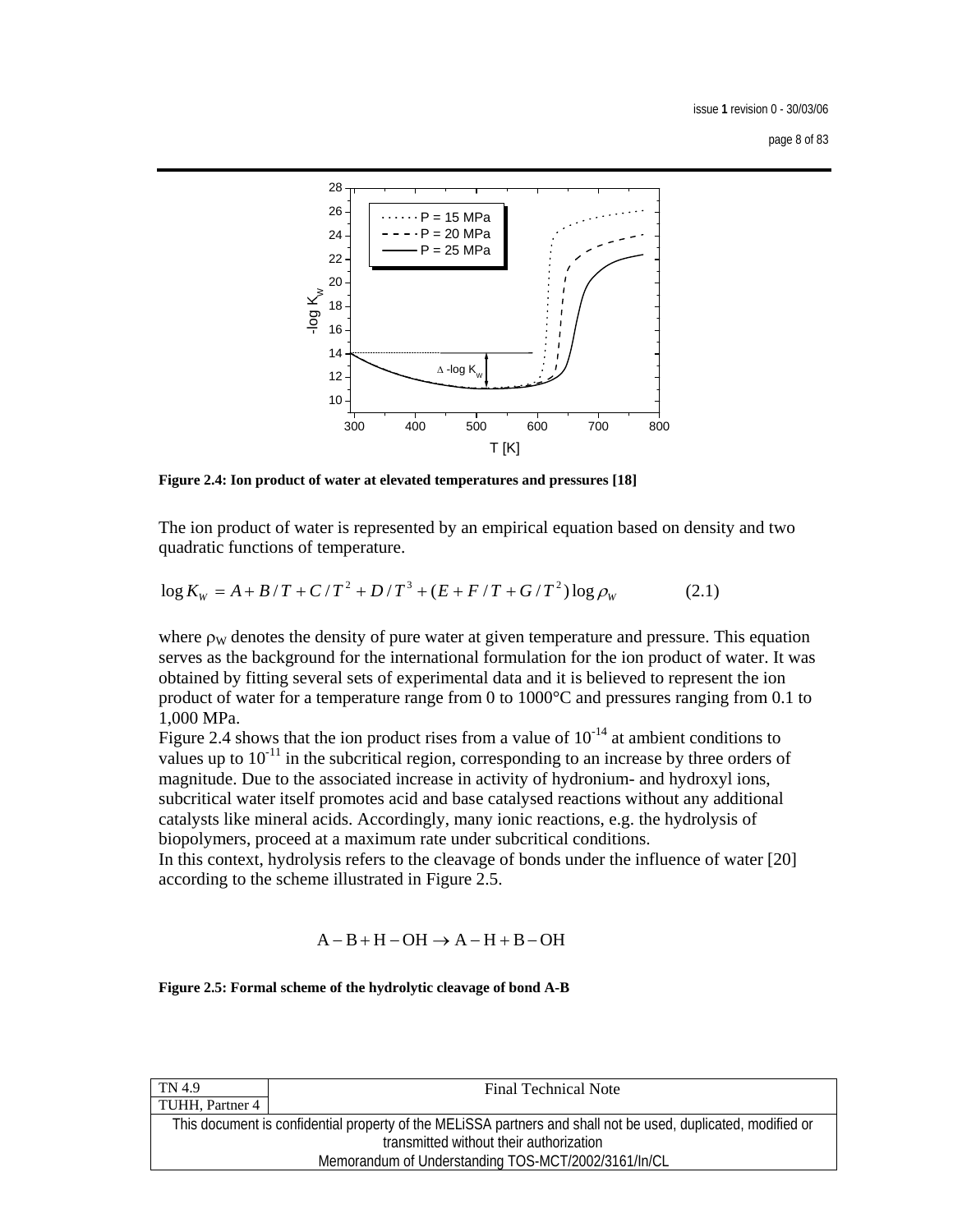Important hydrolysis reactions are the cleavage of glycosidic bonds of polysaccharides, e.g. starch and cellulose [21, 22], of polypeptides to yield protein hydrolyzates and free amino acids [23, 24, 25], as well as the hydrolysis of esters [26].

In contrast, the ion product drastically drops at near- and supercritical conditions as a result of the strong decrease in water density. In general, ionic reaction pathways are favoured at higher water densities, whereas the lower densities at supercritical conditions lead to free radical reaction mechanisms being the preferred reaction pathways [27, 28].

It can also be inferred that pressure does not have a noticeable influence on the ion product at temperatures below 300°C. This observation can be explained by the fact that water still has the character of an incompressible fluid at these conditions, meaning that pressure does not markedly affect density and hence the ion product.

Due to these unique features, near-critical water serves as an excellent reaction medium and is a highly attractive supplement or alternative to biological treatment methods, especially when hardly biodegradable substances like cellulose or related compounds are involved. Nearcritical water offers the possibility of controlling and influencing the degradation product distribution by slightly adjusting the operating parameters in terms of pressure and temperature. The treatment in high-temperature water does not only offer the potential of complete conversion at high space-time yields, but it also serves a hygienic barrier, by which the sterility of effluents could be accomplished.

In contrast, the usage of sub- and supercritical water is only associated with limited problems. Salt deposition and corrosion of reactor material are counted among the general drawbacks of supercritical water processes. The precipitation and subsequent deposition of salts is due to the decreased solvent power for ionic species at supercritical conditions.

The degradation of biopolymers and destruction of pollutants can further be enhanced by supplementary means. The acidification by carbon dioxide leads to a decrease in pH, which favours acid catalysed steps like the hydrolysis of ester and ether bonds in biomolecules. The addition of an oxidant to high-temperature water is a very efficient technique to mineralise hydrocarbons by conversion to carbon dioxide, thus achieving a complete destruction of any organic material.

#### *2.2 The system water/carbon dioxide*

The pH of the aqueous phase in the system water- $CO<sub>2</sub>$  decreases due to the increased solubility of carbon dioxide in water and the dissociation of carbonic acid according to the following scheme:

$$
CO_2 + H_2O \leftrightarrow H_2CO_3 \leftrightarrow H^+ + HCO_3^-
$$

**Figure 2.6: Reaction scheme of carbonic acid dissociation in water** 

| TN 4.9          | <b>Final Technical Note</b>                                                                                   |
|-----------------|---------------------------------------------------------------------------------------------------------------|
| TUHH, Partner 4 |                                                                                                               |
|                 | This document is confidential property of the MELISSA partners and shall not be used, duplicated, modified or |
|                 | transmitted without their authorization                                                                       |
|                 | Memorandum of Understanding TOS-MCT/2002/3161/In/CL                                                           |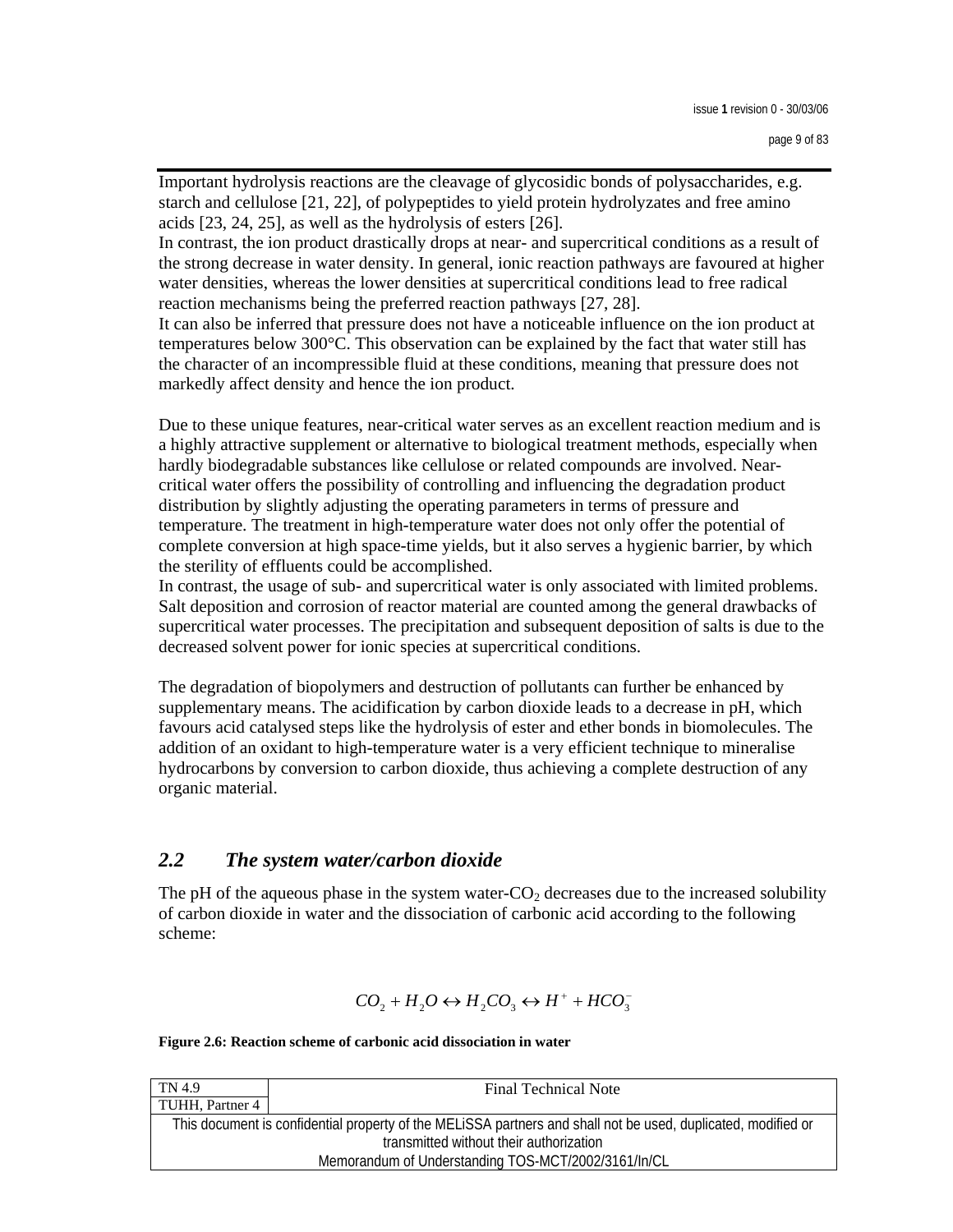The acidification by carbon dioxide is assumed to result in a rate enhancement of acidcatalysed reaction steps without the need to add any mineral acids like hydrochloric acid. This approach offers the potential to easily recover carbon dioxide by expansion after treatment and to reuse it by recirculation as opposed to excessive neutralisation and precipitation steps, which become necessary when applying mineral acids.

Investigations on the use of carbon dioxide as a catalyst in water at elevated temperatures and pressures are scarce. Only a limited number of works have been published, e.g. the hydrolysis of starch [29], [30], and the dehydration of cyclohexanol and the alkylation of p-cresol [31]. Besides, water/carbon dioxide-mixtures were successfully employed in the remediation of soils contaminated with heavy metals [32], [33]. As a result of the drop in pH, the mobility of metal ions could be enhanced as compared to the treatment with pure water. The hydrolysis of lignocellulosic materials in water/carbon dioxide-mixtures has not been reported before.

A graphical representation of the pH of aqueous solutions saturated with carbon dioxide is given in [34]. Figure 2.7 shows the pH as a function of temperature for different pressures.



**Figure 2.7: pH-value of high-temperature water saturated with carbon dioxide [34]** 

The values for a pressure of 25 MPa were calculated [32] on the basis of equilibrium data for the system water- $CO<sub>2</sub>$  [35] and the first dissociation constant of carbonic acid [36]. The data depicted for pressures of 15 and 20 MPa were determined experimentally through direct measurement of the pH in a view cell by spectrophotometric methods [37]. The pH-value shows a decrease with increasing pressure and temperature. For the conditions applied in this work, the pH of water saturated with carbon dioxide is in the range of 3.6-3.7.

The pH as a function of the carbon dioxide concentration in the aqueous phase can be determined by solving the respective charge balance:

| TN 4.9          | <b>Final Technical Note</b>                                                                                   |
|-----------------|---------------------------------------------------------------------------------------------------------------|
| TUHH. Partner 4 |                                                                                                               |
|                 | This document is confidential property of the MELISSA partners and shall not be used, duplicated, modified or |
|                 | transmitted without their authorization                                                                       |
|                 | Memorandum of Understanding TOS-MCT/2002/3161/In/CL                                                           |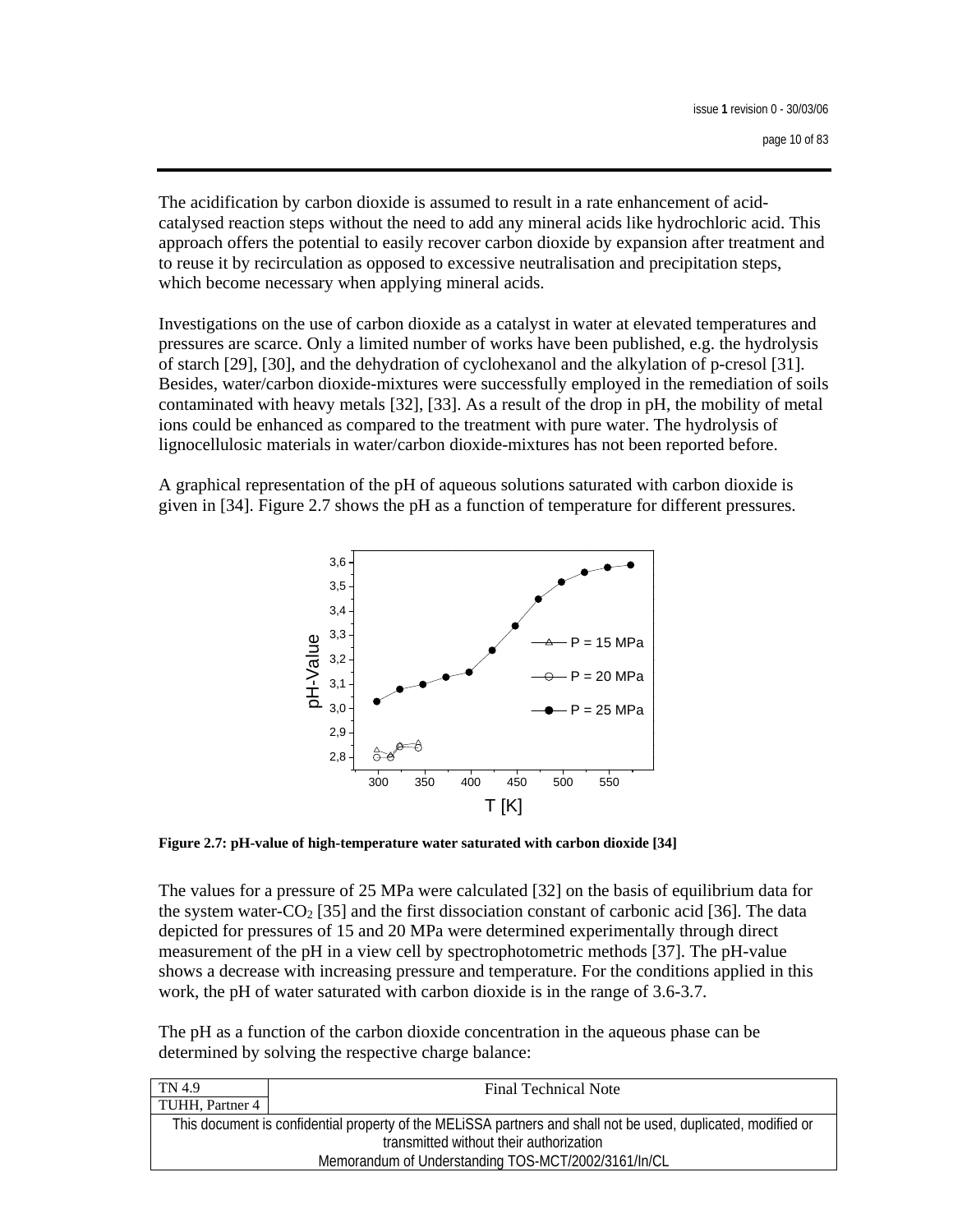page 11 of 83

$$
[H^+] = [OH^-] + [HCO_3^-] + 2[CO_3^{2-}] \tag{2.2}
$$

where the values stated in brackets denote the molal concentration of species. The last term on the right hand side, the concentration of bicarbonate, can be neglected because of the low value of the second dissociation constant of carbonic acid.

Both the dissociation of water and the dissociation of carbonic acid contribute to the concentration of hydronium ions according to the following equations:

$$
K_{W} = [H^{+}][OH^{-}]
$$
\n(2.3)  
\n
$$
K_{1} = [H^{+}][HCO_{3}^{-}]/[CO_{2,aq}]
$$
\n(2.4)

Isolation for the concentration of hydroxyl ions and carbonate ions, respectively, and substitution into equation 2.2 yields

$$
[H^+] = K_W / [H^+] + K_1 [CO_{2,aq}] / [H^+] \tag{2.5}
$$

from which the concentration of hydronium ions and the associated pH of the system can be calculated.

Figure 2.8 shows the pH of water/carbon dioxide-mixtures as a function of carbon dioxide concentration.



Figure 2.8: pH of water as a function of CO<sub>2</sub>-concentration, the percent values are stated with respect to **the saturation concentration** 

| TN 4.9          | Final Technical Note                                                                                          |
|-----------------|---------------------------------------------------------------------------------------------------------------|
| TUHH, Partner 4 |                                                                                                               |
|                 | This document is confidential property of the MELISSA partners and shall not be used, duplicated, modified or |
|                 | transmitted without their authorization                                                                       |
|                 | Memorandum of Understanding TOS-MCT/2002/3161/In/CL                                                           |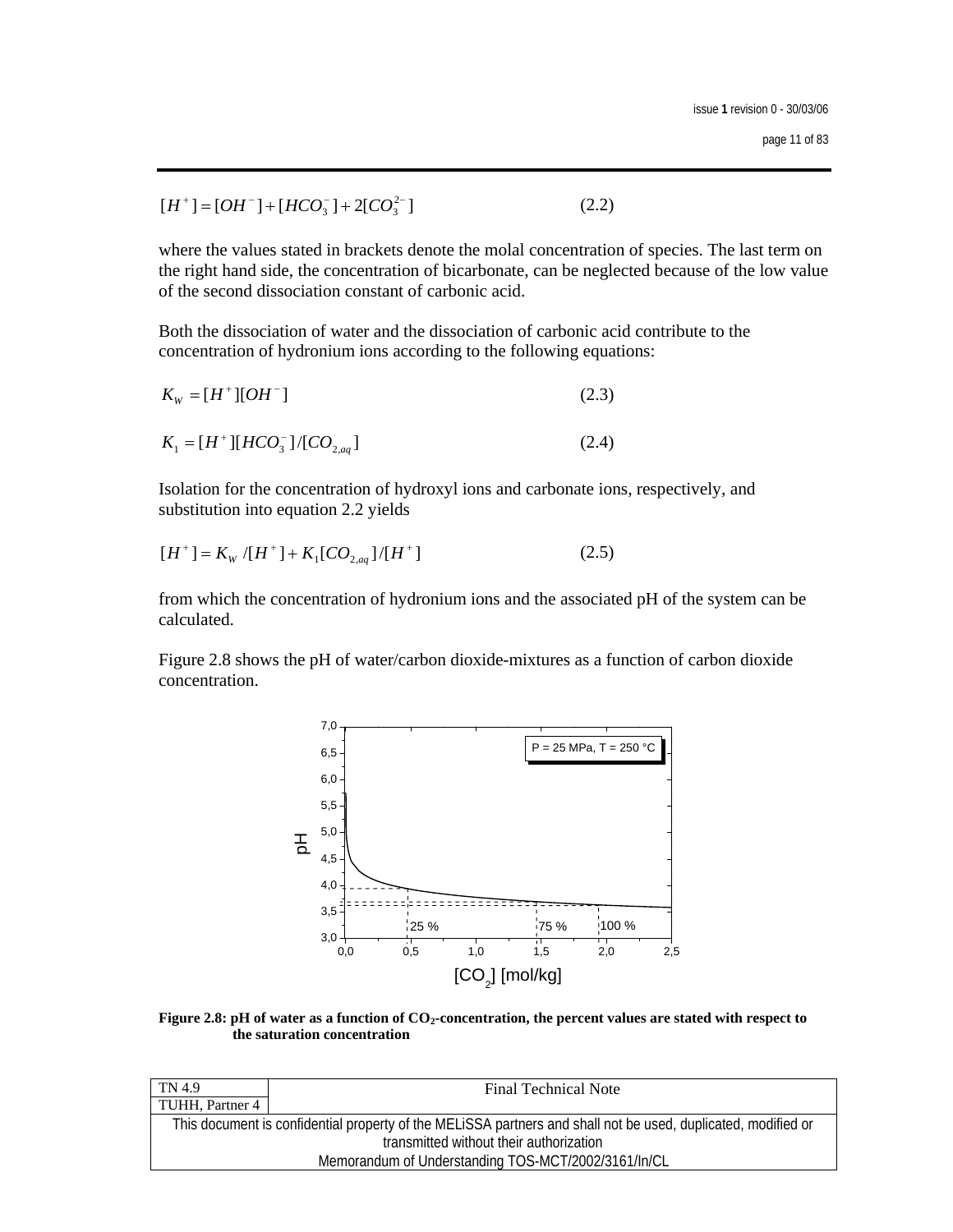The pH decreases by two orders of magnitude up to the saturation level as compared to pure water at the same conditions. Due to the logarithmic character of the underlying equation, the pH initially drops sharply and lowers progressively slower with increasing carbon dioxide addition. Accordingly, addition of carbon dioxide beyond a degree of saturation of 75 % does not significantly contribute to a further decrease in pH and associated rate enhancement of acid catalysed reaction steps.

## **3 EXPERIMENTAL METHODS**

In this work, model compounds, e.g. pure cellulose and lignin, as well as real lignocellulosic wastes were treated in sub- and supercritical water. The experiments were conducted in fullycontinuous mode in a tubular reactor at both hydrolytic and oxidative conditions, covering a wide temperature range from 200 to 500°C, residence times in the order of a few seconds up to three minutes, and pressures up to 30 MPa. Because of the continuous processing of particulate matter at flow rates lower than 5 kg/h, the initial biomass concentrations were limited to a maximum of two percent by weight. At higher initial solid concentrations, the narrow architecture of the pump head and the fibrous structure of the solids led to problems due to clogging. The acidification by carbon dioxide as an alternative means to enhance the rate of hydrolysis was also studied. In addition to the fully continuous mode of operation, semicontinuous experiments were performed. In order to increase the residence time of biomass in the reactor, the solid material was retained in a fixed bed set-up and treated by a continuous flow of sub- and supercritical water.

The materials and the experimental set-up used in this work are presented in the following. The analytical methods for the characterization of the input material and the effluents are also discussed.

#### *3.1 Materials*

For the experiments on model compound studies, pure cellulose and lignin were employed. Micro-crystalline cellulose (Avicel) with a purity of 99 % was purchased from Merck. Waterinsoluble organosoly lignin from the treatment of hardwoods ( $M_W = 3500$  g/mol) and alkali lignin ( $M_W = 28000$  g/mol) were purchased from Sigma-Aldrich. These materials were obtained as a fine powder and could be used as received without additional pre-treatment at initial solid concentrations of up to one wt-%. The suspensions were prepared by weighing the amount of material with a laboratory scale and adding the respective amount of demineralized water. For the experimental studies on the biosafety of effluents, bovine serum albumin and naphthalene were purchased from Merck and were used as received.

| TN 4.9          | <b>Final Technical Note</b>                                                                                   |
|-----------------|---------------------------------------------------------------------------------------------------------------|
| TUHH, Partner 4 |                                                                                                               |
|                 | This document is confidential property of the MELISSA partners and shall not be used, duplicated, modified or |
|                 | transmitted without their authorization                                                                       |
|                 | Memorandum of Understanding TOS-MCT/2002/3161/In/CL                                                           |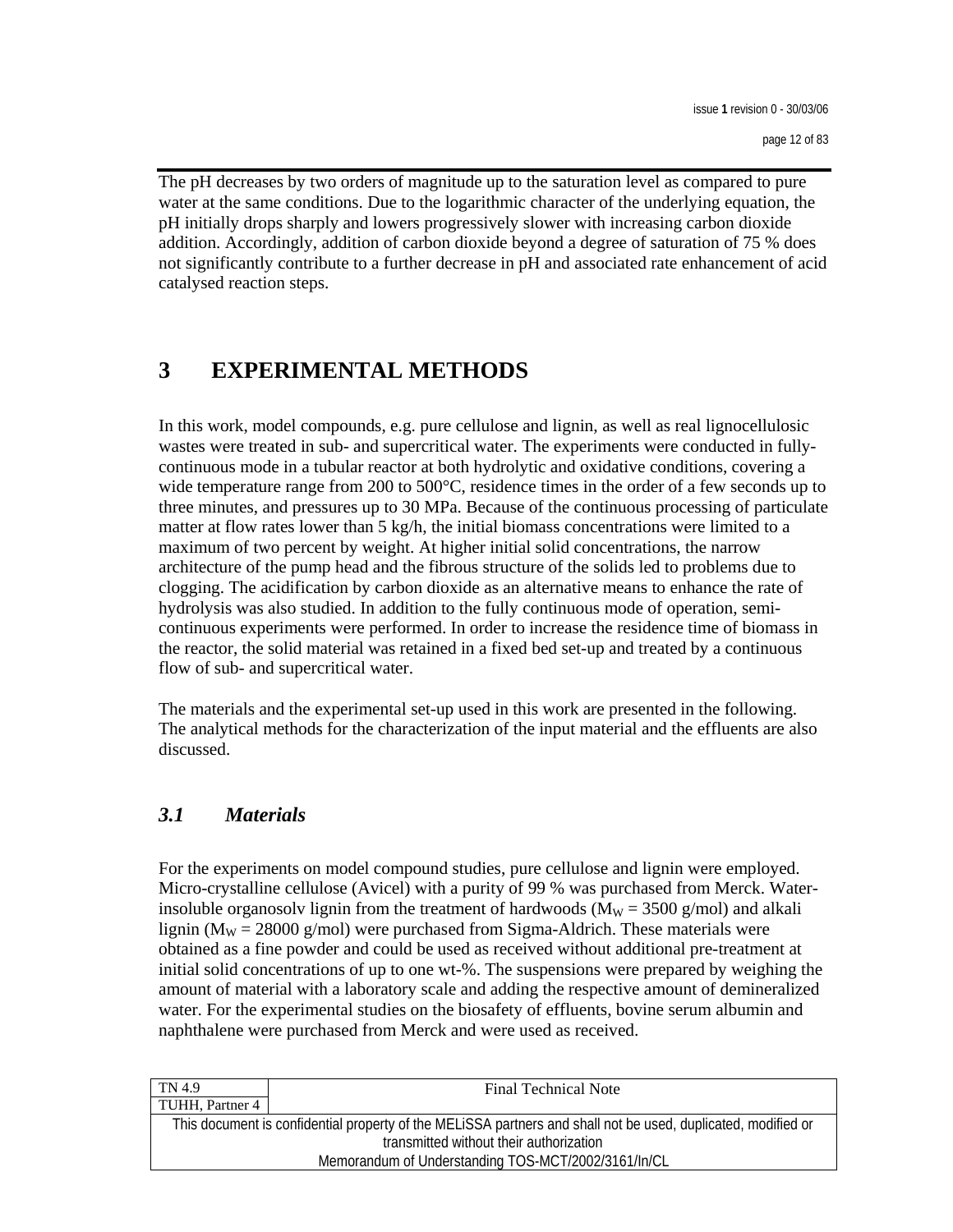Wheat straw was provided by a local farmer. It was first ground in a cutting mill (IKA, MF10) Basic) to particle sizes of less than 250 µm. The obtained powder was subsequently treated in a coffee mill for further size reduction. Particles passing a sieve with a mesh size of  $112 \mu m$ were used for preparing the suspension.

The composition of the model waste specified by ESA is stated in Table 3.1.

| Component              | Portion [wt-%] | Source                 | DM content [wt-%] |
|------------------------|----------------|------------------------|-------------------|
| Wheat straw            | 23.3           | Local farmer           | 94.5              |
| Cabbage                | 23.3           | Market                 |                   |
| Soya                   | 23.3           | Oil-mill               | 91.1              |
| Algae                  | 10             | <b>BlueBioTechGmbH</b> | 95.5              |
| <b>Faecal material</b> | 20             |                        | 27 4              |

**Table 3.1: Composition of model waste and respective suppliers** 

The dry matter content of faecal material was not determined experimentally but calculated from literature data [38]. The composition depicted in the table was based on the original idea of ESA to treat a waste which was as close to reality as possible. Due to hygienic concerns, the faecal material was omitted and the other substrate ingredients were adjusted according to their ratios as specified by ESA.

The preparation of the model waste specified by ESA consisted of a multi-step size reduction procedure in order to obtain sufficiently fine particles that could be handled continuously in the flow reactor. Wheat straw and soya were prepared by dry size reduction methods with a rotary cutter and a conventional coffee mill. This approach was not feasible for the cabbage because of the high water content. The cabbage was first treated with a knife and a grater. The resulting pulp was subsequently subjected to a kitchen mixer with the addition of extra water. The cabbage was finally homogenized by an Ultra-TORAX (Heidolph DIAX 900) together with the algae, which did not require any additional treatment prior to homogenisation.

Digester residues from Partner 1 were received in the form of dry agglomerates or sludge. In the case of agglomerates, the residues were directly treated by dry size reduction, while the sludge was first dewatered by vacuum filtration and subsequent overnight storage in a vacuum dryer.

Hydrogen peroxide was purchased from Merck as an aqueous solution with a concentration of 30 wt-%. It was stored in a cabinet and it was not introduced into the feed vessel until immediately before the start of experiment to avoid decomposition reactions. Carbon dioxide with a purity of 99.95 % (KWD) was taken from the gas phase of the central storage tank of the Institute at a pressure of 6 MPa.

| TN 4.9          | Final Technical Note                                                                                          |
|-----------------|---------------------------------------------------------------------------------------------------------------|
| TUHH. Partner 4 |                                                                                                               |
|                 | This document is confidential property of the MELISSA partners and shall not be used, duplicated, modified or |
|                 | transmitted without their authorization                                                                       |
|                 | Memorandum of Understanding TOS-MCT/2002/3161/In/CL                                                           |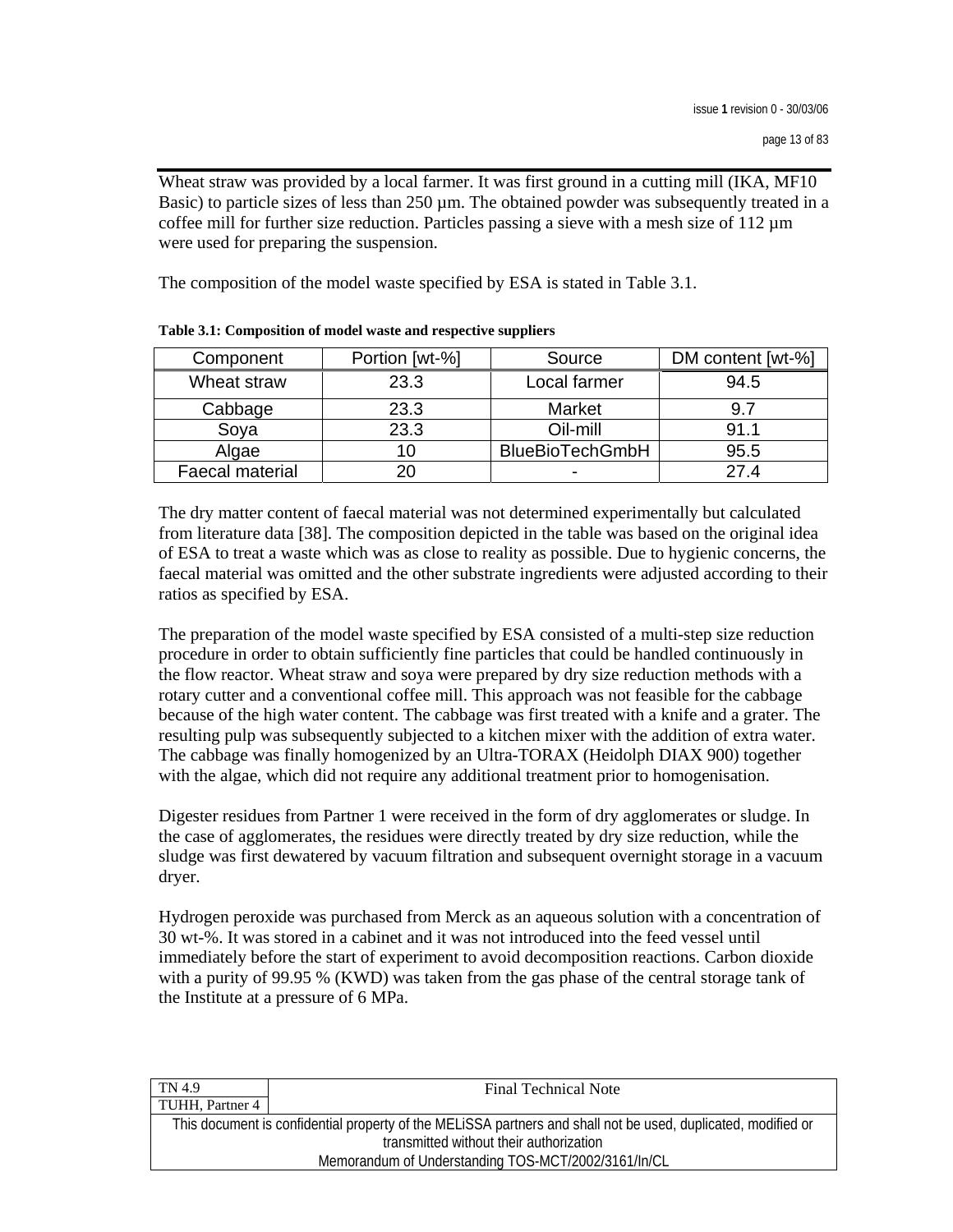### *3.2 Experimental set-up*

### 3.2.1 SET-UP OF THE CONTINUOUS REACTION UNIT

A schematic sketch of the tubular reactor for the continuous treatment of lignocellulosic biomass is shown in Figure 3.1.



**Figure 3.1:Schematic sketch of the experimental apparatus for the continuous treatment of biomass** 

The main building blocks of the apparatus were the supply lines for the biomass suspension, hot water, and carbon dioxide, the pre-heaters, the tubular reactor, and the downstream processing units, which consisted of the cooler, expansion valve, and the effluent collection system, respectively. The high pressure reaction unit was designed as a tubular reactor made of high temperature/pressure resistant steel (1.4404, OD =  $6.35$  mm, ID =  $3.05$  mm). The volume of the tubular reactor could be adjusted by installing coiled high pressure piping of different length. With the coils used in the experiments, which had internal volumes of 8 ml, 50 ml, and 100 ml, residence times in the order of a few seconds up to three minutes could be covered, depending on fluid density and mass flow rates. The flow reactor was capable of withstanding operating pressures up to 30 MPa and temperatures up to 400-450°C.

| TN 4.9                                                                                                        | <b>Final Technical Note</b> |  |
|---------------------------------------------------------------------------------------------------------------|-----------------------------|--|
| TUHH. Partner 4                                                                                               |                             |  |
| This document is confidential property of the MELISSA partners and shall not be used, duplicated, modified or |                             |  |
| transmitted without their authorization                                                                       |                             |  |
| Memorandum of Understanding TOS-MCT/2002/3161/In/CL                                                           |                             |  |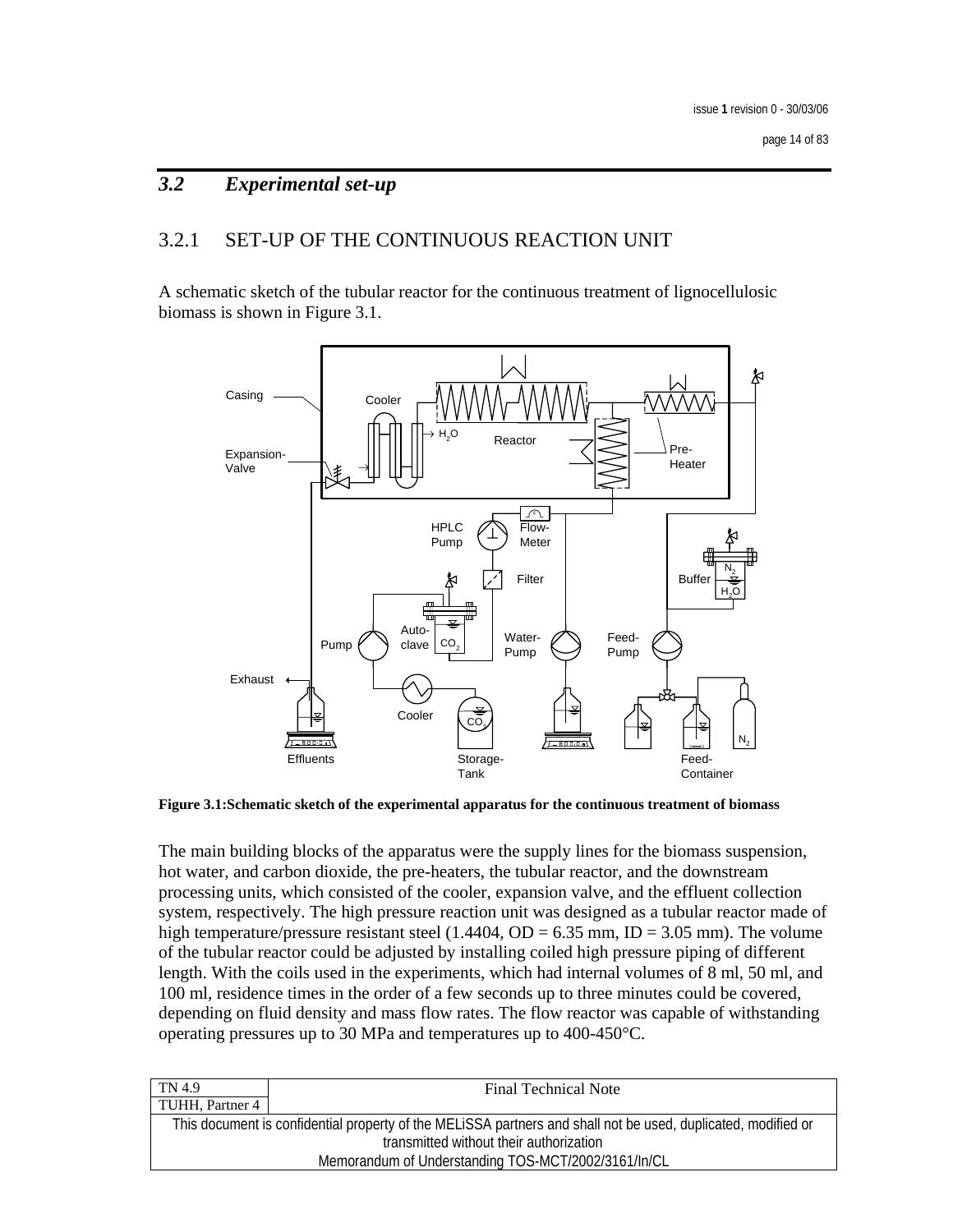The feed suspension was fed from a 2 l closed glass flask covered with a plastic layer. The feed was agitated through a magnetic stirrer to prevent the particulate matter from settling and to ensure a homogeneous feed suspension throughout the vessel. In order to secure that no oxygen dissolved in the water and to study the hydrolytic and oxidative treatment separately, the feed suspension was put under a nitrogen atmosphere. This was accomplished by slightly pressurizing the flask with nitrogen gas, which was delivered from a compressed gas cylinder. The water storage tank contained pure demineralized water and served as the water supply until the desired operating conditions were reached and the system worked at steady state conditions in terms of temperature, pressure, and flow rate. The feed suspension was then pumped into the reactor by adjusting the position of a three-way valve in the suction line.

The feed suspension containing the particulate matter was introduced into the system by means of a high pressure membrane pump equipped with double ball valves at the suction and the discharge side (LEWA EK1/V metering pump). This redundant double ball configuration served the purpose of ensuring a reliable operation of the pump even if particles got trapped between one of the balls and its respective seat. In such a case, the second ball-seat pair was intended to secure the closure of the valve. Despite this configuration, it was not possible to reliably process particles larger than 200  $\mu$ m at flow rates in the order of a few liters per hour. Especially the continuous delivery of real biomass, e.g. wheat straw and complex wastes, led to problems due to the fibrous structure of the material. In general, particles sizes of less than 112 to 180 µm and initial solid concentrations of 0.5 to maximal 2 wt-% were applied and could be satisfactorily processed by the feed pump. Although according to the manufacturer the membrane pump was supposed to exhibit a pressure firm characteristic, the system pressure revealed a noticeable influence on the metered flow rate. At an operating pressure of 25 MPa the maximum flow rate was in the range of 4 l/h.

Before entering the reaction unit the feed suspension was moderately pre-heated in an upstream coil, which had an inner volume of 38 ml and was made of the same piping material as the reactor. The power supply was accomplished by a 0.8 kW electric heating jacket. Typically, the feed suspension was heated up to a maximum temperature of  $180-200^{\circ}$ C in order to avoid the onset of decomposition reactions in the pre-heater.

In order to obtain meaningful results with respect to the residence time in the reactor at constant temperature conditions, the feed suspension had to be rapidly heated up to operating temperature. For this purpose, pure water was delivered to the apparatus with an additional high pressure metering pump (LEWA EL1) and heated up in two heating coils (45 ml, 2 kW each) to temperatures higher than the desired reaction temperature. Subsequently, this high water stream was mixed with the feed suspension through a mixing-tee at the inlet of the reactor. By this means, the temperature of the influent suspension could be instantaneously raised to the desired level and the temperature gradients along the reactor could be minimized, yielding close to isothermal conditions in the plug flow reactor.

For the experiments on the catalytic influence of carbon dioxide,  $CO<sub>2</sub>$  was added to the pure water flow prior to the pre-heater. Gaseous carbon dioxide was taken from the central storage

| TN 4.9          | Final Technical Note                                                                                          |
|-----------------|---------------------------------------------------------------------------------------------------------------|
| TUHH. Partner 4 |                                                                                                               |
|                 | This document is confidential property of the MELISSA partners and shall not be used, duplicated, modified or |
|                 | transmitted without their authorization                                                                       |
|                 | Memorandum of Understanding TOS-MCT/2002/3161/In/CL                                                           |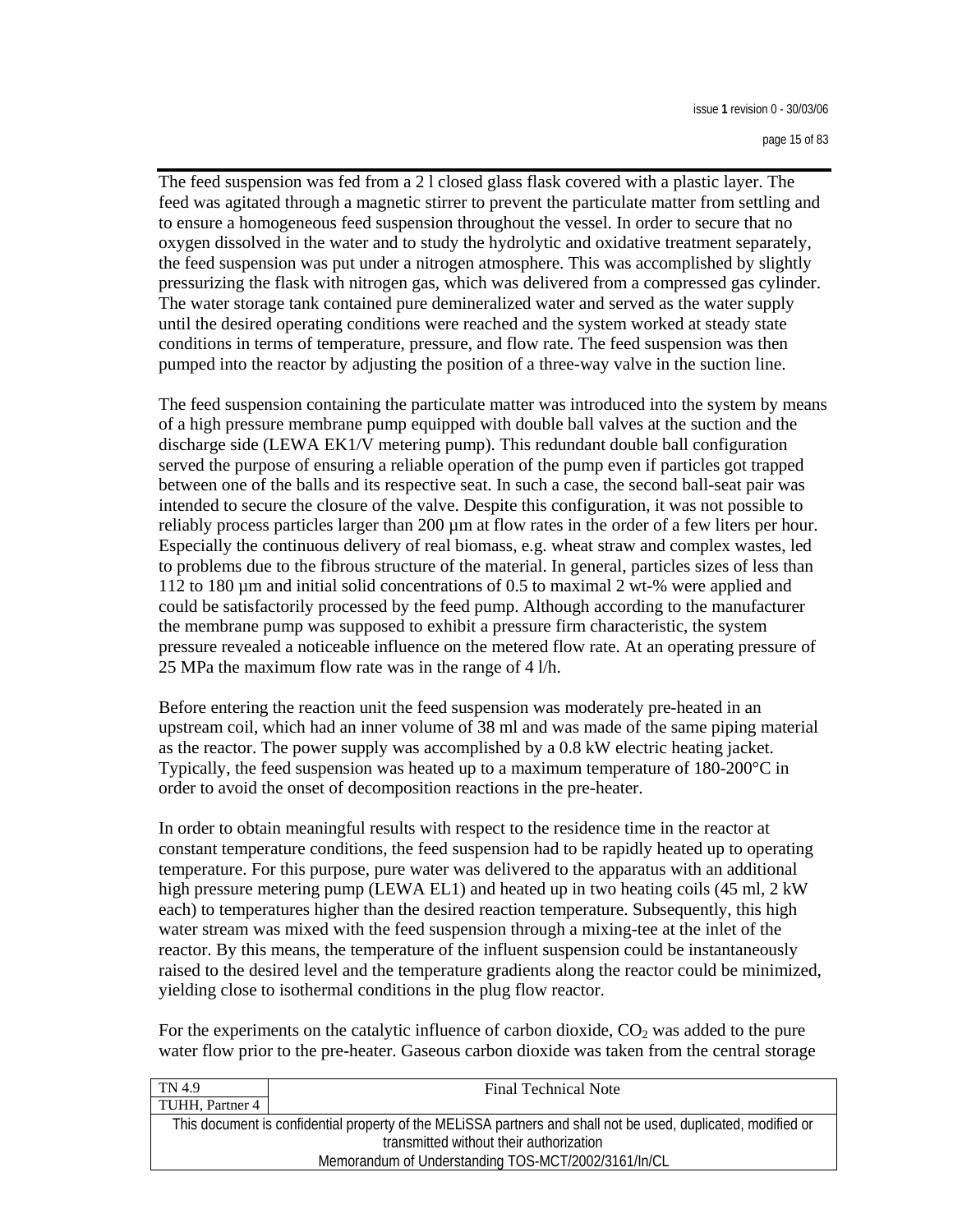tank of the Institute and passed to an integrated pump and cooling module, where it was first liquefied and then delivered to a 1 l autoclave at a pressure of 10 to 15 MPa by an air-driven pump. Liquid  $CO<sub>2</sub>$  was withdrawn from the autoclave and processed to the reactor by a HPLC pump (Milton Roy miniMetric 1711) at a flow rate of up to 10 ml/min. The actual flow rate was measured by a mass flow meter (Rheonik RHM 015). In order to exclude any disturbances of the metering pumps on the  $CO<sub>2</sub>$  flow, a check valve was installed upstream of the mixing point.

The reactor was equipped with two additional heating jackets (2 kW each) in order to compensate for heat losses or to further increase the maximum outlet temperature. Afterwards the reactor effluent was immediately cooled down by passing a double pipe heat exchanger operated with tap water as the cooling medium, thus rapidly terminating the reaction. The effluent subsequently passed a spring-loaded backpressure regulator (IMF-Vatec DV 943/INOX) where it was expanded to ambient pressure. The system pressure could be set by adjusting the load of the spring in the regulator valve. The liquid as well as the gaseous effluents were processed to the effluent collection and measurement system afterwards.

Liquid samples were not taken before a time corresponding to five to ten residence times had passed at steady-state conditions. The effluents were collected in glass flasks and subjected to the respective analytical methods. In order to measure the volumetric gas production as well as the product gas composition, a burette system combined with a sampling vessel was installed. At the beginning of the gas measurement the effluents were passed in an upward direction through the glass vessel ( $V = 25$  ml). This procedure led to the displacement of any air initially present. Afterwards the cylinder was rotated into a horizontal position and gas produced in the course of the reaction was trapped in the upper part of the shell. Gas samples could be taken through a septum with a gas tight syringe (Hamilton gas tight,  $V = 1000 \mu l$ ) and were immediately injected into a gas chromatograph for composition analyses. The total volume of the effluents entering the system within a certain time could be determined by reading the difference in the liquid level in the burette. The burette system was connected to a compensator reservoir with adjustable vertical position in order to equalize the pressure within the system to ambient pressure.

In order to minimize pressure fluctuations, which were due to the operation of the pumps and the pressure regulator, the system was connected to a buffer vessel, which had an internal volume of 3.5 l and was filled with a compressible nitrogen headspace.

The pre-heaters and the reaction pipes were electrically heated by means of 5 heating jackets, which could be adjusted separately by a temperature control system (Horst HT-60 controller). In order to decrease the heat losses to the surroundings, the complete high temperature section of the apparatus was thermally insulated.

The system pressure was measured by a pressure transducer. Temperatures at the outlet of the pre-heaters as well as at the inlet and the outlet of the reactor were measured with high temperature resistant NiCrNi-thermocouples, which were inserted into the reaction pipes by

| TN 4.9                                              | Final Technical Note                                                                                          |  |
|-----------------------------------------------------|---------------------------------------------------------------------------------------------------------------|--|
| TUHH, Partner 4                                     |                                                                                                               |  |
|                                                     | This document is confidential property of the MELISSA partners and shall not be used, duplicated, modified or |  |
| transmitted without their authorization             |                                                                                                               |  |
| Memorandum of Understanding TOS-MCT/2002/3161/In/CL |                                                                                                               |  |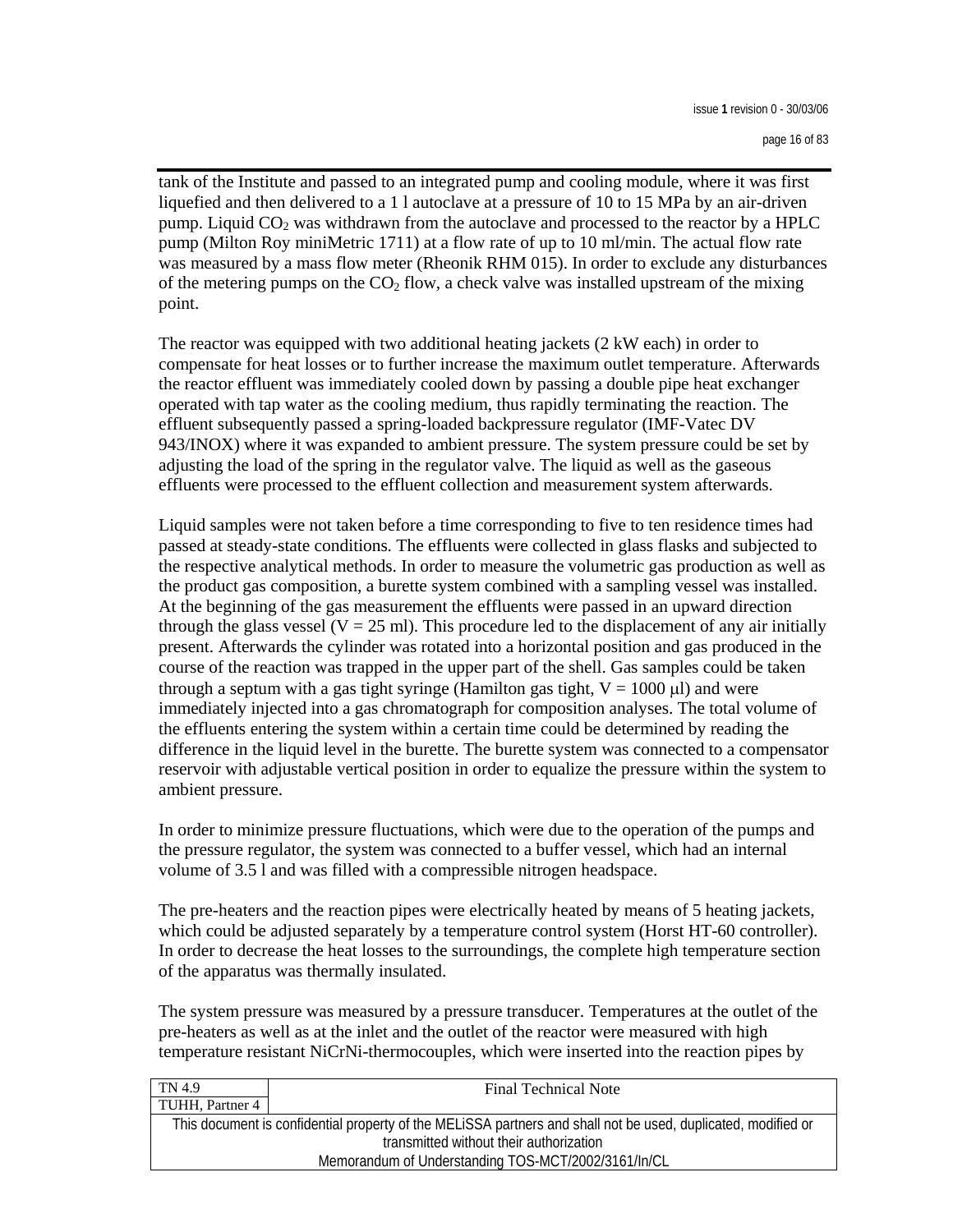means of tee-connectors. Both pressure and temperatures were constantly measured and recorded by a data acquisition system. The aqueous flow through the reactor was measured gravimetrically by weighing the feed and the sample vessels with laboratory scales, since mass flow meters, which are based on the Coriolis-principle, bear the risk of clogging when suspensions containing larger particles are discharged through their internal tubes.

#### 3.2.2 MODIFICATIONS TO SET-UP FOR CONTINUOUS WATER **OXIDATION**

For the continuous water oxidation of lignocellulosic biomass, the set-up described above was partially modified. Due to the corrosive atmosphere of high-temperature water in the presence of an oxidant, a new reaction coil made of corrosion-resistant nickel alloy (Inconel, Alloy 600, OD 6.35 mm, ID 2.13 mm) with an internal volume of 20 ml was installed downstream of the mixing point. This reactor could either be connected to the existing reaction coils, in order to extend the residence time and increase the outlet temperature under hydrolytic conditions, or it could be used as a replacement for the existing coils in continuous water oxidation. In the latter case, the reaction coil was directly connected to the mixing point by Inconel pipes and fittings. The reactor was placed in a 4 kW oven (Heraeus RO 7/75), which in principle allows for temperatures up to 1000°C. Under operating conditions, reactor outlet temperatures up to 500°C could be accomplished.

Hydrogen peroxide was used as the oxidant. It was directly introduced into the feed vessel and delivered to the reactor along with the biomass in order to facilitate the experimental procedure.

#### 3.2.3 FIXED BED ASSEMBLY FOR SEMI-CONTINUOUS OPERATION

In some experiments, the reaction coils were replaced by a fixed bed assembly as an alternative means to extend the residence time of solid particulates within the reaction zone. The principle of this set-up is illustrated in Figure 3.2.



**Figure 3.2: Fixed bed assembly for the semi-continuous treatment of biopolymers** 

| TN 4.9                                              | Final Technical Note                                                                                          |  |
|-----------------------------------------------------|---------------------------------------------------------------------------------------------------------------|--|
| TUHH. Partner 4                                     |                                                                                                               |  |
|                                                     | This document is confidential property of the MELISSA partners and shall not be used, duplicated, modified or |  |
|                                                     | transmitted without their authorization                                                                       |  |
| Memorandum of Understanding TOS-MCT/2002/3161/In/CL |                                                                                                               |  |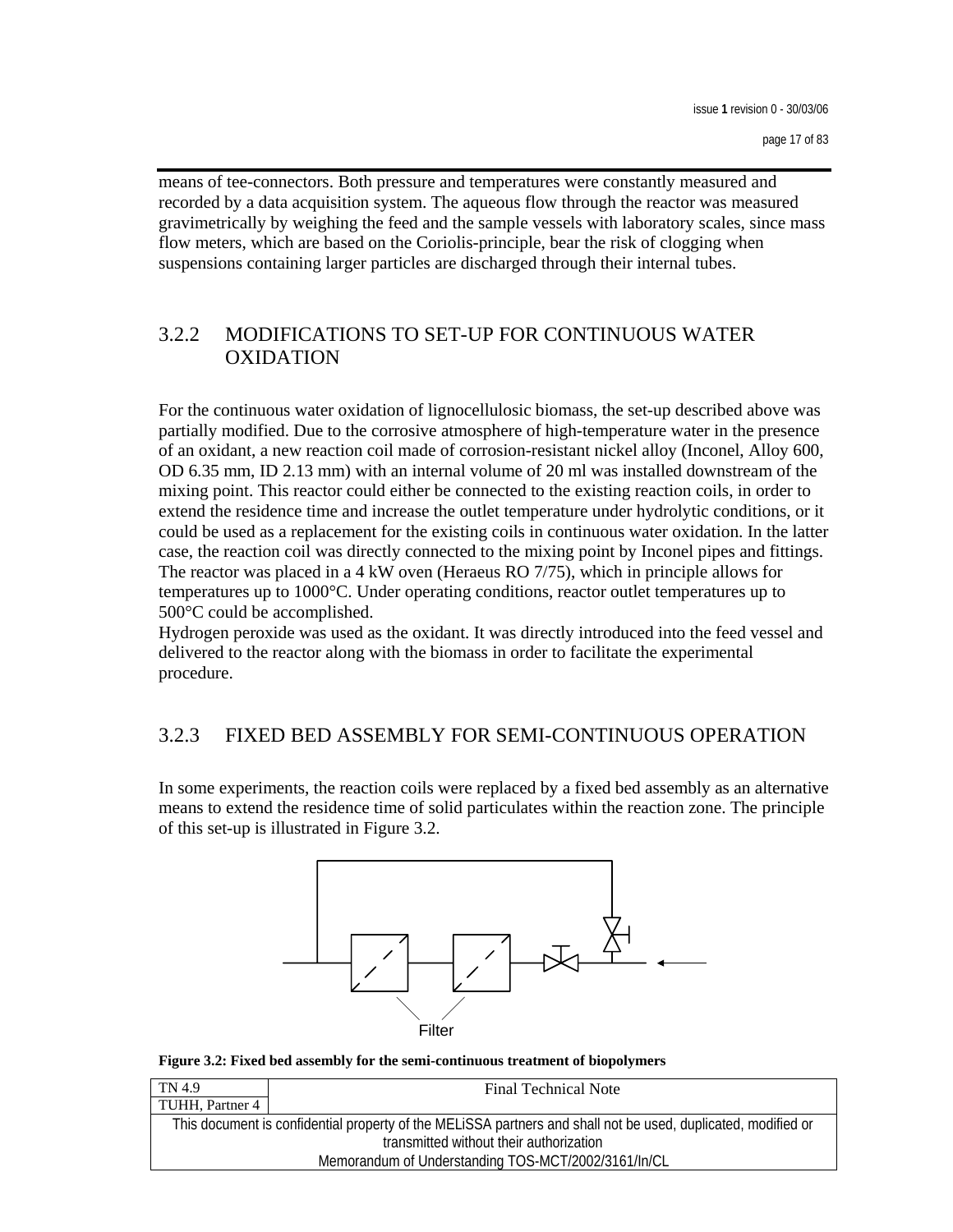The fixed bed was made of two T-filter (Swagelok, model SS-4TF-05) units which were coupled by a piece of high pressure piping. The solid material, e.g. wheat straw and organosolv lignin, was filled in the sinter metal inlet of the upstream unit and was contained between the filters during the experiment. About 0.5 g of solid material could be retained between the filter units. In order to minimize the time required for heating up the assembly to operating temperatures, a bypass was added to the system. During the heating up period pure water was processed through the bypass to avoid the onset of any reactions within the fixed bed. Once the desired temperature was reached, the high temperature valves (Sitec, model 710.5315) were switched and the water stream was allowed to flow through the fixed bed containing the biomass for a preset time period. At the end of this holding time, the second metering pump was turned on to introduce cold water and to rapidly decrease the temperature in the fixed bed. Due to the significant heat capacity of the body of the valve and the filter units, a marked temperature fall could be observed during the first minutes, followed by a temperature increase to the desired level.

#### *3.3 Analytical methods*

Different analytical methods were used to characterize the effluents of the hydrothermal treatment. The dissolved organic carbon (DOC), total organic carbon (TOC), total nitrogen (TN) as well as the chemical oxygen demand (COD), ammonia nitrogen (NH4-N) and nitrate (NO3-N) were measured to calculate the respective carbon and nitrogen balances. Beside the determination of these lumped parameters, several GC and HPLC methods were employed in order to provide a more detailed insight into the product formation and to identify and quantify main degradation products. The analytical approaches for the different classes of compounds are described in the following.

#### 3.3.1 DETERMINATION OF SUM PARAMETERS

The input materials were characterized with respect to their dry matter content and their elementary composition in terms of carbon, nitrogen, and sulphur. The dry matter content was measured by filling samples in evaporation bowls and subsequent drying in a desiccator cabinet at  $105^{\circ}$ C. The water content of the material was determined by measuring the weight loss of the samples after a drying period of 48 h. The elementary composition of solid matter was determined in the Central Analytical Laboratory of Technische Universität Hamburg-Harburg by burning samples in a CNS-analyser (Leco-2000-CNS-Analyser) at temperatures from 1000 to 1450°C. The amounts of carbon and sulphur were measured by analysing the concentration of the respective oxidised compounds  $(CO_2, SO_2)$  with infrared detectors in the off-gas. The concentration of nitrogen was measured by means of a heat conductivity detector.

| TN 4.9                                  | <b>Final Technical Note</b>                                                                                   |  |
|-----------------------------------------|---------------------------------------------------------------------------------------------------------------|--|
| TUHH, Partner 4                         |                                                                                                               |  |
|                                         | This document is confidential property of the MELISSA partners and shall not be used, duplicated, modified or |  |
| transmitted without their authorization |                                                                                                               |  |
|                                         | Memorandum of Understanding TOS-MCT/2002/3161/In/CL                                                           |  |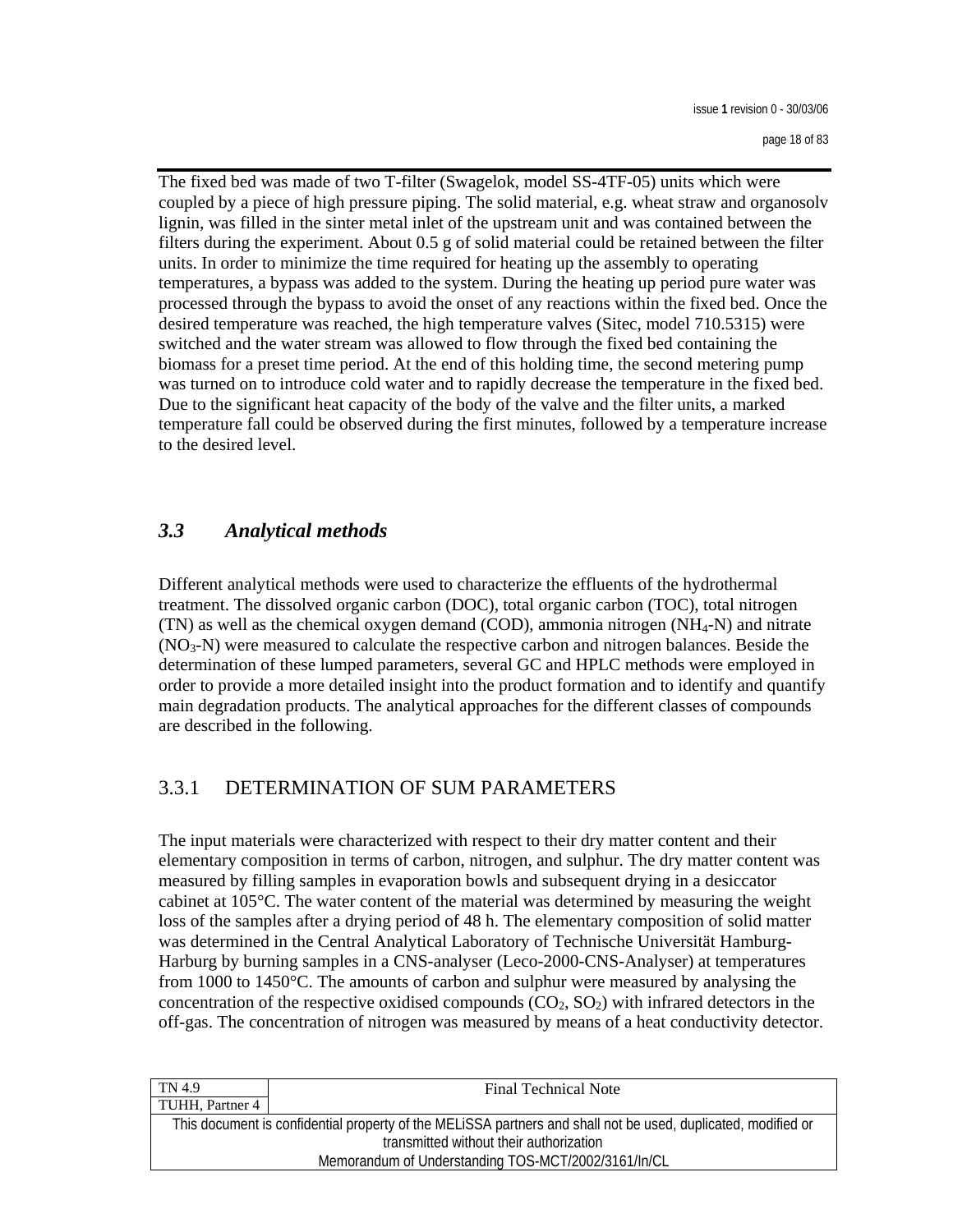Effluents of the hydrothermal degradation of biomass were analysed for their carbon and nitrogen content with fully automated analysers in the Central Analytical Laboratory (Elementar HighTOC + TNb) and at the Institute of Bioprocess and Biochemical Engineering (Multi N/C 3000). For the determination of the dissolved organic carbon (DOC), effluent samples were passed through a 0.45 µm filter prior to injection, in order to retain suspended particles. The samples were first acidified by phosphoric acid to remove any inorganic carbon and afterwards subjected to catalytic incineration. With the instrument available at the Central Laboratory, finely suspended particles could also be injected. Provided that the effluent suspensions had a low concentration of insoluble matter, the total organic carbon (TOC), being the sum of dissolved carbon and insoluble carbon, could thus be determined.

The quantification of chemical oxygen demand (COD), ammonia nitrogen (NH4-N), and nitrogen in form of nitrate  $(NO<sub>3</sub>-N)$  was accomplished by using standardized photometric test kits (Dr. Lange).

### 3.3.2 SACCHARIDE ANALYSIS

Sugar analyses were conducted by means of HPLC with a ligand exchange chromatography (LEC) column in the Central Analytical Laboratory of Technische Universität Hamburg-Harburg. The technical specifications and the operating conditions of this system are stated in Table 3.2.

|                                    | <b>HPLC</b>              | Macherey Nagel, Nucleogel <sup>®</sup> Sugar |  |  |
|------------------------------------|--------------------------|----------------------------------------------|--|--|
|                                    | Column Type              | Packed Column; $L = 300$ mm, $ID = 7.8$ mm   |  |  |
| Technical<br><b>Specifications</b> |                          | Packing material: Cation exchange polymer    |  |  |
|                                    | <b>Guard Column Type</b> | Packed Column; $L = 21$ mm, $ID = 4$ mm      |  |  |
|                                    | Detector Type            | Refractive Index                             |  |  |
|                                    | Eluent                   | <b>Distilled Water</b>                       |  |  |
| Operating<br>Conditions            | <b>Eluent Flow</b>       | $0.5$ ml/min                                 |  |  |
|                                    | Oven Temperature         | 72°C, isothermal                             |  |  |

**Table 3.2: Specifications of the HPLC system for the analysis of saccharides** 

Pure demineralized and degasified water served as the eluent and was delivered with a piston pump (Merck-Hitachi-L7100) at a flow rate of 0.5 ml/min into a 6 way injection valve (Rheodyne 7725i). Product samples were first centrifuged at 13000 rpm to remove solid impurities. Subsequently the supernatant was passed through a filter unit  $(0.2 \mu m)$  prior to injection. A guard column was installed upstream of the separation column to remove further impurities, e.g. salts and peptides. Small amounts of the liquid samples were injected (injection

| TN 4.9                                              | <b>Final Technical Note</b>                                                                                   |  |
|-----------------------------------------------------|---------------------------------------------------------------------------------------------------------------|--|
| TUHH. Partner 4                                     |                                                                                                               |  |
|                                                     | This document is confidential property of the MELISSA partners and shall not be used, duplicated, modified or |  |
| transmitted without their authorization             |                                                                                                               |  |
| Memorandum of Understanding TOS-MCT/2002/3161/In/CL |                                                                                                               |  |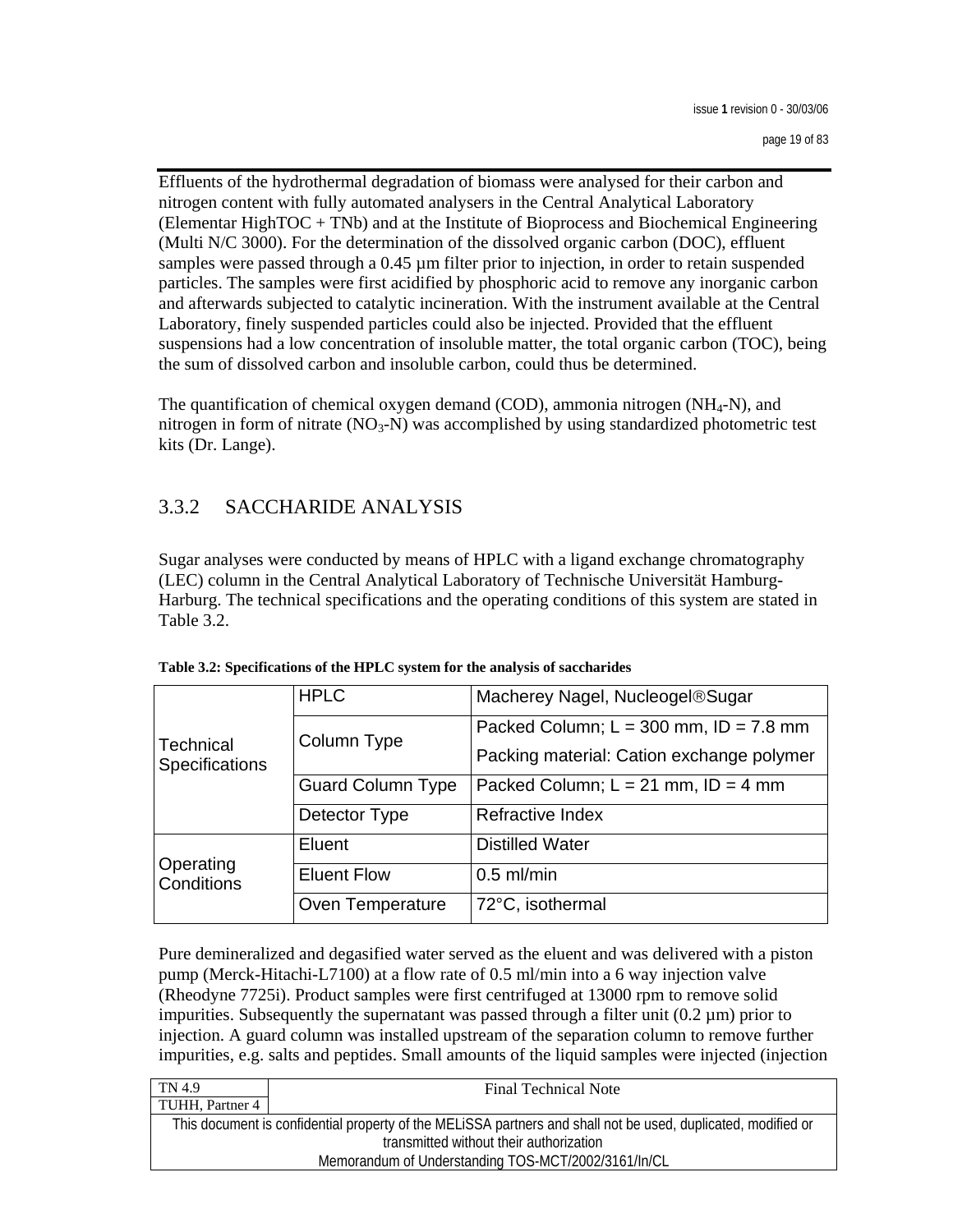volume 20  $\mu$ ) into the eluent flow and separated with a Nucleogel®Sugar column packed with a cation exchange polymer. This packing material is especially designed to separate mono- and disaccharides and the degradation products thereof. The components were identified with a refractive index detector (RI-IV LCD Analytical). Peak identification and quantification of the components detected with this system were accomplished by injecting standard solutions with known composition at different concentrations, in this way allowing to convert peak areas to concentration values. All samples were analysed in triplicate for reasons of reproducibility.

#### 3.3.3 ANALYSIS OF CARBOXYLIC ACIDS

Carboxylic acids, especially acetic acid, are known to be refractory compounds [39] which are formed in larger quantities during hydrothermal treatment and have a major contribution to the residual DOC after oxidation [40]. Reaction effluents were therefore analysed for carboxylic acids with the system specified in Table 3.3.

|                             | Gas Chromatograph           | Varian 3900                                                                        |
|-----------------------------|-----------------------------|------------------------------------------------------------------------------------|
| Technical<br>Specifications | Column Type                 | WCOT FUSED SILICA (25 m, $ID = 0.32$ )<br>mm, Coating: FFAP-CD, $DF = 0.3 \mu m$ ) |
|                             | Detector Type               | <b>Flame Ionisation Detector FID</b>                                               |
|                             | <b>Carrier Gas</b>          | Nitrogen                                                                           |
| Operating<br>Conditions     | <b>Carrier Flow</b>         | $1$ ml/min                                                                         |
|                             | <b>Split Ratio</b>          | $0 - 1$ min splitless, $1 - 2$ min: 1/100,<br>after 2 min: 1/20                    |
|                             | <b>Injector Temperature</b> | 220 °C                                                                             |
|                             | Oven Temperature            | 60 °C (1 min) – 10 °C/min until 200 °C<br>200 °C (2 min)                           |
|                             | <b>Detector Temperature</b> | 230 °C                                                                             |
|                             | <b>Injection Volume</b>     | $0.5$ µl                                                                           |

**Table 3.3: Specifications of the GC system for the analysis of carboxylic acids** 

The system consisted of a gas chromatograph (Varian 3900) equipped with a capillary column (WCOT fused silica) and a flame ionisation detector operated at 220°C. The samples were acidified by 2 % phosphoric acid prior to injection. For each run a sample volume of 0.5  $\mu$ l was injected using nitrogen as carrier gas. The temperature program was as follows: After an initial holding time of 1 min at  $60^{\circ}$ C the oven temperature was increased by a rate of  $10^{\circ}$ C/min to the final temperature of 200°C. By this method carboxylic acids higher than formic acid can be detected and quantified. Formic acid cannot be detected by FID but would require alternative methods like HPLC for detection.

| TN 4.9                                  | <b>Final Technical Note</b>                                                                                   |  |
|-----------------------------------------|---------------------------------------------------------------------------------------------------------------|--|
| TUHH, Partner 4                         |                                                                                                               |  |
|                                         | This document is confidential property of the MELISSA partners and shall not be used, duplicated, modified or |  |
| transmitted without their authorization |                                                                                                               |  |
|                                         | Memorandum of Understanding TOS-MCT/2002/3161/In/CL                                                           |  |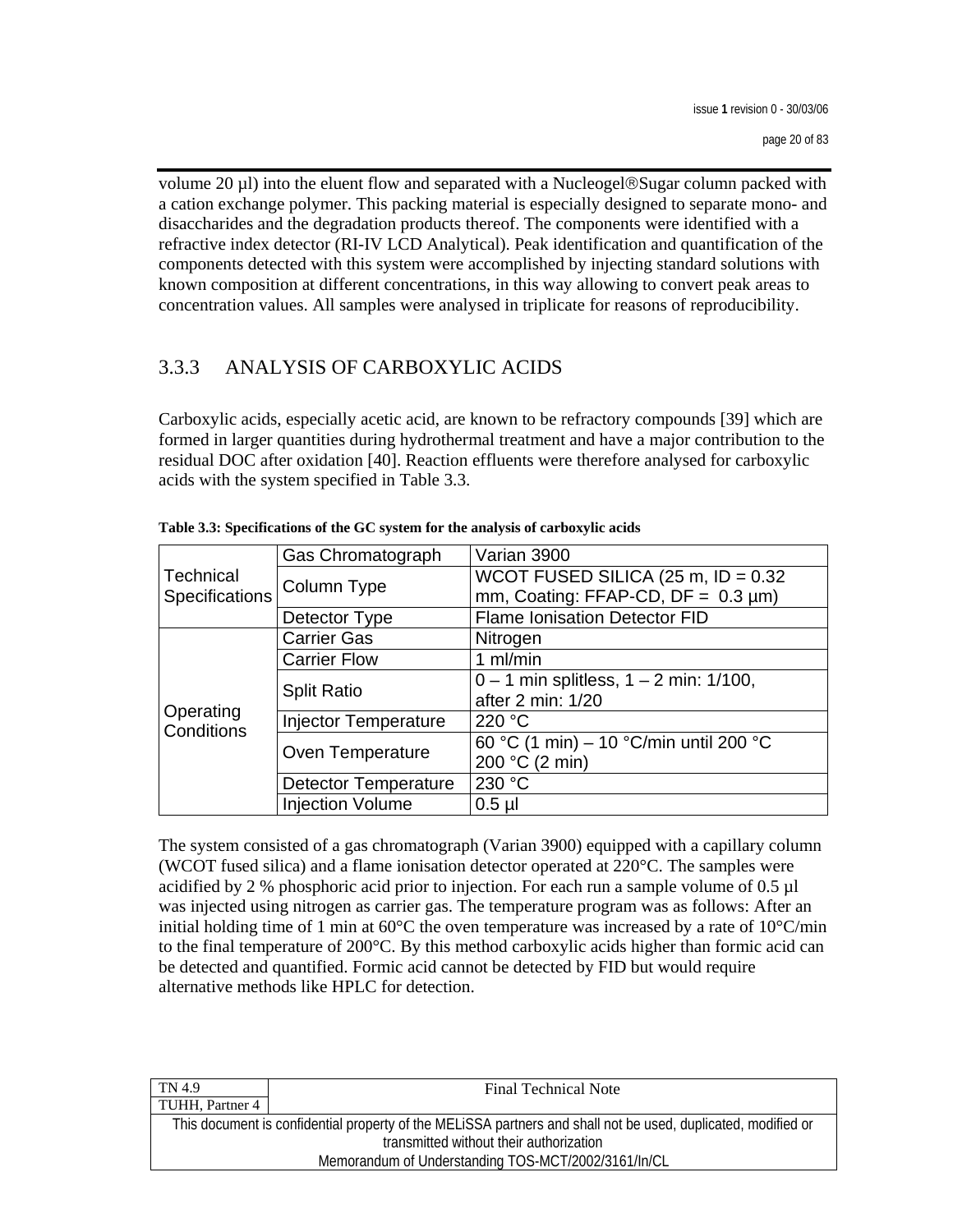page 21 of 83

### 3.3.4 GC-MS ANALYSIS OF DEGRADATION PRODUCTS

GC-MS analyses were run on selected effluents of the hydrothermal treatment of lignin, wheat straw, and naphthalene to identify and quantify main degradation products. The analyses were conducted at the Central Analytical Laboratory of Technische Universität Hamburg-Harburg according to the method described in Table 3.4.

|                         | Gas Chromatograph           | Hewlett-Packard 5890 II                  |  |  |
|-------------------------|-----------------------------|------------------------------------------|--|--|
| Technical               | Column Type                 | DB-5ms (30 m, $ID = 0.25$ mm,            |  |  |
| Specifications          |                             | $DF = 0.25 \mu m$                        |  |  |
|                         | Detector Type               | <b>MSD 5971A</b>                         |  |  |
|                         | <b>Carrier Gas</b>          | Helium 5.5                               |  |  |
|                         | <b>Column Pressure</b>      | 65 kPa                                   |  |  |
|                         | <b>Split Ratio</b>          | <b>Splitless</b>                         |  |  |
|                         | Solvent                     | Dichloromethane                          |  |  |
| Operating<br>Conditions | <b>Injector Temperature</b> | 300 °C                                   |  |  |
|                         | Oven Temperature            | 70 °C (2min) – 5 °C/min (170°C) – 10     |  |  |
|                         |                             | $°C/min (290 °C) - 290 °C (10 - 15 min)$ |  |  |
|                         | Interface Temperature       | 280 °C                                   |  |  |
|                         | Ionisation                  | EI(70 eV)                                |  |  |
|                         | <b>Detector Temperature</b> | 182 °C                                   |  |  |
|                         | <b>Injection Volume</b>     | $2 - 4$ µ                                |  |  |

|  |  | Table 3.4: Specifications of the GC-MS system for the identification and quantification of products |  |
|--|--|-----------------------------------------------------------------------------------------------------|--|
|  |  |                                                                                                     |  |

The system used for the analyses was a HP5890 gas chromatograph with a HP5971A MS engine. The ionisation was accomplished by EI (70eV). A two-step temperature program was applied for separating the reaction products on a capillary column (DB-5ms): Starting temperature:  $70^{\circ}$ C (2 min) with a subsequent heating rate of  $5^{\circ}$ C/min to 170 $^{\circ}$ C and a following heating rate of  $10^{\circ}$ C/min to 290°C and a final holding time of 10-15 min at 290°C. An aqueous sample of 4 ml was extracted with an equivalent volume of dichloromethane.

#### 3.3.5 NAPHTHALENE ANALYSIS

The residual amount of naphthalene in the reaction effluents was determined quantitatively at the Institute for Thermal and Separation processes. After a single-stage extraction of 2 ml of effluent with an equivalent volume of toluene, the samples were subjected to the GC method described in Table 3.5.

| TN 4.9                                                                                                        | <b>Final Technical Note</b>             |  |  |
|---------------------------------------------------------------------------------------------------------------|-----------------------------------------|--|--|
| TUHH, Partner 4                                                                                               |                                         |  |  |
| This document is confidential property of the MELISSA partners and shall not be used, duplicated, modified or |                                         |  |  |
|                                                                                                               | transmitted without their authorization |  |  |
| Memorandum of Understanding TOS-MCT/2002/3161/In/CL                                                           |                                         |  |  |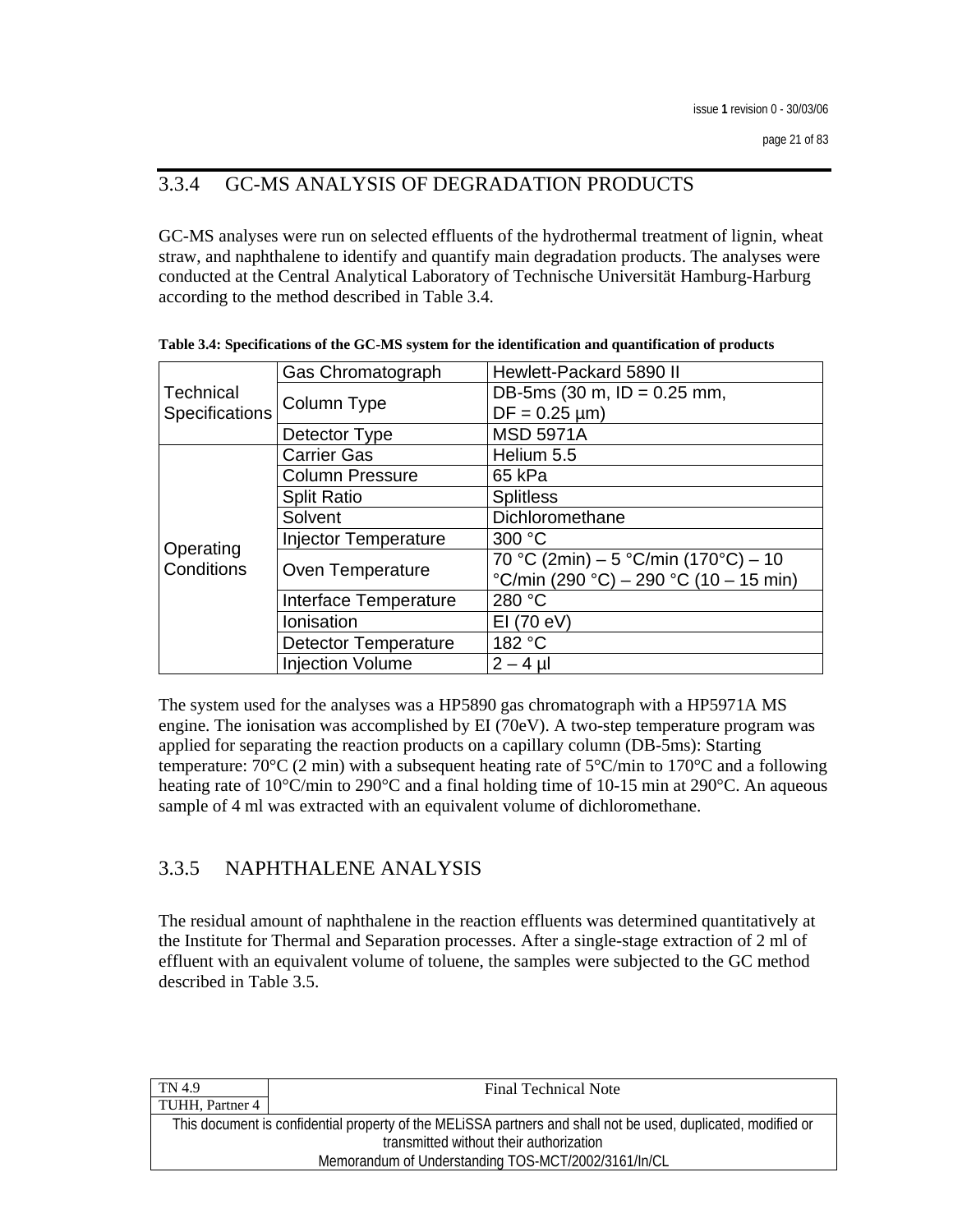| Table 3.5: Specifications of the GC system for the quantification of naphthalene |                             |                                                      |
|----------------------------------------------------------------------------------|-----------------------------|------------------------------------------------------|
| <b>Technical</b><br>Specifications                                               | Gas Chromatograph           | Hewlett-Packard 5890                                 |
|                                                                                  | Column Type                 | $J & W$ DB5 (30 m, ID = 0.25 mm,<br>$DF = 0.1 \mu m$ |
|                                                                                  | Detector Type               | <b>Flame Ionisation Detector FID</b>                 |
| Operating<br>Conditions                                                          | <b>Carrier Gas</b>          | Nitrogen                                             |
|                                                                                  | <b>Column Pressure</b>      | <b>75 kPa</b>                                        |
|                                                                                  | <b>Split Ratio</b>          | 1/50                                                 |
|                                                                                  | Solvent                     | Toluene                                              |
|                                                                                  | <b>Injector Temperature</b> | 300 °C                                               |
|                                                                                  | Oven Temperature            | 100 °C (2 min) – 10 °C/min until 320 °C              |
|                                                                                  |                             | 320 °C (7min)                                        |
|                                                                                  | <b>Detector Temperature</b> | 350 °C                                               |
|                                                                                  | <b>Injection Volume</b>     | 1 µl                                                 |

Pure naphthalene was extracted with toluene and injected into the chromatograph for the determination of the retention time. The quantification was accomplished by means of a calibration curve applying different naphthalene concentrations and evaluating the respective peak areas.

#### 3.3.6 AMINO ACID ANALYSIS

The separation and detection of amino acids was accomplished by a RP-HPLC-system with derivatization of the amino acids prior to separation and fluorescence detection of the derivatives. The main specifications for this system are summarized in Table 3.6.

| Technical      | <b>HPLC</b>        | Merck, Superspher 4 RP18                 |
|----------------|--------------------|------------------------------------------|
| Specifications | Column Type        | Packed Column; $L = 250$ mm, $ID = 4$ mm |
|                | Detector           | Fluorescence, 340/420nm                  |
|                | Eluent             | A: Sodium acetate; B: Methanol           |
| Operating      | <b>Eluent Flow</b> | $0.7$ ml/min                             |
| Conditions     | <b>Eluent Mode</b> | <b>Isocratic, Gradient</b>               |
|                | Oven Temperature   | 40°C, Isothermal                         |

**Table 3.6: Specifications of the HPLC system for the analysis of amino acids** 

| TN 4.9                                                                                                        | Final Technical Note |
|---------------------------------------------------------------------------------------------------------------|----------------------|
| TUHH. Partner 4                                                                                               |                      |
| This document is confidential property of the MELISSA partners and shall not be used, duplicated, modified or |                      |
| transmitted without their authorization                                                                       |                      |
| Memorandum of Understanding TOS-MCT/2002/3161/In/CL                                                           |                      |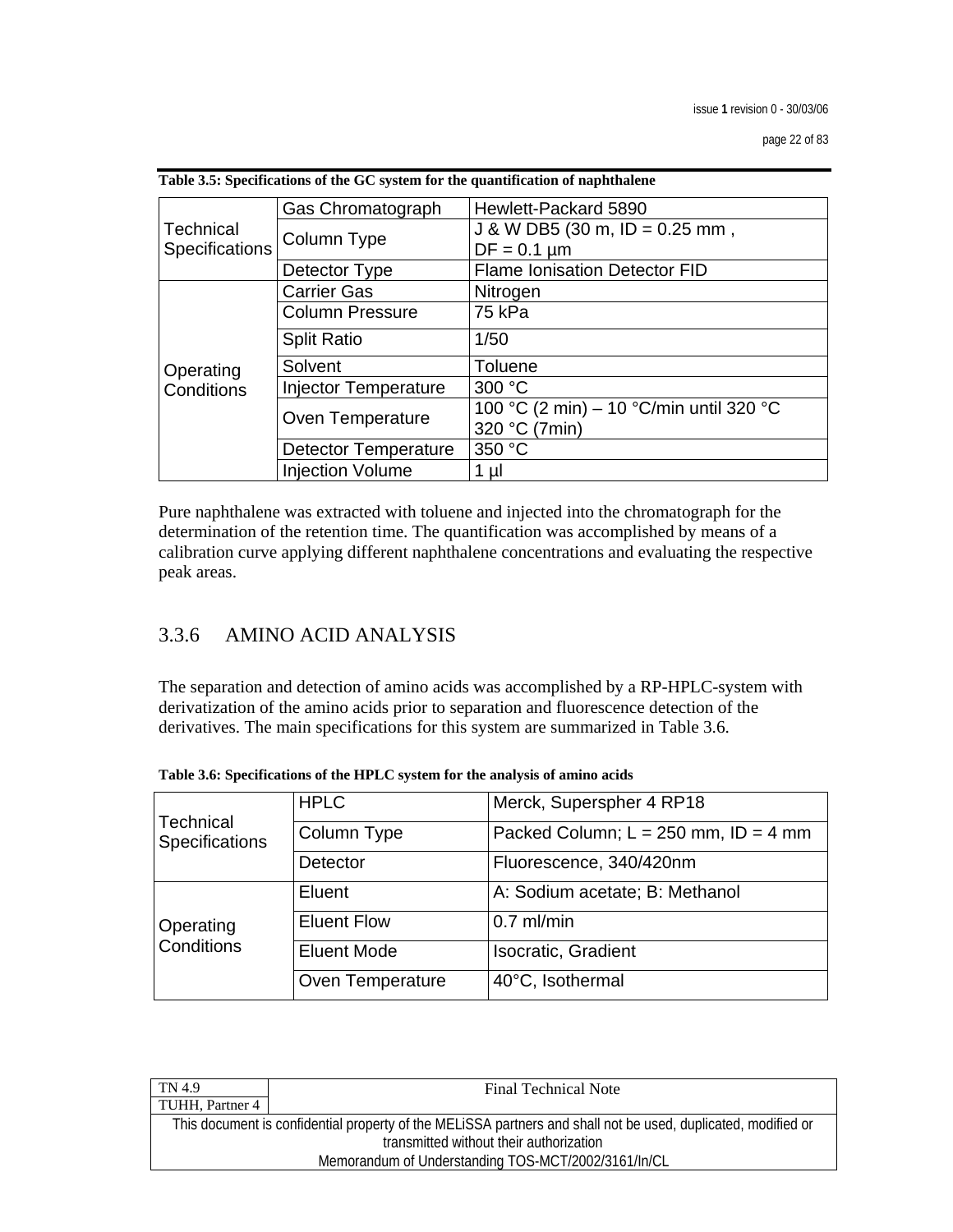The effluents were treated with borate buffer and protein precipitant and were centrifuged at 16.000g. Afterwards the derivatization was performed with ortho-Phtaldialdehyde (OPA) and 15µl of the resulting reaction mixture were injected into the column.

Peak identification and quantification of the amino acids were accomplished by injecting external standards with known concentration of the amino acids. By injecting β-Alanin, which does not belong to the group of proteinogenic amino acids, as an internal standard, the peak area ratio of sample and standard solution could be determined, thus allowing to determine the amino acids concentration very accurately. This method is capable of detecting and quantifying all proteinogenic amino acids.

#### 3.3.7 GAS PHASE ANALYSIS

For selected experimental runs, the off-gas of the hydrothermal treatment was characterized in terms of composition and volumetric flow rate. The composition of the gas phase was analyzed with a gas chromatograph (model Perkin Elmer 8500) equipped with a heat conductivity detector (HCD). Gas samples were taken from a gas mouse with a gas tight syringe and were immediately injected in the GC operated in off-line mode. The technical details of the gas chromatograph are depicted in Table 3.7.

|                       | Gas Chromatograph           | Perkin Elmer 8500                    |
|-----------------------|-----------------------------|--------------------------------------|
| <b>Technical</b>      | Column Type                 | Packed Column; $L = 2m$ , $ID = 2mm$ |
| <b>Specifications</b> |                             | Packing: Propak Q 100-120 mesh       |
|                       | Detector Type               | <b>Heat Conductivity Detector</b>    |
|                       | <b>Carrier Gas</b>          | Helium 4.6                           |
|                       | <b>Carrier Flow</b>         | $15$ ml/min                          |
| Operating             | Oven Temperature            | 120°C, isothermal                    |
| Conditions            | Injector Temperature        | $120^{\circ}$ C                      |
|                       | <b>Detector Temperature</b> | $120^{\circ}$ C                      |
|                       | <b>Injection Volume</b>     | $400 \mu$                            |

**Table 3.7: Technical specifications and mode of operation of GC analysis for gas phase measurements** 

Helium (purchased from Westfalen AG) was chosen as the carrier gas since its thermal conductivity is distinctly different from those of most other gaseous components under the operating conditions stated above, thus allowing the identification of main constituents like carbon dioxide, nitrogen, and methane. Peak identification was accomplished by injecting

| TN 4.9                                                                                                        | <b>Final Technical Note</b> |
|---------------------------------------------------------------------------------------------------------------|-----------------------------|
| TUHH, Partner 4                                                                                               |                             |
| This document is confidential property of the MELISSA partners and shall not be used, duplicated, modified or |                             |
| transmitted without their authorization                                                                       |                             |
| Memorandum of Understanding TOS-MCT/2002/3161/In/CL                                                           |                             |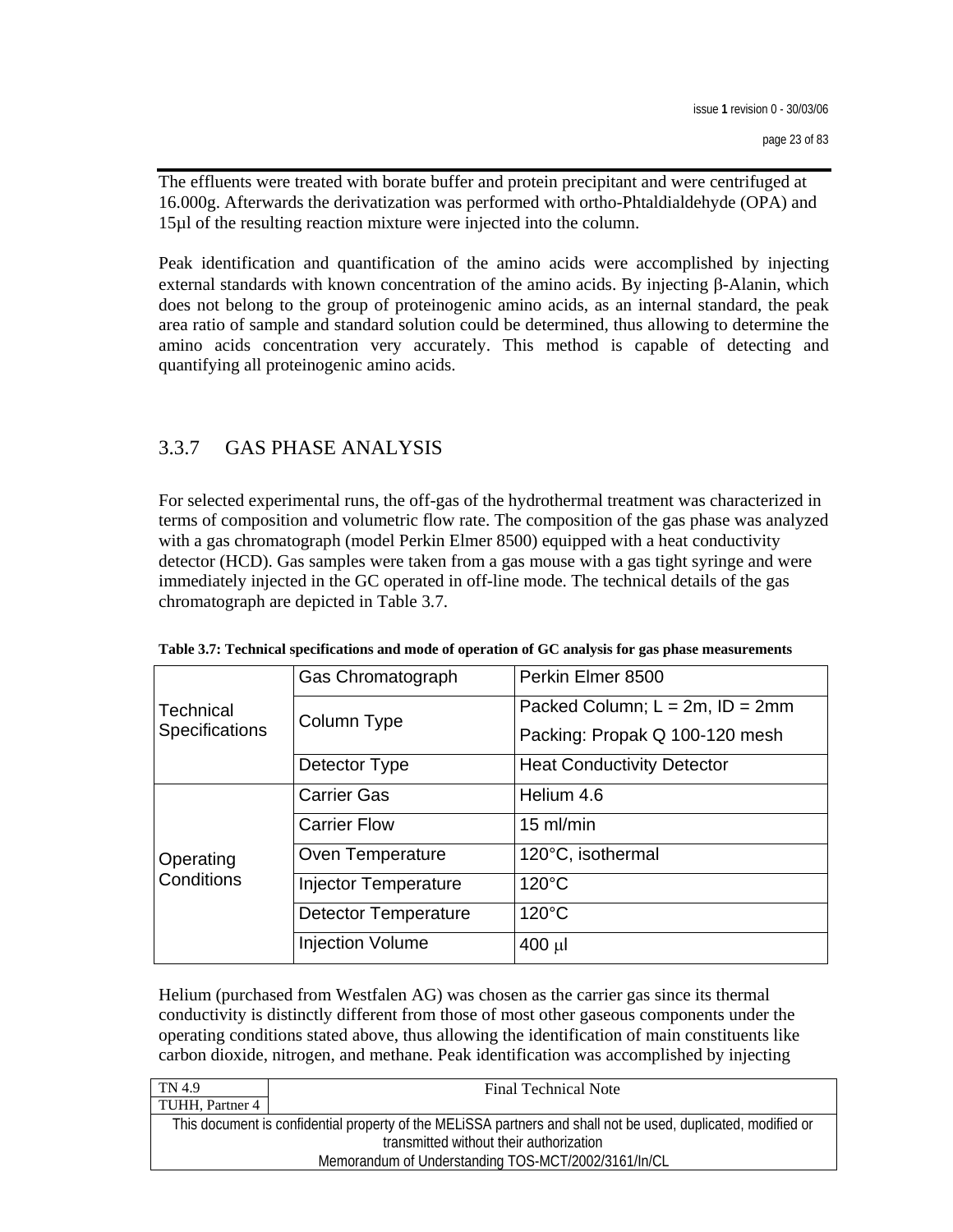standard samples of the pure components and measuring their retention times. The quantitative analysis of the effluent gas composition was done according to the area percentage method, which leads to the determination of the quantitative ratio of the components instead of absolute concentration values.

## **4 EXPERIMENTS ON MODEL COMPOUNDS**

Isolated cellulose and lignin were selected as model compounds for real lignocellulosic biomass, since they are the main constituents of plant biomass beside polyose (hemicellulose). Cellulose and lignin amount to approximately 50 % and 25 % of woody biomass, respectively. Polyose was not treated separately in this work, since it is known to be much more readily degradable due to its less crystalline structure than cellulose and its lower degree of crosslinking compared to lignin.

The main objective of the work with model compounds was to gain information about the achievable degree of liquefaction and about main degradation products. It was further intended to develop a suitable model for the description of the liquefaction kinetics and the kinetics of product formation. In case of cellulose, the acidification by adding carbon dioxide was studied as a supplementary technique to enhance the rate of hydrolysis. Lignin was treated at both hydrolytic and oxidative conditions by applying hydrogen peroxide. The oxidation of lignin was conducted to show the feasibility of a complete removal of any insoluble carbon of lignocellulosic biomass. In addition, the partial oxidation of lignin was studied with respect to the formation of valuable degradation products.

### *4.1 Liquefaction of cellulose*

A systematic study of the liquefaction of pure cellulose in subcritical and near-critical water was conducted for two reasons. Firstly, cellulose is the most abundant biopolymer in the world and the most important constituent of plant derived biomass. Cellulose accounts for the main part of the fibre fraction of the waste specified by ESA, so that it can be considered as a proper model compound for the conversion of plant biomass. Secondly, cellulose was employed to elucidate the feasibility of enhancing the conversion to water-soluble products by adding carbon dioxide. By this means the pH can be lowered and acid-catalysed reactions will presumably proceed at faster reaction rates. The acid-catalysed pathway of cellulose hydrolysis is illustrated in Figure 4.1.

| TN 4.9                                                                                                        | Final Technical Note |
|---------------------------------------------------------------------------------------------------------------|----------------------|
| TUHH. Partner 4                                                                                               |                      |
| This document is confidential property of the MELISSA partners and shall not be used, duplicated, modified or |                      |
| transmitted without their authorization                                                                       |                      |
| Memorandum of Understanding TOS-MCT/2002/3161/In/CL                                                           |                      |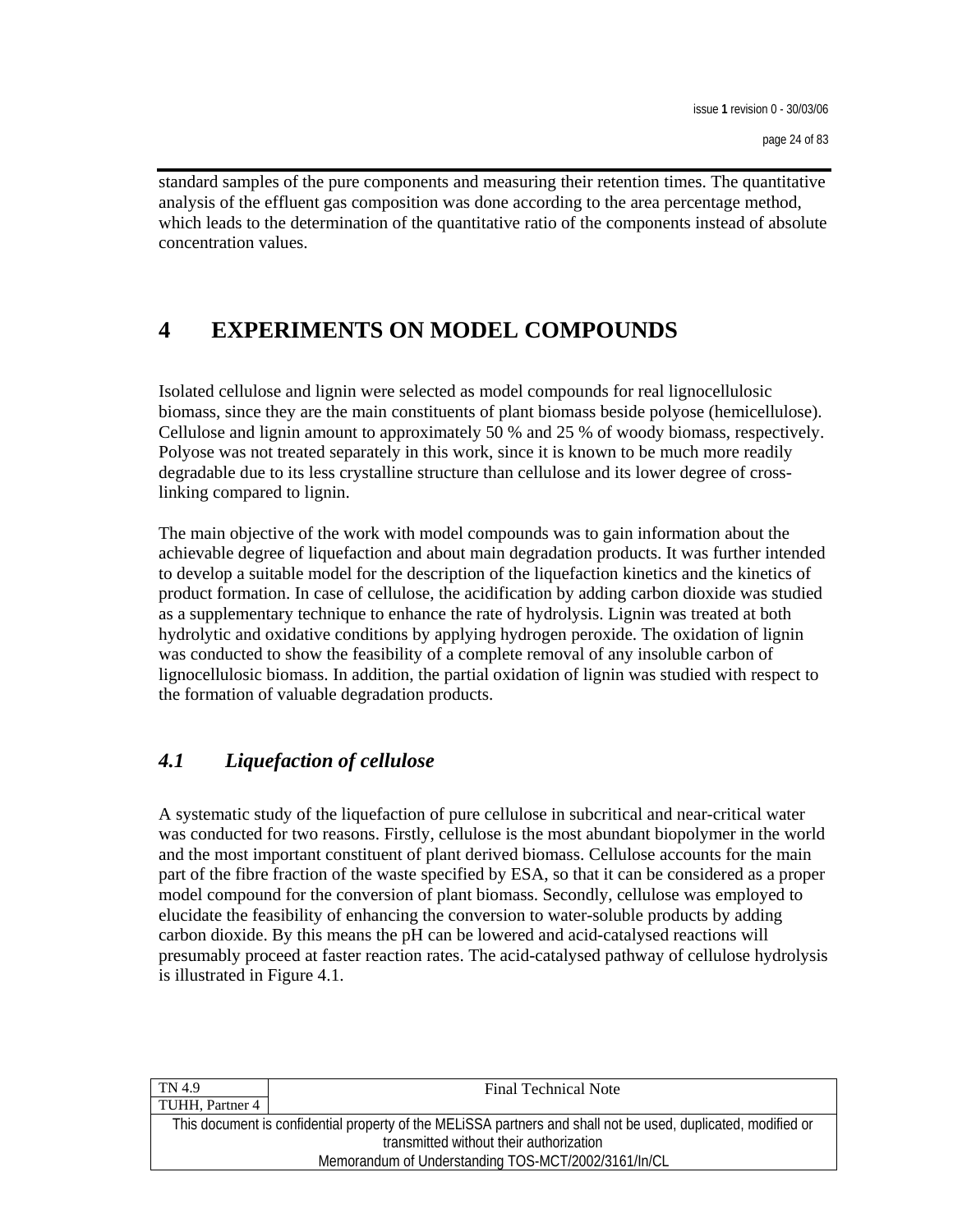issue **1** revision 0 - 30/03/06

page 25 of 83



**Figure 4.1: Reaction scheme of the acid-catalysed pathway of cellulose hydrolysis** 

The main objective was the conversion of cellulose to water-soluble degradation products. Therefore, a detailed parameter study on the continuous liquefaction of cellulose was conducted, covering temperatures from 240 to 374°C at residence times in the order of a few seconds to three minutes and initial cellulose concentrations of 0.5 to 1 wt-%. Carbon dioxide was added at different concentrations with respect to saturation in order to investigate the influence of acidification by carbonic acid on the degradation behaviour.

Based on the experimental studies, a kinetic description of the cellulose degradation and the formation of main degradation products was accomplished.

#### 4.1.1 KINETICS OF CELLULOSE DEGRADATION

#### Discussion of results on cellulose liquefaction:

Continuous experiments on the liquefaction of pure cellulose were conducted with an initial cellulose concentration of 0.5-1 wt-% in the feed suspension, which yielded a cellulose concentration of 0.1-1 wt-% at the reactor inlet, depending on the mass flow ratios of feed and pure water flux. For this diluted system the reaction kinetics were assumed to be independent of the solid concentration and the evaluation in terms of residence time was performed using the properties of pure water [41].

The degree of liquefaction was calculated as the conversion of insoluble carbon to soluble carbon. Assuming that cellulose exhibits a negligible solubility in water, which was confirmed by own measurements, the degree of liquefaction on a carbon basis can be written as follows:

$$
f = \frac{DOC_{out}}{TOC_{in}} \tag{4.1}
$$

| TN 4.9                                                                                                        | Final Technical Note |
|---------------------------------------------------------------------------------------------------------------|----------------------|
| TUHH, Partner 4                                                                                               |                      |
| This document is confidential property of the MELISSA partners and shall not be used, duplicated, modified or |                      |
| transmitted without their authorization                                                                       |                      |
| Memorandum of Understanding TOS-MCT/2002/3161/In/CL                                                           |                      |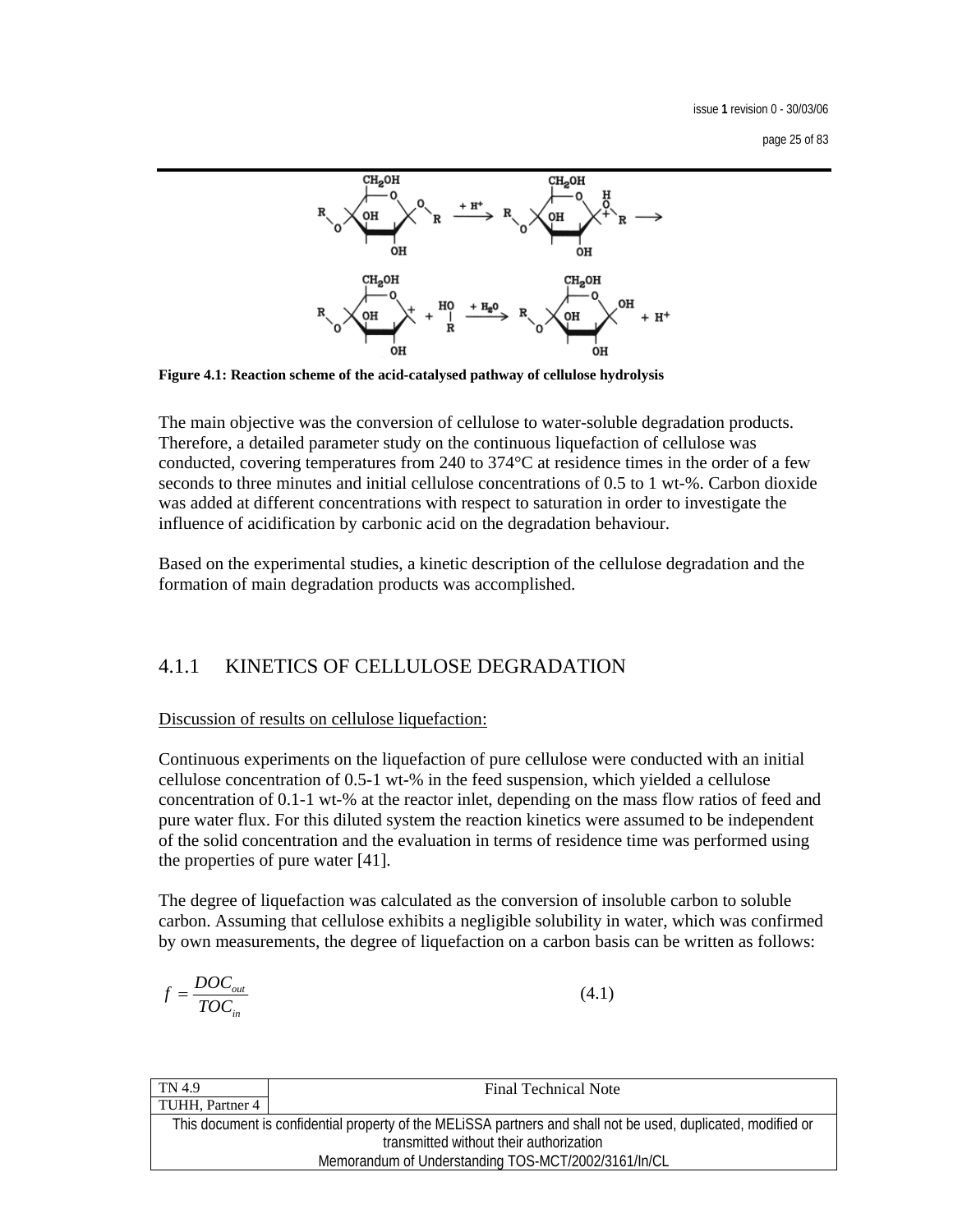with  $DOC_{out}$  denoting the soluble carbon at the outlet and  $TOC_{in}$  the insoluble carbon at the inlet of the flow reactor. The degree of liquefaction equals the degree of cellulose conversion **in case of negligible gas formation**.

The dissolved organic carbon content of the effluent was determined analytically by DOC measurement. The total organic carbon at the inlet of the reactor was calculated on the basis of the amount of cellulose and the cellulose composition. For this purpose, the theoretical portion of carbon in pure cellulose (44.4 wt-%) was corrected for a factor of 0.98 in order to account for impurities. In addition, the dry matter content of cellulose was measured as 95 %, such that the concentration of carbon in cellulose was taken as 41.4 wt-% for calculations.

The degree of liquefaction versus time at temperatures from 240 to  $260^{\circ}$ C is depicted in Figure 4.2.



**Figure 4.2: Degree of liquefaction of cellulose on a carbon basis at 240-260°C, initial cellulose concentration: 0.5 wt-%, the kinetics were calculated according to a first order approach** 

It can be inferred that the degree of liquefaction increases with temperature and reaction time. Cellulose is substantially liquefied at a temperature of  $240^{\circ}$ C, yielding degrees of liquefaction of about 20 % at a residence time of three minutes. A further extension of residence time was not possible because of technical limitations with respect to the available reactor volume and the feasible flow rates.

The degree of liquefaction progressively increases with temperature. At 260°C, about 60 % of the influent carbon were liquefied at a reaction time of 160 s. The experimental data reveal a still increasing tendency of liquefaction at the conditions applied. In order to study the feasibility of a complete liquefaction of any carbon, additional experiments were conducted in the same time range but at higher temperatures. The results of cellulose hydrolysis at temperatures of 270°C and 280°C are shown in Figure 4.3

| TN 4.9                                                                                                        | <b>Final Technical Note</b> |
|---------------------------------------------------------------------------------------------------------------|-----------------------------|
| TUHH, Partner 4                                                                                               |                             |
| This document is confidential property of the MELISSA partners and shall not be used, duplicated, modified or |                             |
| transmitted without their authorization                                                                       |                             |
| Memorandum of Understanding TOS-MCT/2002/3161/In/CL                                                           |                             |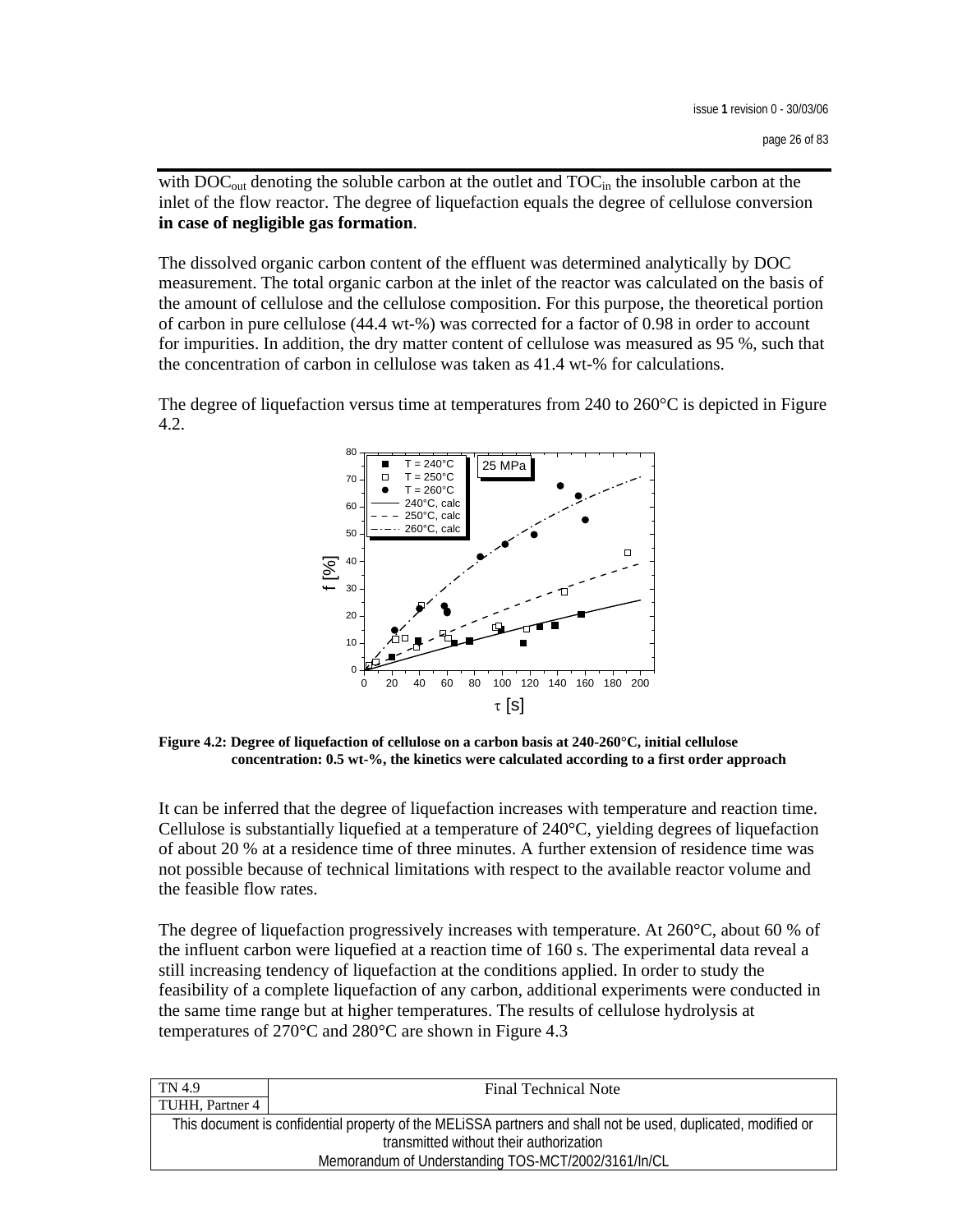page 27 of 83



**Figure 4.3: Degree of liquefaction of cellulose on a carbon basis at 270-280°C, initial cellulose concentration: 0.5 wt-%, the kinetics were calculated according to a first order approach** 

As compared to the results before, the cellulose degradation is strongly enhanced by a further increase in temperature. At a temperature of 280°C, essentially all carbon is liquefied at reaction times of 100-120 s. These results prove that pure cellulose can be efficiently degraded to water-soluble products by hydrolysis in water at elevated temperatures and pressures. A further increase in temperature led to even more rapid degradation kinetics, as illustrated by the results of experiments at 290°C and 310°C shown in Figure 4.4.



**Figure 4.4: Degree of liquefaction of cellulose on a carbon basis at 290-310°C, initial cellulose concentration: 0.5 wt-%, the kinetics were calculated according to a first order approach** 

| TN 4.9                                                                                                        | Final Technical Note |
|---------------------------------------------------------------------------------------------------------------|----------------------|
| TUHH, Partner 4                                                                                               |                      |
| This document is confidential property of the MELISSA partners and shall not be used, duplicated, modified or |                      |
| transmitted without their authorization                                                                       |                      |
| Memorandum of Understanding TOS-MCT/2002/3161/In/CL                                                           |                      |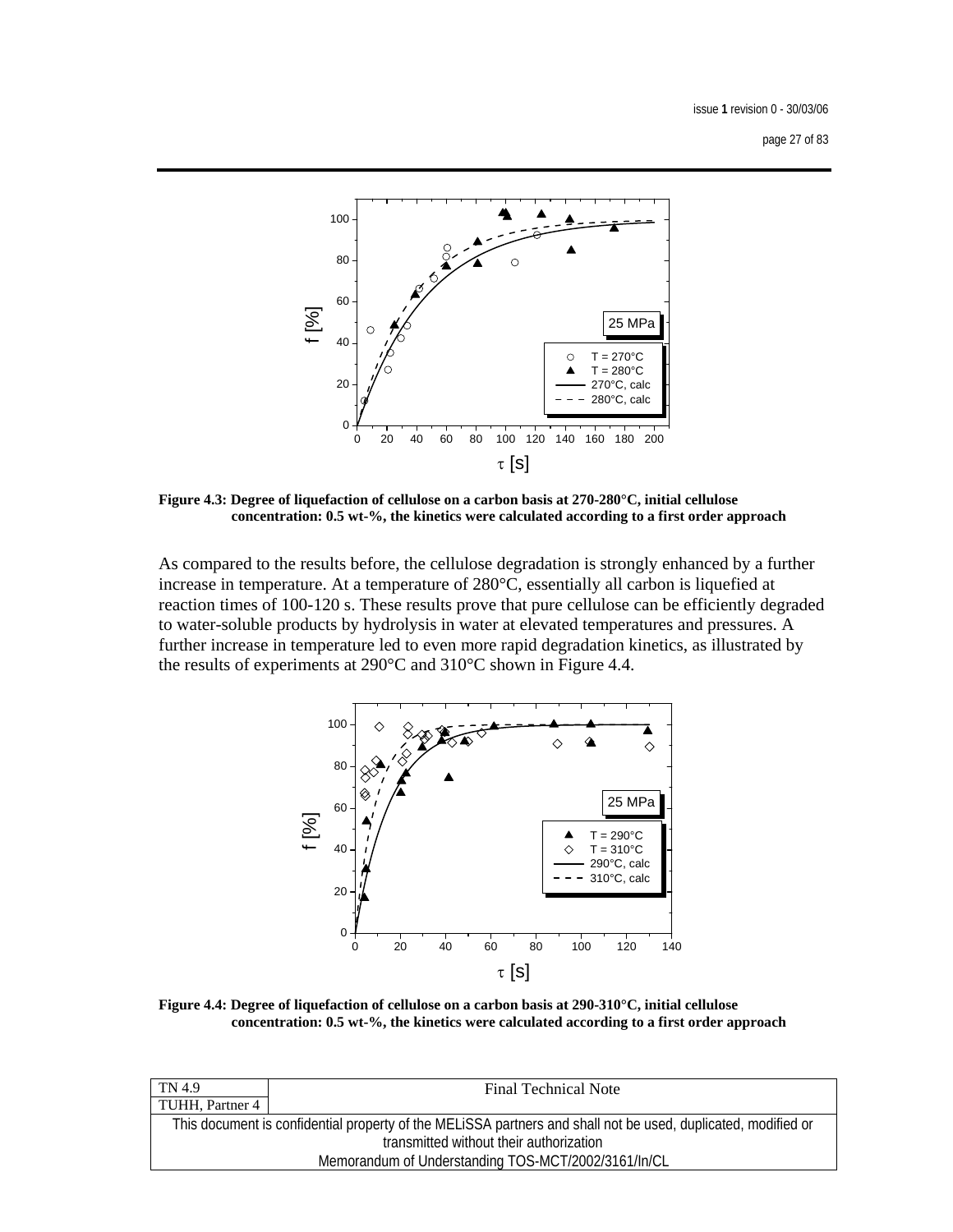At a temperature of 290°C, a complete liquefaction could be achieved within residence times of 60 to 80 s, while at 310°C a complete conversion to soluble products was accomplished after 20 to 30 s. Although the rate of liquefaction initially was further enhanced by a temperature increase, the degree of liquefaction seems to decline with prolonging reaction time at 310°C. This observation can be attributed to different possible explanations, e.g. experimental uncertainties, formation of product gases, and secondary reactions to insoluble products. Experimental uncertainties as a reason for this observation are unlikely. The plausibility of the experiments was checked by calculation of the respective carbon balances. In addition, blank tests on the continuous processing of cellulose at ambient temperature were conducted. A comparison of the expected and the real cellulose concentration in the effluents did not reveal significant deviations, which might have been due to sedimentation and accumulation of insoluble matter in the apparatus.

Cellulose and primary reaction products are known to further decompose to gaseous products in sub- and supercritical water [42]. The gasification of glucose to yield carbon dioxide, hydrogen, and methane is illustrated in Figure 4.5.

 $C_6H_{12}O_6 + 6H_2O \rightarrow 6CO_2 +12H_2$ 

 $C_6H_1_2O_6 \rightarrow 3CH_4 + 3CO_2$ 

#### **Figure 4.5: Reaction schemes of glucose gasification in sub- and supercritical water**

The formation of methane is the preferred reaction pathway at lower temperatures, while the production of hydrogen proceeds in the supercritical region. A substantial conversion to gas species is, however, usually accomplished at much higher temperatures  $(400-500^{\circ}C)$  and residence times in the order of hours. This finding could be supported by own gas measurements at temperatures of 350 to 375°C and residence times from 20 to 40 s, which yielded a contribution of gas species to the carbon balance of about 1 wt-%. A marked gasification of cellulose can therefore be excluded at the conditions applied.

The decrease in liquefaction at higher temperatures and prolonged residence times is presumably due to the formation of insoluble products. Such compounds could be formed because of secondary or competing, free-radical reactions. This assumption was supported by visual observations. Effluents, which were treated at temperatures exceeding 300°C, showed precipitation of fine, brownish particulates after a short time at room temperature.

In contrast to temperature, the operating pressure had a negligible influence on cellulose degradation at the conditions applied. The hydrolysis of cellulose was studied for three different pressure levels at 15 MPa, 20 MPa, and 25 MPa, and temperatures of 250°C and 290 $^{\circ}$ C. The results for 290 $^{\circ}$ C are depicted in Figure 4.6.

| TN 4.9                                                                                                        | Final Technical Note |
|---------------------------------------------------------------------------------------------------------------|----------------------|
| TUHH, Partner 4                                                                                               |                      |
| This document is confidential property of the MELISSA partners and shall not be used, duplicated, modified or |                      |
| transmitted without their authorization                                                                       |                      |
| Memorandum of Understanding TOS-MCT/2002/3161/In/CL                                                           |                      |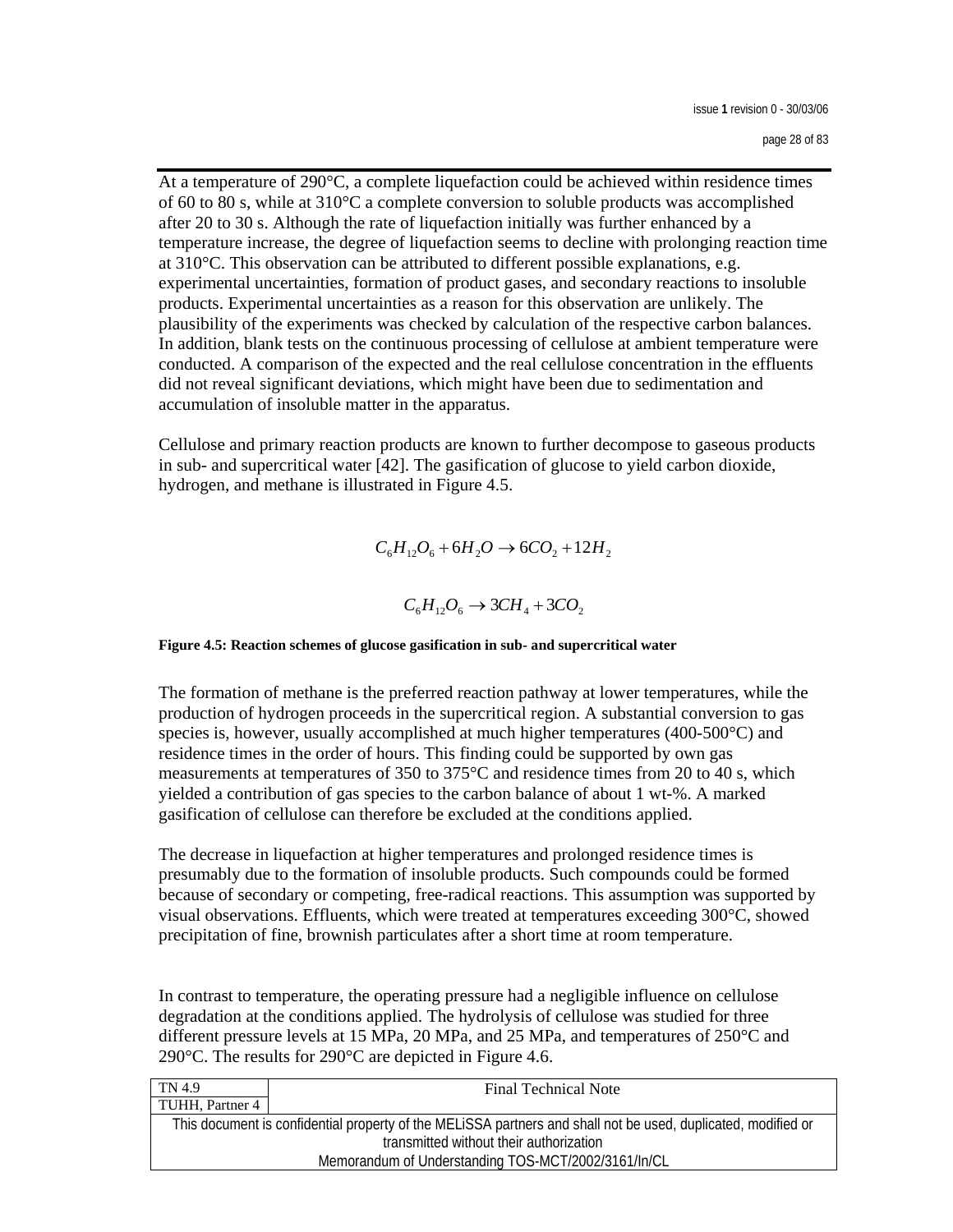page 29 of 83



**Figure 4.6: Influence of pressure on the degree of cellulose liquefaction, initial cellulose concentration: 0.5 wt-%** 

As can be seen, a marked influence of pressure cannot be distinguished at a temperature of  $290^{\circ}$ C. This result can be explained by the fact, that water still has the character of an incompressible fluid even at temperatures in the range of 300°C. The density of pure water at 300°C [41] changes from 742.9 kg/m<sup>3</sup> at 25 MPa, to 734.8 kg/m<sup>3</sup> at 20 MPa, and 725.7 kg/m<sup>3</sup> at 15 MPa, which corresponds to a weak decrease in density of 1.1 % and 2.3 %, respectively. Accordingly, physico-chemical properties associated with density, e.g. the dielectric constant, dissociation and reaction constants, do not change significantly with pressure.

In order to assess the plausibility of the results, a mass balance check was performed for a larger number of experiments. For this purpose, the total organic carbon of the effluent, being the sum of dissolved and insoluble carbon in the liquid phase, was measured by TOC analysis. The measured values were compared to the calculated influent carbon to elucidate whether the carbon balance was fulfilled. The calculation for 50 experiments yields a mean relative deviation of 9.5 % with respect to influent and effluent carbon. The values fluctuate arbitrarily rather than showing a clear tendency towards a higher or lower effluent carbon content as compared to the calculated influent carbon. This deviation might well be due to inaccuracies in the TOC analysis itself and not necessarily to experimental errors, since the injection of solidbearing suspensions into the TOC-analyser could not be accomplished as reproducibly as the analysis of filtrated samples.

Due to the high density of data points, not every single experiment could be repeated in duplicate or triplicate. The reproducibility of experiments was checked by means of selected experiments, representing typical operating conditions. Experiments at 240°C and 120 s,  $260^{\circ}$ C and 160 s, as well as  $280^{\circ}$ C and 80 s were done in duplicate. In addition, an experiment at 260°C and 60 s was repeated in triplicate. The degrees of conversion and the relative

| TN 4.9                                                                                                        | <b>Final Technical Note</b> |
|---------------------------------------------------------------------------------------------------------------|-----------------------------|
| TUHH. Partner 4                                                                                               |                             |
| This document is confidential property of the MELISSA partners and shall not be used, duplicated, modified or |                             |
| transmitted without their authorization                                                                       |                             |
| Memorandum of Understanding TOS-MCT/2002/3161/In/CL                                                           |                             |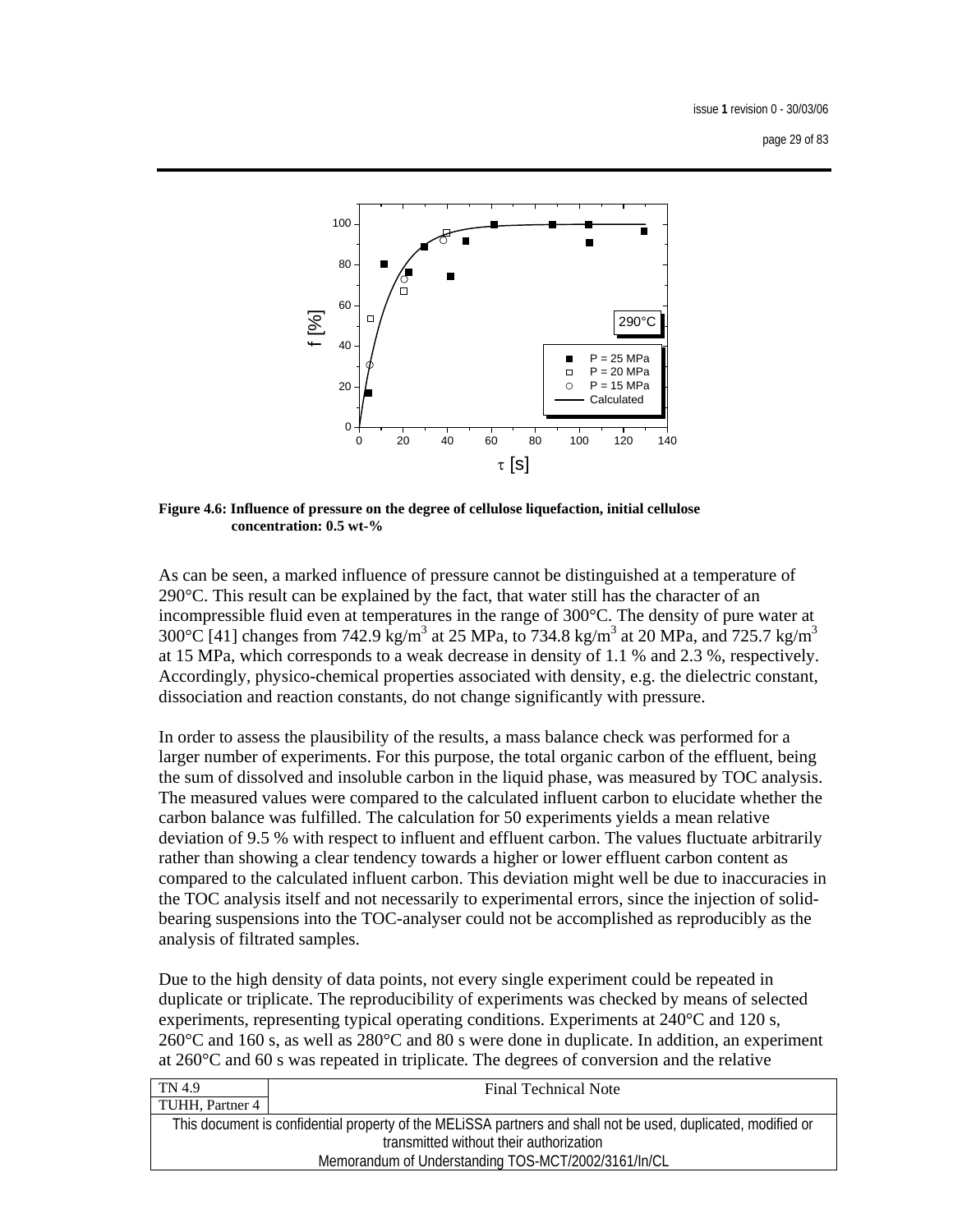deviation from the respective mean values were calculated and averaged over all experiments. The resulting mean relative deviation was 6.6 %, which is satisfactory taking into account that the analysis of effluents was also afflicted with uncertainties.

Kinetic modelling:

The experimental data on the liquefaction of pure cellulose were modelled using a global rate law, with the reaction order of cellulose being unity. For such an irreversible first order reaction, the rate of reaction can be expressed as follows:

 $r = -kC_0(1-f)$  (4.2)

with k denoting the reaction rate constant and  $C_0$  being the initial cellulose concentration. For modelling the degree of liquefaction by the concept of an ideal plug flow reactor, the following assumptions are made [43]:

- isothermal conditions
- plug flow in axial direction
- no gradients in radial direction (temperature, pressure, concentration)
- no axial dispersion

The assumption of isothermal conditions is justified because of the negligible temperature difference between the reactor inlet and outlet. The experiments were conducted at high axial velocities, with typical Reynolds numbers in the range of 3,000 to 8,000. It can therefore be assumed that axial diffusion is negligible compared to convection and that the turbulent regime accounts for plug flow and negligible radial gradients.

Due to the low compressibility of water and the low cellulose concentration , the fluid density can be assumed as constant along the reactor. At these conditions, the degree of cellulose liquefaction in an ideal plug flow reactor can be expressed as follows:

$$
f = 1 - \exp(-k \cdot \tau) \tag{4.3}
$$

and after rearrangement:

$$
-\ln(1-f) = k \cdot \tau \tag{4.4}
$$

In case the rate of conversion can accurately be described by a first order kinetic, the reaction rate constant can be read as the slope of a straight line in a  $ln(1-f)$  versus  $\tau$  diagram. Such a diagram is depicted in Figure 4.7 for the temperature range from 240 to 310°C.

| TN 4.9                                                                                                        | <b>Final Technical Note</b> |  |
|---------------------------------------------------------------------------------------------------------------|-----------------------------|--|
| TUHH, Partner 4                                                                                               |                             |  |
| This document is confidential property of the MELISSA partners and shall not be used, duplicated, modified or |                             |  |
| transmitted without their authorization                                                                       |                             |  |
| Memorandum of Understanding TOS-MCT/2002/3161/In/CL                                                           |                             |  |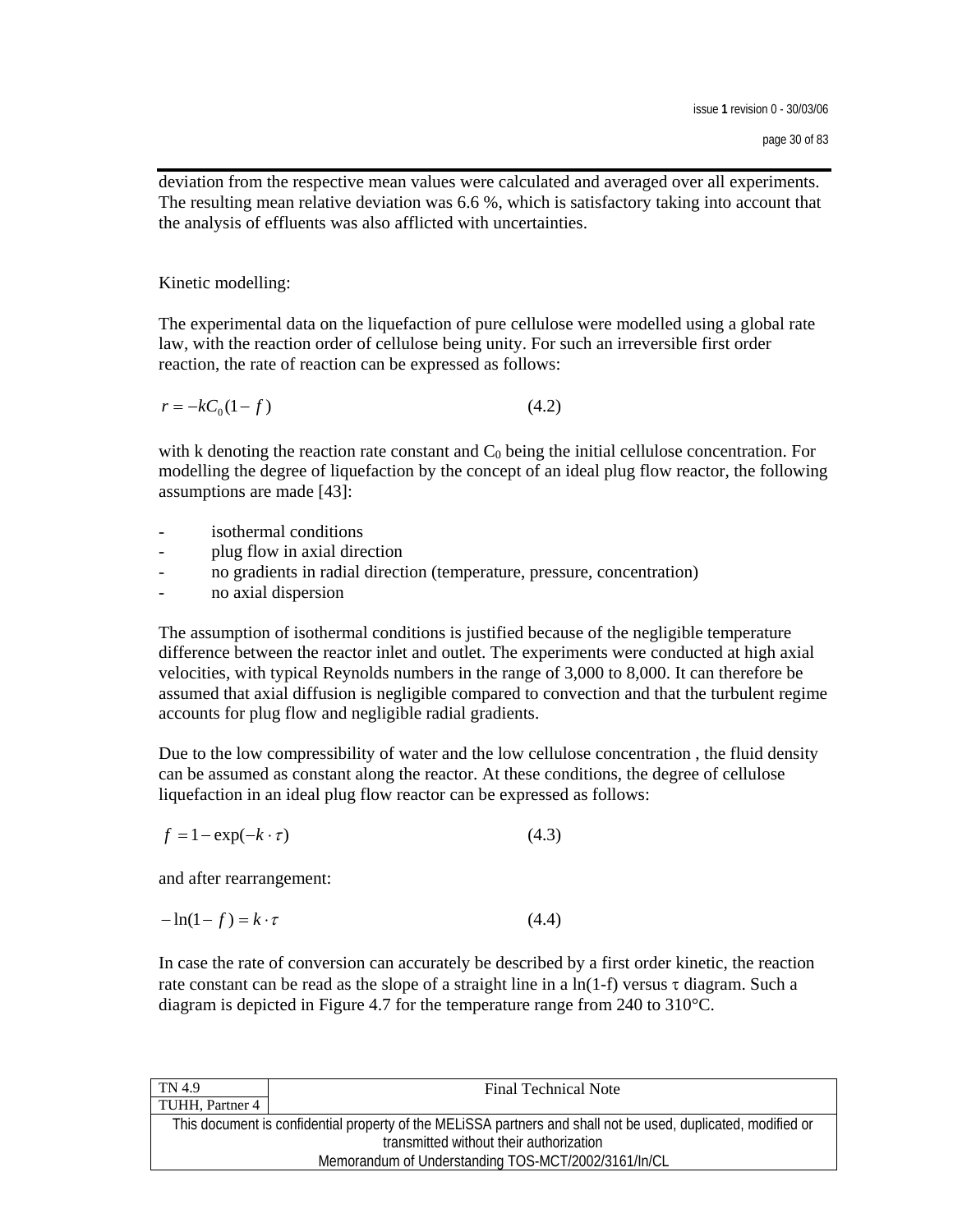issue **1** revision 0 - 30/03/06

page 31 of 83



**Figure 4.7: Determination of the reaction rate constant from the respective conversion data** 

As can be seen, the experimental data can reasonably be reflected by straight line relationships. Accordingly, the kinetics of cellulose liquefaction can satisfactorily be described by a global first order rate law. This approach is especially applicable for lower temperatures, where the data very accurately obey a linear relationship.

The reaction rate constants at different temperatures can be determined by reading the values of the slope of the straight lines. These values are stated in Table 4.1.

| Table 4.1: Reaction rate constants of cellulose liquefaction at different temperatures |  |
|----------------------------------------------------------------------------------------|--|
|----------------------------------------------------------------------------------------|--|

| T [°C]            | 240 | 250    | 260    | 270    | 28C    | 290    | 310    |
|-------------------|-----|--------|--------|--------|--------|--------|--------|
| k(T) [1/s] 0.0015 |     | 0.0025 | 0.0062 | 0.0214 | 0.0263 | 0.0647 | 0.1086 |

A common approach to express the temperature dependence of the reaction rate constant is the Arrhenius' law:

$$
k_{(T)} = k_0 \cdot \exp(-\frac{E_{C,A}}{R \cdot T})
$$
\n(4.5)

with  $k_0$  being the pre-exponential factor and  $E_A$  the activation energy of the reaction.

Accordingly, these kinetic parameters can be determined by plotting  $ln(k(T))$  versus the reciprocal temperature and reading the ordinate intercept and the slope of the straight line. The Arrhenius' plot with the respective values of the pre-exponential factor and the activation energy is shown in Figure 4.8.

| TN 4.9                                                                                                        | <b>Final Technical Note</b> |  |  |  |  |  |
|---------------------------------------------------------------------------------------------------------------|-----------------------------|--|--|--|--|--|
| TUHH, Partner 4                                                                                               |                             |  |  |  |  |  |
| This document is confidential property of the MELISSA partners and shall not be used, duplicated, modified or |                             |  |  |  |  |  |
| transmitted without their authorization                                                                       |                             |  |  |  |  |  |
| Memorandum of Understanding TOS-MCT/2002/3161/In/CL                                                           |                             |  |  |  |  |  |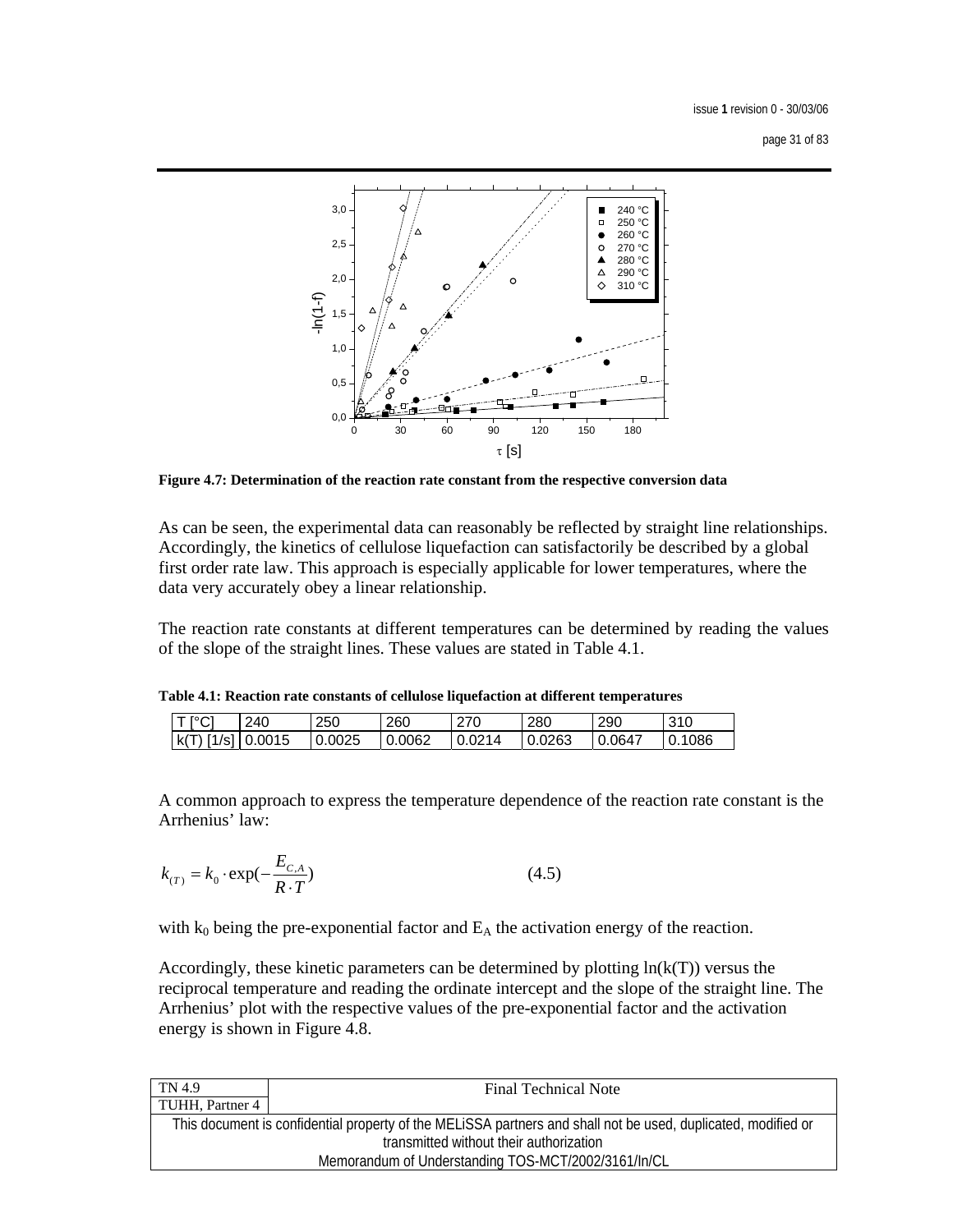page 32 of 83



**Figure 4.8: Determination of kinetic parameters from the Arrhenius' approach** 

The straight line was obtained by linear regression of the reaction rate constants at different temperatures. As can be seen, the calculated straight line is in good accordance with the values of the reaction rate constants. Hence, the Arrhenius' law can be applied to the liquefaction of cellulose in subcritical water.

Summing up the results of this parameter study, it can be concluded that the kinetics of cellulose conversion in subcritical water can accurately be described by a global first order rate law.

## 4.1.2 PRODUCT FORMATION

Beside the kinetics of cellulose hydrolysis, the investigation of product formation was of special interest. The examination of product formation included the identification and the description of temperature and time dependence of main degradation products. A detailed knowledge of product formation is important to optimise reaction conditions with respect to the selective production of desired compounds, e.g. glucose as a valuable product of the hydrolysis of lignocellulosic materials.

The liquid effluents of cellulose hydrolysis were analysed for saccharides and secondary degradation products thereof as well as for carboxylic acids. Figure 4.9 shows a chromatogram of cellulose degradation products.

| TN 4.9                                                                                                        | Final Technical Note |
|---------------------------------------------------------------------------------------------------------------|----------------------|
| TUHH, Partner 4                                                                                               |                      |
| This document is confidential property of the MELISSA partners and shall not be used, duplicated, modified or |                      |
| transmitted without their authorization                                                                       |                      |
| Memorandum of Understanding TOS-MCT/2002/3161/In/CL                                                           |                      |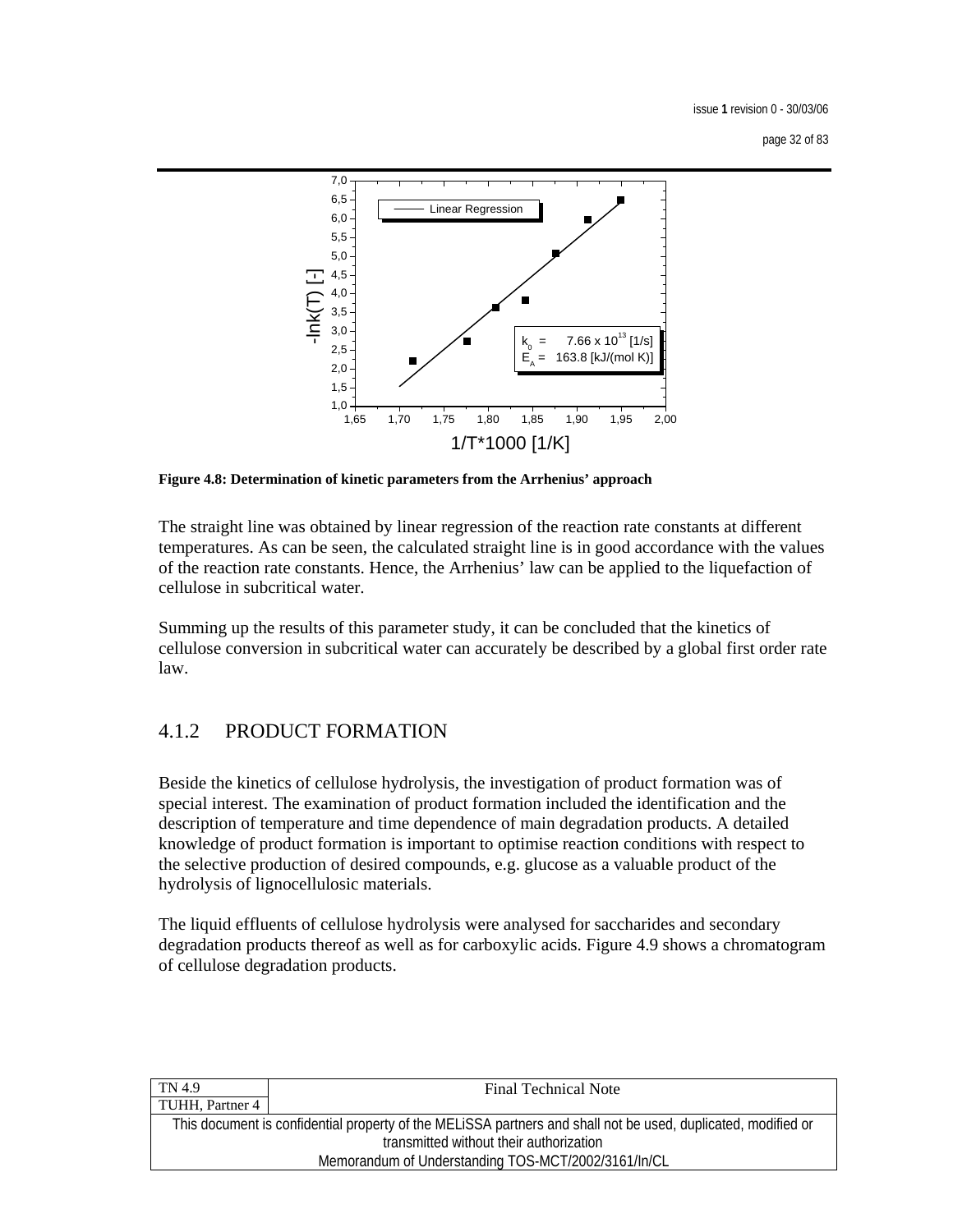page 33 of 83



**Figure 4.9: Chromatogram of saccharide analysis, experimental conditions: 25 MPa, 290°C, 62 s** 

It can be inferred that glucose, being the monomeric building block, as well as fructose, which is formed from glucose by isomerization reactions, could be detected in significant amounts. In addition pyruvaldehyde, levoglucosan, and hydroxymethylfurfural (HMF) were formed as secondary reaction products of cellulose hydrolysis. At lower temperatures and residence times, water-soluble oligosaccharides could also be detected as partial hydrolysis products, but not be quantified because of poor peak resolution.

The parameter study showed that glucose, pyruvaldehyde, and HMF are major reaction products of cellulose hydrolysis. These compounds were, however, not stable under operating conditions due to secondary decomposition reactions. The main objective of the studies on product formation was to derive practical conclusions for engineering purposes, e.g. process design and process optimisation, rather than achieving a thorough understanding and modelling of the exact reaction mechanism. Hence, the yields of main degradation products were modelled according to the approach of a simple consecutive reaction. This approach is illustrated in Figure 4.10 considering glucose.

$$
\text{Cellulose} \xrightarrow{k_{G,f}} \text{Glucose} \xrightarrow{k_{G,d}} \text{Secondary products}
$$

## **Figure 4.10: Simplified reaction scheme for glucose formation and secondary decomposition**

Under the assumption, that both the rate of formation and the rate of decomposition are of first order, the concentration of glucose can be calculated as follows:

| TN 4.9                                                                                                        | Final Technical Note |
|---------------------------------------------------------------------------------------------------------------|----------------------|
| TUHH, Partner 4                                                                                               |                      |
| This document is confidential property of the MELISSA partners and shall not be used, duplicated, modified or |                      |
| transmitted without their authorization                                                                       |                      |
| Memorandum of Understanding TOS-MCT/2002/3161/In/CL                                                           |                      |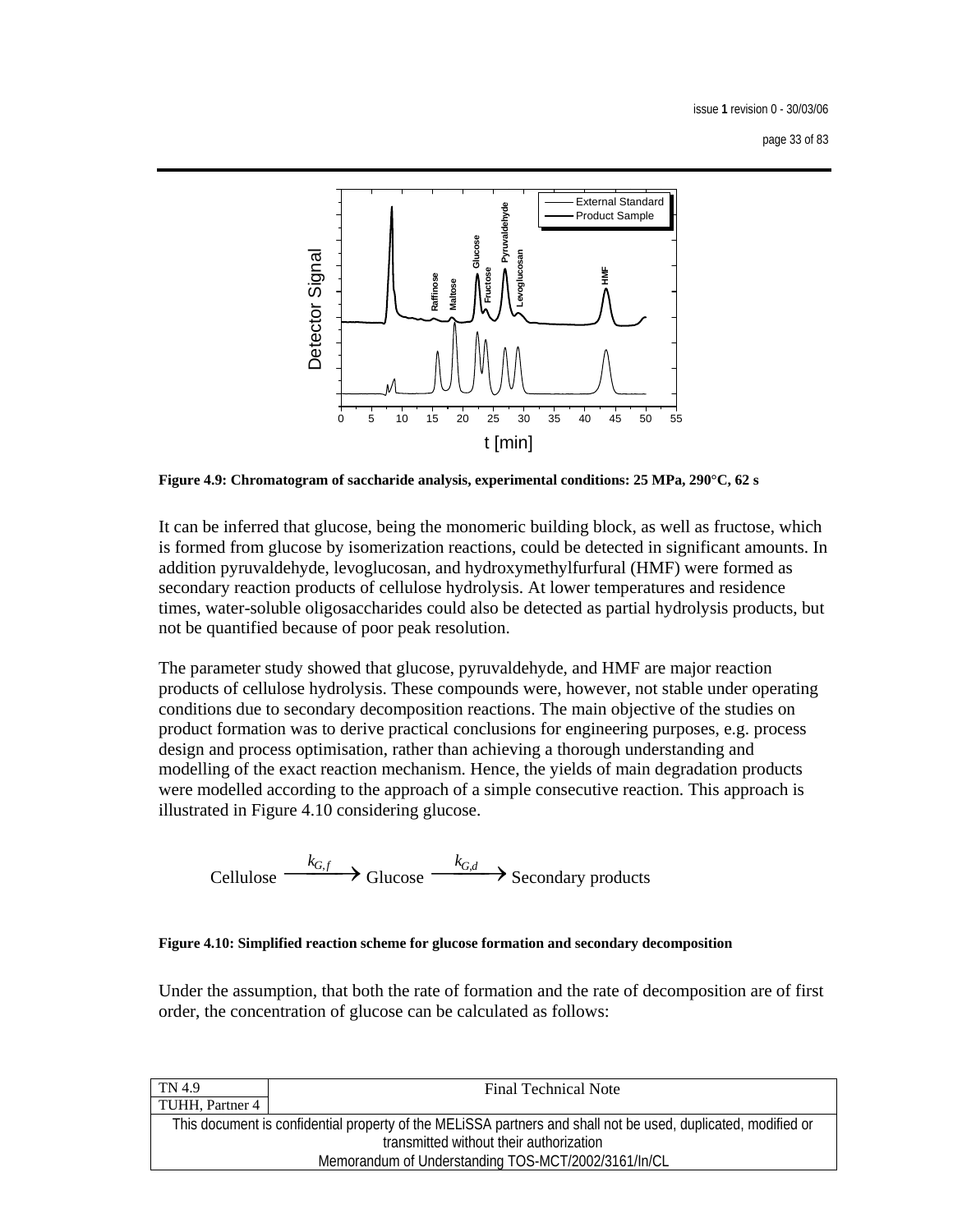$$
C_G = \frac{k_f}{k_d - k_f} C_{c,0} \left[ \exp(-k_f t) - \exp(-k_d t) \right]
$$
 (4.6)

with  $C_{C,0}$  denoting the initial cellulose concentration and  $k_f$  and  $k_d$  the rate constants of formation and decomposition, respectively.

The yield of degradation product i on a carbon basis was defined as the ratio of carbon bound in species i to the theoretically possible amount, which was calculated from the initial cellulose concentration.

$$
Y_i = \frac{C_i}{TOC} \tag{4.7}
$$

This formula is also valid in case of gas production. The reaction rate constants of formation and decomposition could be determined by fitting equation 4.6 to the experimentally determined yields. Figure 4.11 shows the yield of glucose and HMF as a function of time at 250 to 310°C.





| TN 4.9                                                                                                        | Final Technical Note |  |
|---------------------------------------------------------------------------------------------------------------|----------------------|--|
| TUHH, Partner 4                                                                                               |                      |  |
| This document is confidential property of the MELISSA partners and shall not be used, duplicated, modified or |                      |  |
| transmitted without their authorization                                                                       |                      |  |
| Memorandum of Understanding TOS-MCT/2002/3161/In/CL                                                           |                      |  |